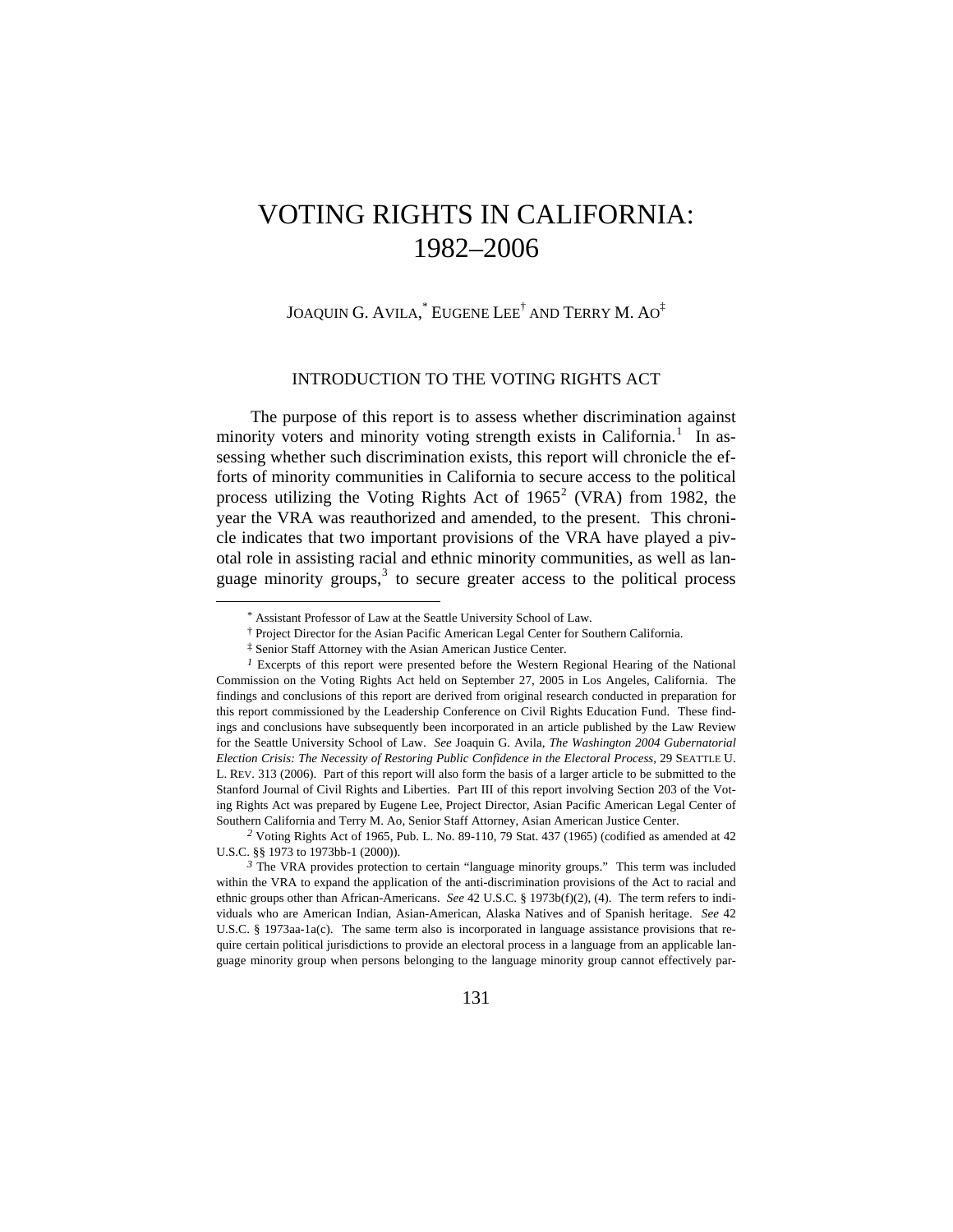and, in some instances, to increase minority electoral representation: Section  $5<sup>4</sup>$  $5<sup>4</sup>$  $5<sup>4</sup>$  and Section 203.<sup>[5](#page-1-1)</sup> However, the continued effectiveness of these provisions is in jeopardy since both of these provisions are due to expire in 2007.<sup>[6](#page-1-2)</sup> In addition, the results of this study support the conclusion that voting discrimination is still a persistent hallmark of California electoral politics that has prevented minority communities from completely achieving an equal opportunity to participate in the political process and elect candidates of their choice<sup>[7](#page-1-3)</sup> despite electoral gains by minority communities.<sup>[8](#page-1-4)</sup>

<u>.</u>

<span id="page-1-4"></span><span id="page-1-1"></span>*<sup>5</sup>* 42 U.S.C. § 1973aa-1a. As with the Section 5-covered jurisdictions subject to the language assistance provisions, Section 203-covered jurisdictions are also required to make elections more accessible to persons who are of limited-English proficiency and who belong to an applicable language minority group. *See id.* § 1973aa-1a(b). This accessibility is accomplished by meeting the same requirements for translated written materials, bilingual oral assistance and community outreach as specified for Section 5 covered jurisdiction. *See id.* § 1973aa-1a(b)(3)(A). The standards for meeting these statutory requirements are identical for Section 5 and Section 203 covered jurisdictions. *See* 28 C.F.R. §§ 55.5, 55.14–55.20.

<span id="page-1-2"></span>*<sup>6</sup>* After this report was written and submitted, Congress did, in fact, renew expiring provisions of the VRA. *See* Fannie Lou Hamer, Rosa Parks, and Coretta Scott King Voting Rights Act Reauthorization and Amendments Act of 2006, Pub. L. No. 109-246, § 7, 120 Stat. 577 (2006).

<span id="page-1-3"></span>*<sup>7</sup>* A denial of minority access to the political process is particularly noteworthy since according to the 2000 Census, California is quickly becoming a majority minority state. Moreover, updated figures for the year 2004 show a trend of increased minority population growth. For 2000 and 2004, the racial and ethnic composition of the State was as follows: Latina/o: 32.4% (2000)/34.7% (2004); Black or African-American alone: 6.7% (2000)/6.8% (2004); Asian alone or Native Hawaiian and other Pacific Islander alone: 11.2% (2000)/12.5% (2004); American Indian and Alaska Native alone: 1.0% (2000)/1.2% (2004); White alone, not Hispanic or Latina/o: 46.7% (2000)/44.5% (2004). *See* U.S. Census Bureau, 2000 Census Summary File 1, at tbl.P6, *available at* http://factfinder.census.gov (last

ticipate in the political process because of their limited-English proficiency. *See* 42 U.S.C. §§ 1973b(f)(4), 1973aa-1a(c), (e).

<span id="page-1-0"></span>*<sup>4</sup>* 42 U.S.C. § 1973c. A political jurisdiction subject to Section 5 must submit a change affecting voting to the United States Attorney General for administrative approval or preclearance. *See id.* If the Attorney General does not approve the voting change, the Attorney General issues a letter of objection. *See* 28 C.F.R. §§ 51.44(a), 51.52(c) (2007). The political jurisdiction can also file an action in the U.S. District Court for the District of Columbia seeking a declaratory judgment approving the proposed voting change even after the Attorney General has issued a letter of objection. *See* 42 U.S.C. § 1973c(a). Under Section 5, the burden is on the covered jurisdiction to demonstrate the absence of a discriminatory effect on minority voting strength and the absence of a discriminatory purpose in the adoption of the proposed voting change. *See id.*; *see also* South Carolina v. Katzenbach, 383 U.S. 301, 335 (1966). Section 5 has been effective. During the time period from June 19, 1968 to June 25, 2004, the Attorney General issued 1027 letters of objection. *See* Department of Justice, Section 5 Objection Determinations, http://www.usdoj.gov/crt/voting/sec\_5/obj\_activ.htm (last visited Nov. 11, 2007). These administrative determinations prevented the implementation of voting changes that had the potential to discriminate against minority voting strength. Avila, *supra* note 1, at 330. Also, as noted previously, apart from the preclearance requirements, certain jurisdictions subject to Section 5 are also required to make elections more accessible to persons who are of limited-English proficiency and who belong to an applicable language minority group. *See* 42 U.S.C. §§ 1973b(f)(4), 1973l(c)(3). This accessibility is accomplished by providing translated written materials related to the electoral process in an applicable minority language, by providing bilingual oral assistance and by engaging in community outreach efforts to encourage language minority eligible voters of limited-English proficiency to register to vote and participate in the political process. *See* 42 U.S.C. § 1973b(f)(4); 28 C.F.R. §§ 55.5, 55.14–55.20.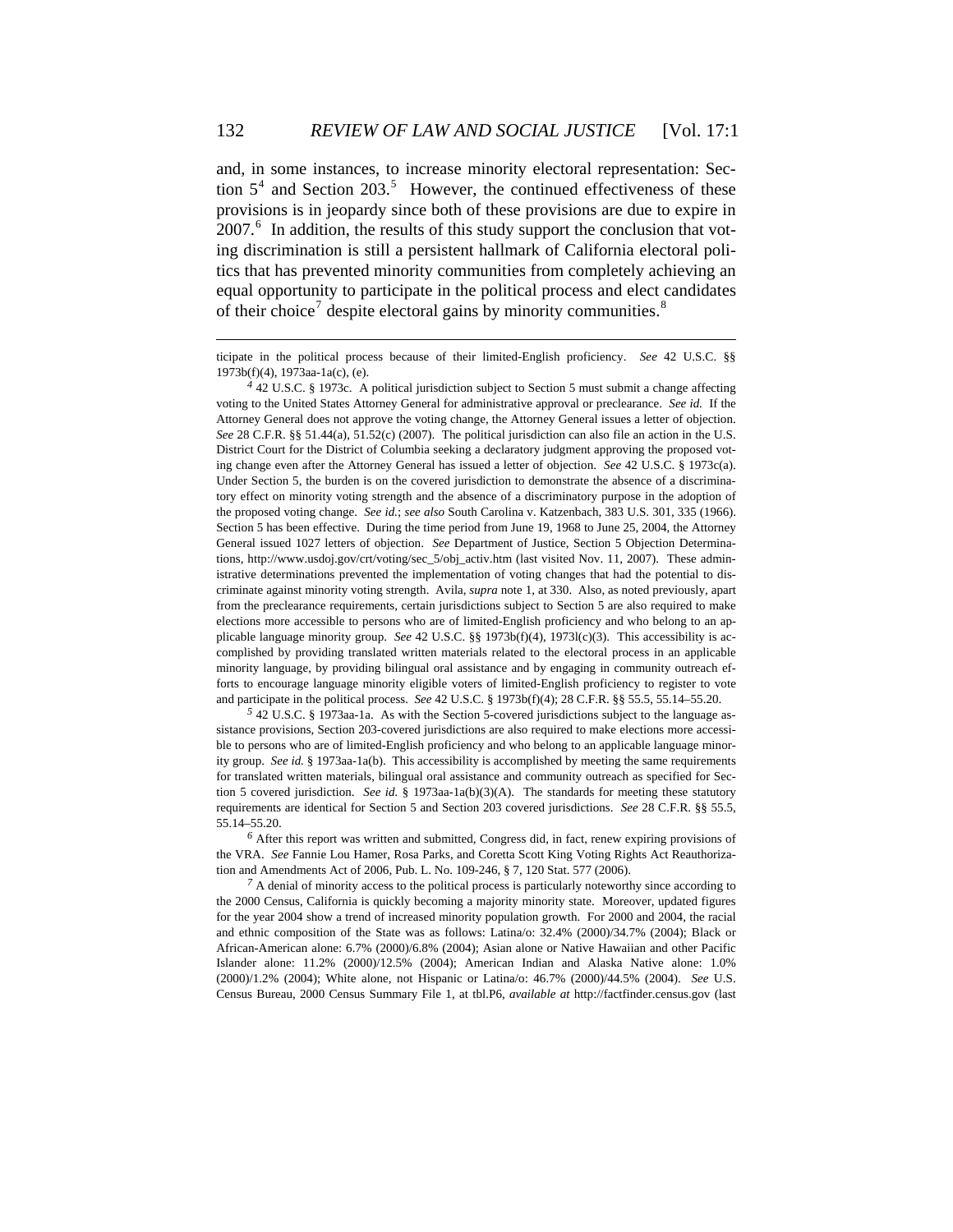visited Nov. 12, 2007); U.S. CENSUS BUREAU, STATISTICAL ABSTRACT OF THE UNITED STATES 27 tbl.23 (2006), http://www.census.gov/prod/2005pubs/06statab/pop.pdf [hereinafter STATISTICAL ABSTRACT]. In 2006, California had a total population of 36,457,549 persons of which 13,074,155 were of Latino origin. U.S. Census Bureau, Population Estimates (2006), http://factfinder.census.gov (select "California"; then select "Total Population"); U.S. Census Bureau, Hispanic or Latino by Specific Origin (2006), http://factfinder.census.gov (select "California"; then select "Hispanic or Latino by Origin"). The Asian one race category for California in 2006 totaled 3,697,513, while the Native Hawaiian and Other Pacific Islander category totaled 116,961 and the African-American one race category was 2,263,882. U.S. Census Bureau, California Fact Sheet for Race, Ethnic, or Ancestry Group, http://factfinder.census.gov (select "California"; then select "Fact Sheet for a Race, Ethnic, or Ancestry Group"; then select "Asian alone," "NHPI alone" and "Black alone"). Finally, the minority concentrations at the kindergarten level for 2004–2005 provide a compelling portrait of racial and ethnic concentrations in California in the not-too-distant future: Latina/o: 51.5%; African-American alone: 6.8%; Asian alone or Native Hawaiian and other Pacific Islander alone: 10.2%; American Indian and Alaska Native alone: 0.7%; White alone, not Hispanic or Latina/o: 27.8%. California Department of Education, California Public Schools: Statewide Report (2004–2005), http://dq.cde.ca.gov (select year; select "State"; then select "Enrollment by Gender, Grade and Ethnic Designation").

Based upon this Census data and school enrollment data, Latinas/os and Asian Pacific Islander Americans (APIAs) will likely continue to be the fastest growing minority groups within California. Such an observation is further supported by comparing the growth rates of the Latina/o and APIA communities and the State as a whole during the decade of the 1990s: total State growth: 13.8%; Latina/o: 42.6%; White (Non-Latina/o): negative 7.1%; African-American (Non-Latina/o): 4.3%; Asian or Native Hawaiian and other Pacific Islanders (both Non-Latina/o): 38.5%; American Indian and Alaska Native (Non-Latina/o): negative 51.7%. *See* U.S. Census Bureau, 2000 Census Summary File 1, at tbl.P4, *available at* http://factfinder.census.gov (last visited Nov. 13, 2007); U.S. Census Bureau, 1990 Census Summary File 1, at tbls.P001, P008, P010, *available at* http://factfinder.census.gov (last visited Nov. 13, 2007). Growth rates are approximations, as Census data for the population from the 1990 and 2000 Census cannot be directly compared due to several changes made in the 2000 Census, including allowing respondents the option to choose more than one race when answering the race question.

*<sup>8</sup>* The substantial demographic growth has not translated into significant electoral representation. For example, in California, the House congressional delegation consists of fifty-three members of which at least seven, or about 13% are Latina/o. *See* U.S. House of Representatives, Member Search By State, http://www.house.gov/house/MemStateSearch.shtml#ca (last visited Nov. 13, 2007). Efforts to create another congressional district in Los Angeles where Latinas/os would have another opportunity to elect a candidate of their choice were unsuccessful. *See* Cano v. Davis, 211 F. Supp. 2d 1208 (C.D. Cal. 2002), *aff'd*, 537 U.S. 1100 (2003). Latinas/os in 2000 constituted about a third of the state's population, yet in 2004, there were only 535 Latina/o elected officials, NAT'L ASS'N OF LATINO ELECTED & APPOINTED OFFICIALS, 2004 NATIONAL DIRECTORY OF LATINO ELECTED OFFICIALS 22 (2004), or 11% out of 4850 elected local school board members, E-mail from Susan Swigart, Director of Member Services, California School Board Association, to Joaquin G. Avila (May 17, 2005) (on file with authors), and there were 357 Latinas/os or 14.2% out of 2507 elected officials serving on city councils. California Secretary of State, 2005 California Roster, http://www.sos.ca.gov/executive/ca\_roster/2005/2005-ca-roster.pdf. Even lower levels of representation are evident for Asian and Pacific Americans for the year 2003–2004 at the levels of mayor (only eighteen in California) and members of city councils (only thirty-eight in California). UCLA ASIAN AM. STUDIES CTR., NATIONAL ASIAN PACIFIC AMERICAN POLITICAL ALMANAC 52 (11th ed. 2003– 2004). For African-Americans, the representation levels are also at low levels. *See* STATISTICAL ABSTRACT, *supra* note 7, at 262 tbl.403. When focusing on elected county supervisors there are only a small number of Latina/o supervisors (fourteen) in counties containing more than a 20% Latina/o population. *See* U.S. Census Bureau, 2000 Census Summary File 1, at tbl.P4, *available at* http://factfinder.census.gov (last visited Nov. 13, 2007). The Latina/o political representation percent-

1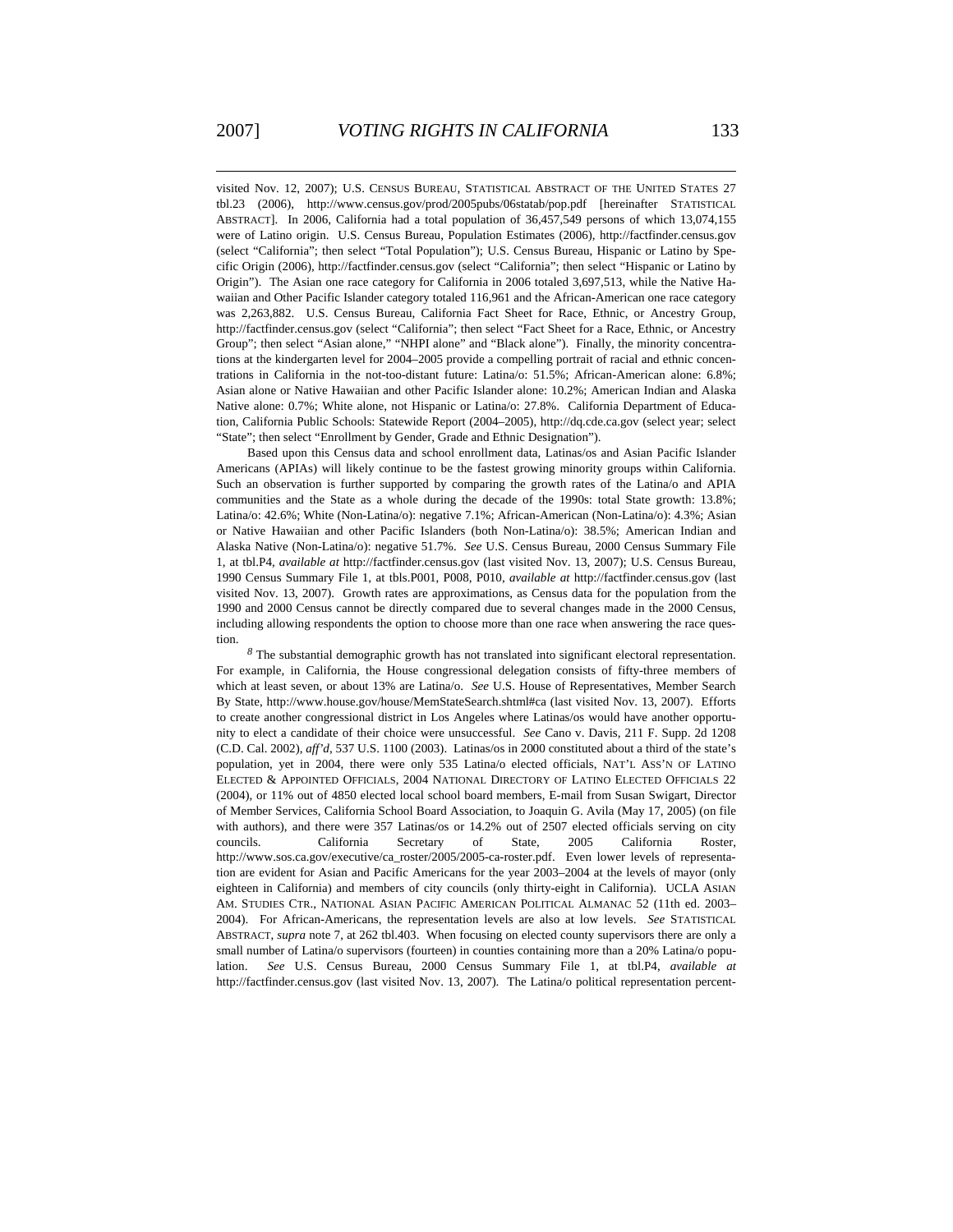In California, this voting discrimination often occurs within the con-text of racially polarized voting.<sup>[9](#page-3-0)</sup> When a Section 5-covered jurisdiction<sup>[10](#page-3-1)</sup> seeks to implement a voting change and elections are characterized by racially polarized voting, the potential for a discriminatory impact on minority voting strength is enhanced. Accordingly, the U.S. Attorney General has objected to the implementation of changes in voting practices and procedures ranging from redistricting plans,  $\frac{11}{10}$  $\frac{11}{10}$  $\frac{11}{10}$  to annexations  $\frac{12}{10}$  $\frac{12}{10}$  $\frac{12}{10}$  and to a con-version from election districts to an at-large method of election.<sup>[13](#page-3-4)</sup> Without

1

<span id="page-3-4"></span>*<sup>13</sup>* The Attorney General objected to a change from election districts to an at-large method of election in the Chualar Union Elementary School District in Monterey County because the proposed change would diminish minority voting strength. *See* Letter from Ralph F. Boyd, Jr., Assistant Attorney General, Department of Justice to William D. Barr, Superintendent of Schools, Monterey County Office of Education (Apr.1, 2002) *available at* http://www.usdoj.gov/crt/voting/sec\_5/ltr/l\_040102.htm; *see also infra* notes 122–127 and accompanying text. In a fairly drawn election district plan, where

age was obtained by visiting the county's website for each of the counties. With respect to African-Americans, according to the 2000 Census, there are no counties in California containing a 20% or greater African-American population. As to Asian-Americans, three counties contained 20% or more Asian-American population, two of which have Asian-American members on the county board of supervisors: San Francisco (30.7% Asian, 1 Asian board member); Santa Clara (25.4% Asian, 0 Asian board members); Alameda (20.3% Asian, 1 Asian board member). *See* U.S. Census Bureau, 2000 Census Summary File 1, at tbl.P8, *available at* http://factfinder.census.gov (last visited Nov. 13, 2007). The Asian-American political representation percentage was obtained by visiting the county's website for each of the counties.

<span id="page-3-0"></span>*<sup>9</sup>* As noted by the Supreme Court in *Thornburg v. Gingles*, 478 U.S. 30, 53 n.21 (1986), racially polarized voting occurs "where there is 'a consistent relationship between [the] race of the voter and the way in which the voter votes,' . . . or to put it differently, where 'black voters and white voters vote differently.' "

<span id="page-3-1"></span><sup>&</sup>lt;sup>10</sup> In California, there are four counties subject to the Section 5 preclearance requirements: Monterey, Kings, Yuba and Merced. *See* 28 C.F.R. 51 app. (2007).

<span id="page-3-2"></span>*<sup>11</sup>* Redistricting is the placement of boundaries that define election districts, such as congressional districts. Such a boundary within the context of racially polarized voting can serve to fragment a politically cohesive minority community or can serve to over-concentrate minority strength in an attempt to minimize the impact of minority voting strength. In a district where the minority community is overconcentrated, the minority community is limited to the election of one candidate of choice when, in fact, there may be an opportunity to elect two candidates of choice in two separate election districts. *See*  Voinovich v. Quilter, 507 U.S. 146, 153 (1993); *see also* U.S. COMM'N ON CIVIL RIGHTS, THE VOTING RIGHTS ACT: UNFULFILLED GOALS 39 (1981) [hereinafter UNFULFILLED GOALS]. On February 26, 1993, the Attorney General objected to a proposed redistricting of supervisor districts in Monterey County because the plan fragmented a politically cohesive Latina/o voting community. *See* Letter from James P. Turner, Acting Assistant Attorney General, Department of Justice, to Leroy W. Blankenship, Senior Deputy Counsel, Monterey County (Feb. 26, 1993) (on file with authors); *see also infra* notes 52–71 and accompanying text.

<span id="page-3-3"></span><sup>&</sup>lt;sup>12</sup> Annexations, within the context of an at-large method of election where elections are characterized by racially polarized voting, have the potential to dilute minority voting strength by enlarging the number of non-minority voters within a city or other political jurisdiction. *See* Perkins v. Matthews, 400 U.S. 379, 388–89 (1971). The Attorney General objected to a series of annexations in the city of Hanford, Kings County, because of the dilutive effect on minority voting strength. Letter from James P. Turner, Acting Assistant Attorney General, Department of Justice, to Michael J. Noland (Apr. 5, 1993) (on file with authors); *see infra* notes 113–116 and accompanying text.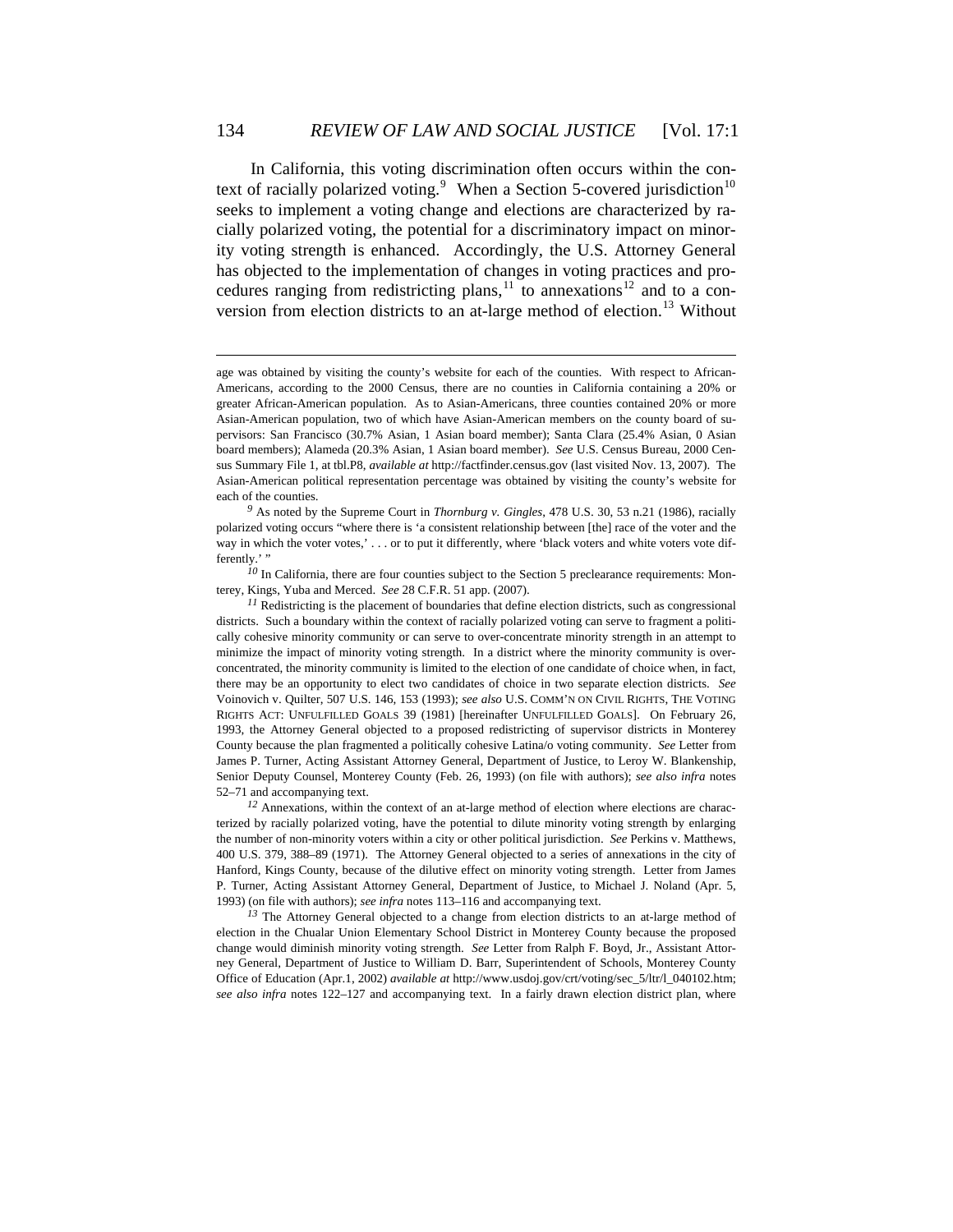Section 5 coverage, these voting changes in California would have been implemented, resulting in a discriminatory effect on minority voting strength.

Voting discrimination has also occurred when governmental jurisdictions subject to the minority language provisions of the VRA fail to comply with the corresponding language assistance provisions.<sup>[14](#page-4-0)</sup> This discrimination was often manifested in actions by election officials at polling sites that have adversely impacted the ability of limited-English proficient voters to cast an effective and meaningful vote. The extent of this noncompliance is well documented and evidenced by the filing of numerous actions by the Attorney General against the cities of Azusa, Paramount and Rosemead, and the counties of Ventura, San Diego, San Benito, Alameda and San Francisco.<sup>[15](#page-4-1)</sup>

These special provisions of the VRA continue to be effective tools in combating voting discrimination in California. The experiences in this state have demonstrated the continued need for the Section 5 preclearance and the Section 203 language assistance provisions. Without these special provisions, minorities will have insurmountable difficulties in challenging the adoption of voting changes that discriminate against minority voting strength. Moreover, without federal legislation to require political jurisdic-

1

<span id="page-4-1"></span><sup>15</sup> A complete listing of these cases, along with their complaints and consent decrees can be found on the Department of Justice website. *See* Department of Justice, Recent Section 203 Activities, http://www.usdoj.gov/crt/voting/litigation/recent203.htm (last visited Nov. 13, 2007).

minority voters represent a significant part of the electorate, minorities have an opportunity to elect a candidate of their choice. By eliminating these election districts and converting to at-large elections, minority voting strength will be diluted. An at-large election system is a method of electing members to the governing board on a district-wide basis. Voters residing in the district can vote for the candidates of their choice. If there are racially polarized voting patterns and the minority community is a numerical minority, then the minority community's candidate of choice almost certainly will be defeated at the polls. An at-large election challenge seeks to divide the district into smaller election districts where the minority community can have a greater impact on the selection of an elected representative or to implement an alternative voting system, such as limited, cumulative or choice voting, that minimizes the discriminatory impact of at-large elections. *See generally* Richard L. Engstrom, *Modified Multi-Seat Election Systems as Remedies for Minority Vote Dilution*, 21 STETSON L. REV. 743 (1992). Federal courts have found that when racially polarized voting is present, at-large elections can discriminate against minority voting strength by denying minorities an equal opportunity to participate in the political process and elect candidates of their choice. *See, e.g.*, Gomez v. City of Watsonville, 863 F.2d 1407 (9th Cir. 1988), *cert. denied*, 489 U.S. 1080 (1989) (racially polarized voting prevented the election of Latina/o candidates to the city council in a city containing a substantial Latina/o community)

<span id="page-4-0"></span>*<sup>14</sup> See* 42 U.S.C. §§ 1973aa-1a(c), 1973b(f)(4) (2000). These provisions require a bilingual election process, which, for purposes of this report, includes elections where all public materials are translated in the language of an applicable language minority group, where bilingual oral assistance is provided at critical junctures of the election process and where outreach is conducted in communities consisting of limited-English proficiency speakers.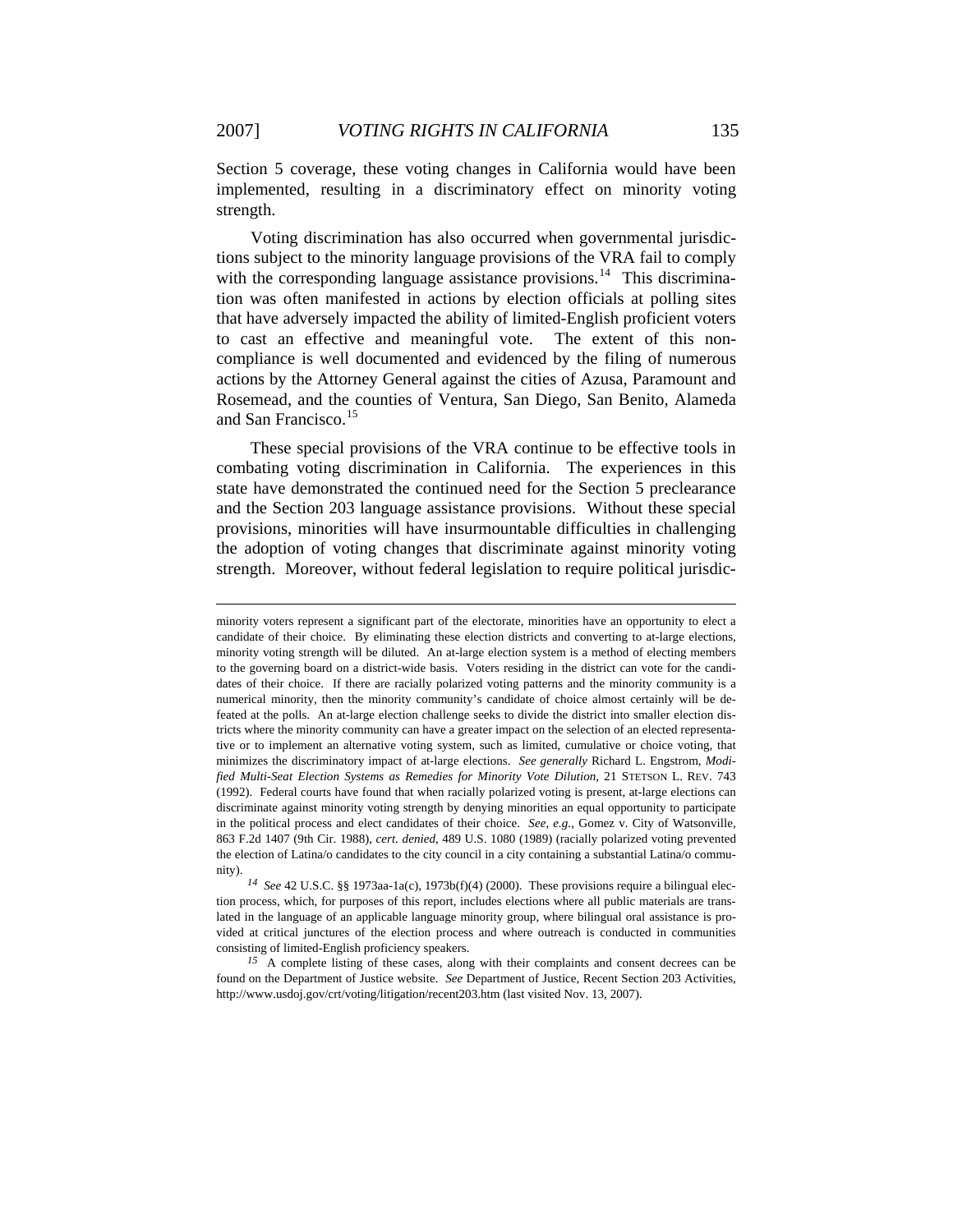tions to provide language assistance during elections, eligible and registered voters with limited-English proficiency will be effectively excluded from the body politic. For these reasons, Congress should reauthorize and amend the expiring provisions of the VRA so that minority communities in California can continue their efforts to " 'banish the blight of racial discrimination in voting' once and for all."[16](#page-5-0)

This report is divided into several parts. The first part will provide a brief overview of the VRA, focusing on key provisions that are due to expire in 2007. The second part will discuss the efforts of minority communities to utilize Section 5 to prevent the implementation of voting changes that discriminate against minority voting strength. The third part will focus on the language assistance provisions that permit limited-English proficiency voters to effectively participate in the political process. The fourth part will document the presence of racially polarized voting as demonstrated in cases and expert reports. Finally, the report's conclusion will focus on the continued necessity for federal intervention to protect the rights of racial and ethnic minorities that still have yet to receive the full benefits of the Fifteenth Amendment to the U.S. Constitution, which provided in 1870 that states can no longer engage in voting discrimination on the basis of color, race or previous condition of servitude.<sup>[17](#page-5-1)</sup>

# I. OVERVIEW OF THE VRA

Faced with the continued recalcitrance of states and local governments in the South to eliminate obstacles that prevented African-Americans from voting, $18$  Congress enacted the VRA in 1965, targeting certain state and lo-

<span id="page-5-0"></span>*<sup>16</sup> See* McCain v. Lybrand, 465 U.S. 236, 244 (1984) (citing South Carolina v. Katzenbach, 383 U.S. 301, 308 (1966)).

<span id="page-5-1"></span><sup>&</sup>lt;sup>17</sup> U.S. CONST., amend. XV. It is important to note that the enforcement of the protections provided by the Fifteenth Amendment did not become a matter of official state governmental policy until the Amendment was formally ratified by the California State Legislature. The California State Legislature formally *rejected* the Fifteenth Amendment on January 28, 1870 and did not officially ratify the amendment *until April 3, 1962*. *See* National Park Service, Amendments to the Constitution, http://www.nps.gov/archive/malu/documents/amend15.htm (last visited Nov. 13, 2007).

<span id="page-5-2"></span><sup>&</sup>lt;sup>18</sup> From the end of the Civil War to the adoption of the VRA in 1965, the history of outright voter intimidation, lynchings and violence has been extensively documented. *See generally* ERIC FONER, RECONSTRUCTION: AMERICA'S UNFINISHED REVOLUTION 1863–1877 (1988); ALEXANDER KEYSSAR, THE RIGHT TO VOTE: THE CONTESTED HISTORY OF DEMOCRACY IN THE UNITED STATES (2000); RICHARD M. VALELLY, THE TWO RECONSTRUCTIONS: THE STRUGGLE FOR BLACK ENFRANCHISEMENT (2004); Armand Derfner, *Racial Discrimination and the Right to Vote*, 26 VAND. L. REV. 523 (1973). *See also* ROBERT J. KACZOROWSKI, THE POLITICS OF JUDICIAL INTERPRETATION: THE FEDERAL COURTS, DEPARTMENT OF JUSTICE AND CIVIL RIGHTS, 1866–1876 (2005) (discussing aggressive enforcement of federal statutes designed to protect the right to vote during the early part of the 1870s); Avila, *supra* note 1, at 317–25 (providing a summary of the history of voting discrimination).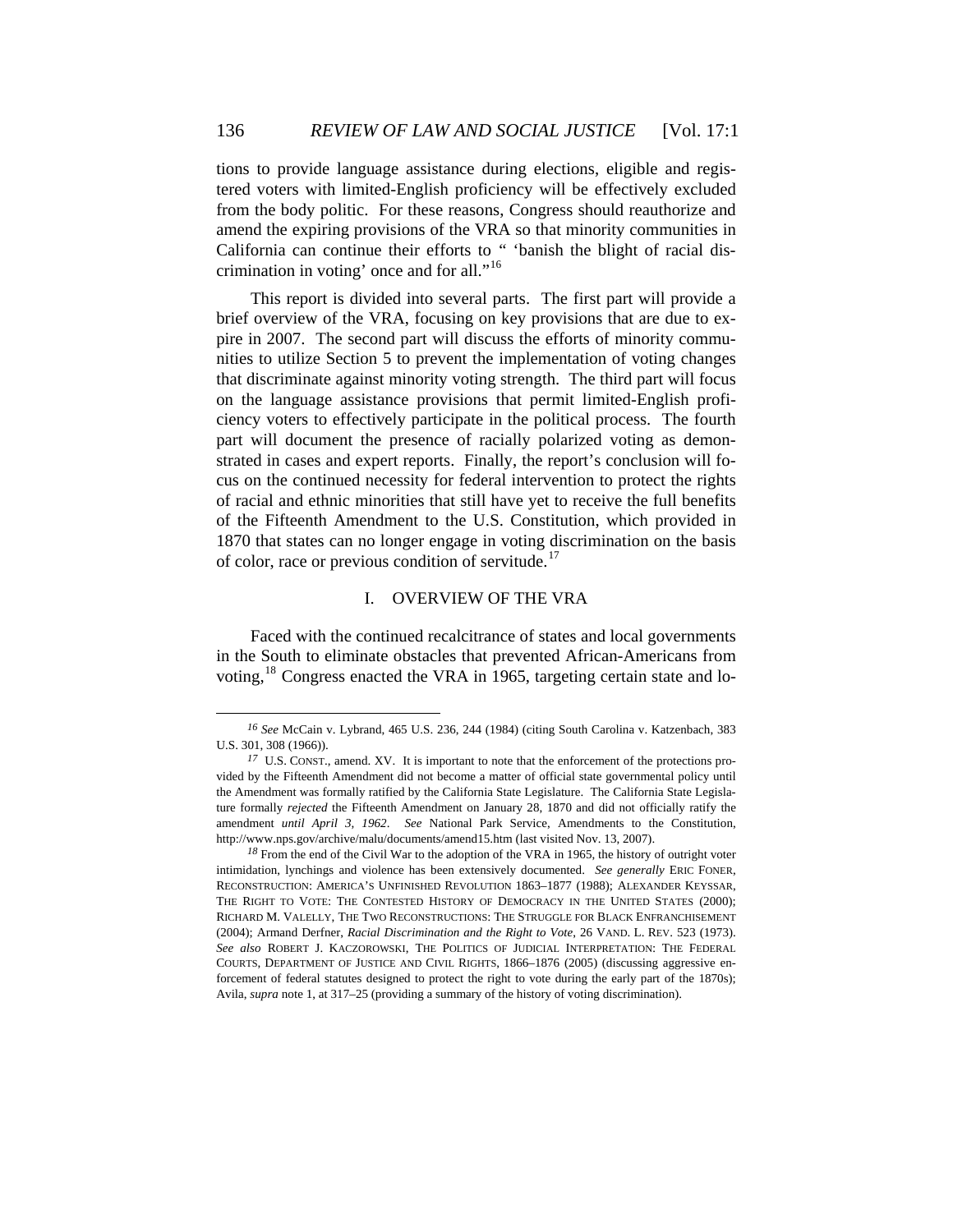cal government entities in the South. This targeting was accomplished through a triggering formula that focused on voter registration or voter turnout levels in states and local governments that utilized tests or devices, such as literacy tests, as a prerequisite for voter registration.<sup>[19](#page-6-0)</sup> These tests or devices prevented African-Americans from registering to vote. Accordingly, the use of these tests or devices was suspended in these jurisdictions for a five-year period.<sup>[20](#page-6-1)</sup> As noted previously, another important provision, Section 5, sought to prevent the implementation of any change affecting the right to vote<sup>[21](#page-6-2)</sup> unless federal approval was secured from the U.S. Attorney General in an administrative proceeding or in a judicial action from the U.S. District Court for the District of Columbia.<sup>[22](#page-6-3)</sup> The most significant feature of Section 5 related to the burden placed upon the covered jurisdiction submitting the proposed voting change. The covered jurisdiction had the burden of demonstrating that the proposed voting change did not have a discriminatory effect on minority voting strength and that the change was not adopted for a discriminatory purpose. $^{23}$  $^{23}$  $^{23}$ 

*<sup>20</sup>* Voting Rights Act of 1965 § 4(a).

<span id="page-6-0"></span><sup>&</sup>lt;sup>19</sup> Voting Rights Act of 1965, Pub. L. No. 89-110, § 4(b), 79 Stat. 437, 438 (1965) (codified as amended at 42 U.S.C. § 1973b(b) (2000)). The triggering formula consisted of two determinations. First, the United States Attorney General had to certify that a test or device was maintained on November 1, 1964. A test or device was defined as:

any requirement that a person as a prerequisite for voting or registration for voting (1) demonstrate the ability to read, write, understand, or interpret any matter, (2) demonstrate any educational achievement or his knowledge of any particular subject, (3) possess good moral character, or (4) prove his qualifications by the voucher of registered voters or members of any other class.

*Id.* at § 4(c). Second, the Director of the Bureau of the Census had to determine that less than 50% of persons of voting age were registered on November 1, 1964, or that less than 50% of persons of voting age voted in the presidential election of 1964. *See* Briscoe v. Levi, 535 F.2d 1259, 1270–76 (D.C. Cir. 1976) (noting that the legislative history supported the use of voting age population rather than registered voters for application in conjunction with the phrase "such persons"), *vacated on other grounds sub nom* Briscoe v. Bell, 432 U.S. 404 (1977).

<span id="page-6-2"></span><span id="page-6-1"></span>*<sup>21</sup> Id.* § 5. Section 5 applies to all voting changes. Allen v. State Bd. of Elections, 393 U.S. 544, 563 (1969). Such changes include redistrictings, annexations, conversions to at-large methods of election, voter re-registration requirements and polling place changes, among others. *See* 28 C.F.R. §§ 51.12–51.13 (2007) (federal regulations governing the implementation of Section 5).

*<sup>22</sup> See* 42 U.S.C. § 1973c (2000).

<span id="page-6-4"></span><span id="page-6-3"></span>*<sup>23</sup>* Voting Rights Act of 1965 § 5. As a result of rulings by the Supreme Court, the substantive standard for evaluating whether a proposed voting change meets Section 5 approval or preclearance is retrogression. *See* Beer v. United States, 425 U.S. 130, 141 (1976) (retrogression, such as the elimination of a majority minority district in a new redistricting plan, constitutes a prohibition against lessening the impact of minority voting strength). In a subsequent case, the Court rejected the incorporation of the VRA's Section 2 standards in a Section 5 determination. *See* Reno v. Bossier Parish Sch. Bd., 520 U.S. 471 (1997). Section 2 prohibits any voting qualification, prerequisite to voting, standard, practice or procedure that denies racial and ethnic minorities an equal opportunity to participate in the political process and elect candidates of their choice. *See* 42 U.S.C. § 1973. In *Reno v. Bossier Parish School Board*, 528 U.S. 320, 333 (2000), the Court held that the discriminatory purpose prong of Section 5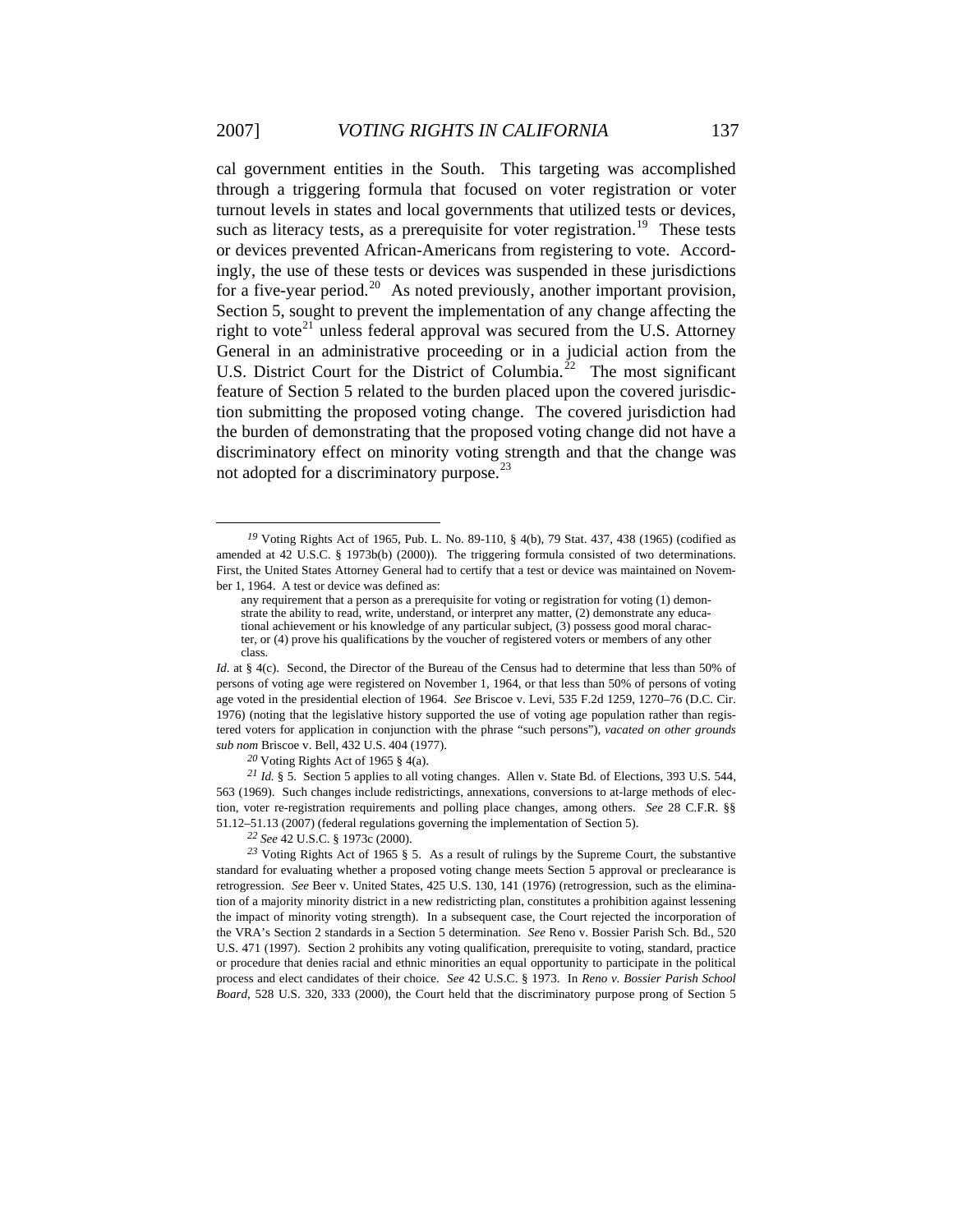The 1965 VRA was subsequently amended by Congress.<sup>[24](#page-7-0)</sup> To further extend the temporary provisions of the VRA, Congress modified the appli-cable triggering formula found in Section 4.<sup>[25](#page-7-1)</sup> In 1970, Congress extended the regional ban on tests or devices to the nation.<sup>[26](#page-7-2)</sup> In addition, Congress extended the Section 5 preclearance requirement, as well as the national ban on tests or devices, for another five years.<sup>[27](#page-7-3)</sup> In 1975, Congress made the ban on tests or devices a permanent feature of the VRA and extended the Section 5 preclearance requirement for an additional seven years.<sup>[28](#page-7-4)</sup> Most significantly, Congress recognized that voting discrimination was not limited only to African-Americans, but also applied to other racial and ethnic groups as well. Specifically, Congress found "that voting discrimination against citizens of language minorities is pervasive and national in scope."<sup>[29](#page-7-5)</sup> Accordingly, Congress expanded the definition of a test or device to include English-only elections in those jurisdictions where more than 5% of the eligible voters were members of an applicable language mi-nority group.<sup>[30](#page-7-6)</sup> Thus, if a jurisdiction met the requirements relating to  $(1)$ either having less than a 50% voter registration rate or less than a 50% voter turnout rate; (2) having English-only elections in a state, county or jurisdiction that conducted voter registration; and (3) having more than 5% of the eligible voters as members of an applicable language group, the jurisdiction was subject to the Section 5 preclearance requirements. This expanded definition subjected Arizona and Texas, states having large Latina/o populations, to Section 5 review.<sup>[31](#page-7-7)</sup>

The 1975 amendments also expanded the rights of limited-English proficiency voters to participate in the political process.<sup>[32](#page-7-8)</sup> Language assis-

1

<span id="page-7-0"></span>prevented the implementation of a proposed voting change only if the covered jurisdiction did not meet its burden of demonstrating the absence of an intent to retrogress minority voting strength.

*<sup>24</sup> See* Voting Rights Act Amendments of 1970, Pub. L. No. 91-285, 84 Stat. 314 (1970).

*<sup>25</sup> See id.* § 4.

*<sup>26</sup> See id.*

*<sup>27</sup> See id.* §§ 3, 4.

<span id="page-7-4"></span><span id="page-7-3"></span><span id="page-7-2"></span><span id="page-7-1"></span>*<sup>28</sup> See* Voting Rights Act Amendments of 1975, Pub. L. No. 94-73, §§ 101-102, 89 Stat. 400, 400 (1975).

*<sup>29</sup> See id.* §§ 203, 301.

*<sup>30</sup> See id.* § 203.

<span id="page-7-7"></span><span id="page-7-6"></span><span id="page-7-5"></span>*<sup>31</sup> See* 28 C.F.R. 51 app. (2007). The four California counties were brought under different amendments to the Section 4 triggering formula. *See id.* The 1970 amendments subjected the Counties of Yuba and Monterey to Section 5 review. *See id.* The 1975 amendments subjected the Counties of Yuba, Kings and Merced to Section 5 review. Monterey County continued to be subject to Section 5 due to the 1970 amendments. *See id.*

<span id="page-7-8"></span>*<sup>32</sup>* Congress first required language assistance during the election process in the 1965 VRA. The 1965 VRA included a provision, Section 4(e), that required political jurisdictions to institute a bilingual election process in order to permit persons who completed a sixth grade education in an American flag school where the predominant classroom language was a language other than English. *See* Voting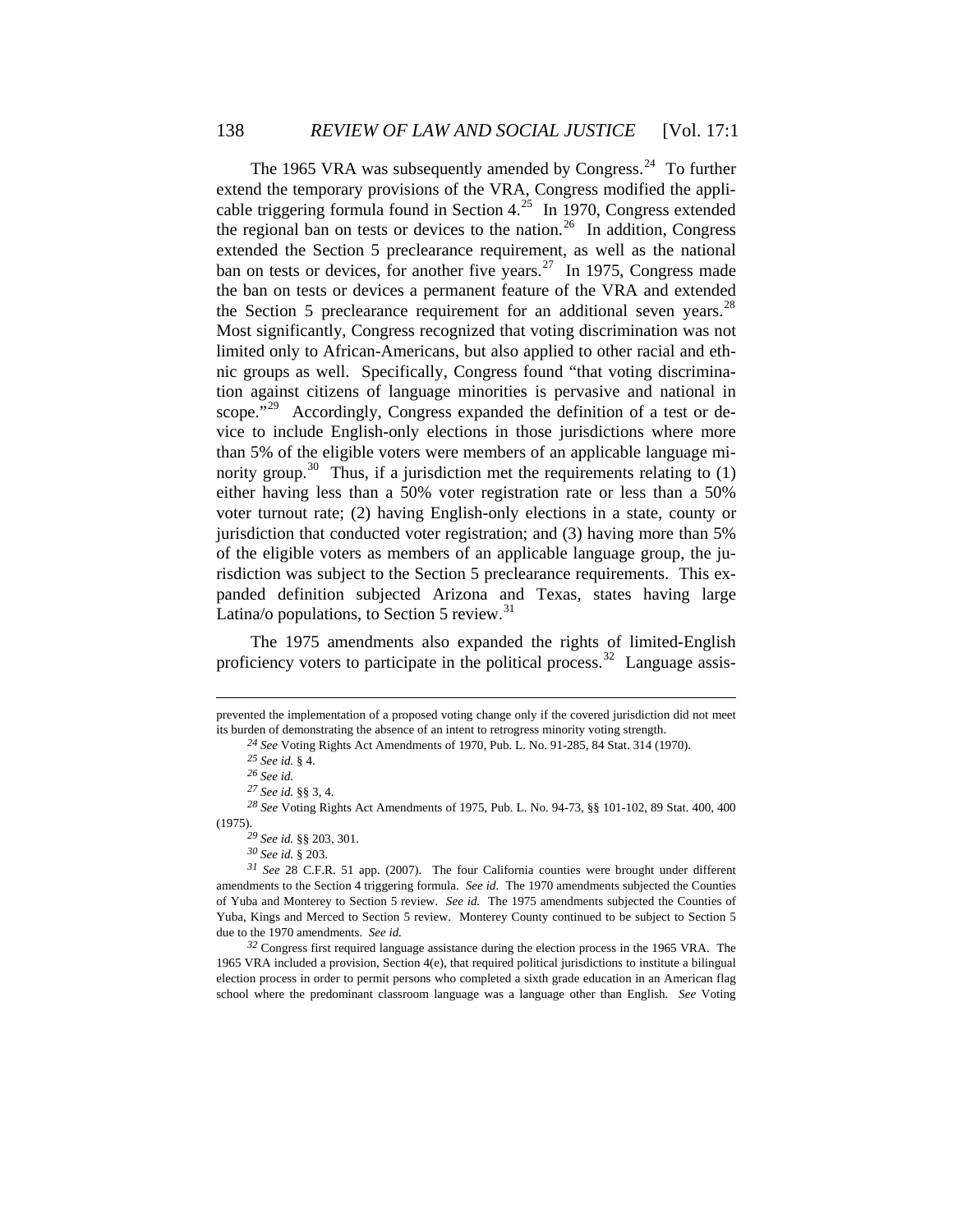tance during elections $33$  was mandated in jurisdictions subject to Section 5 that meet certain criteria<sup>[34](#page-8-1)</sup> and was also mandated in jurisdictions subject to the newly-enacted Section 203 of the VRA.<sup>[35](#page-8-2)</sup> Under the 1975 VRA amendments, a jurisdiction could simultaneously be subject to the language assistance provisions of Section 5 and Section 203. In California, there were more counties subject to the language assistance provisions of Section 203 than to the provisions of Section  $5^{36}$  $5^{36}$  $5^{36}$ 

Five years after the passage of the 1975 amendments, a plurality of the U.S. Supreme Court held that invalidating an at-large method of election on the basis of violating the Fourteenth and Fifteenth Amendments or Section 2 of the VRA required proof of a discriminatory intent.<sup>[37](#page-8-4)</sup> In response, Congress amended Section 2 to eliminate the discriminatory intent re-quirement.<sup>[38](#page-8-5)</sup> The newly-amended Section 2 required proof only of a discriminatory effect on minority voting strength. $^{39}$  $^{39}$  $^{39}$  The Senate Report accompanying the 1982 VRA amendments further defined the standard: Section 2 was violated when it was demonstrated that, under the totality of circumstances, minority voters did not have an equal opportunity to partici-pate in the political process and elect candidates of their choice.<sup>[40](#page-8-7)</sup> The Supreme Court further refined Section 2 in a case involving a challenge to multimember and single-member legislative districts in North Carolina.<sup>[41](#page-8-8)</sup>

Congress also extended the preclearance requirement of Section 5 for a twenty-five-year period until  $2007<sup>42</sup>$  $2007<sup>42</sup>$  $2007<sup>42</sup>$  In addition, Congress established a

1

Rights Act of 1965, Pub. L. No. 89-110, § 4(e), 79 Stat. 437, 439 (1965) (codified as amended at 42 U.S.C. § 1973b(e) (2000)). This permanent provision of the VRA affected Puerto Ricans and other persons educated in territorial jurisdictions. *See id*.; *see also* Juan Cartagena, *Latinos and Section 5 of the Voting Rights Act: Beyond Black and White*, 18 NAT'L BLACK L.J. 201, 202–07 (2005) (discussing the history surrounding the adoption of Section 4(e) and its subsequent enforcement).

<span id="page-8-0"></span>*<sup>33</sup> See* 42 U.S.C. §§ 1973aa-1a(c), 1973b(f)(4) (2000); *see also supra* note 14 and accompanying text.

*<sup>34</sup> See* Voting Rights Act Amendments of 1975 § 203.

<span id="page-8-2"></span><span id="page-8-1"></span>*<sup>35</sup> Id*. § 301. According to Section 301 of the 1975 amendments, any state or political subdivision that met the following criteria had to provide language assistance during elections: more than 5% of the eligible voter population were members of a language minority group and the illiteracy rate for this language minority group had to be higher than the national illiteracy rate. *See id.* Illiteracy was defined as the failure to complete the fifth grade. *See id.* § 203(b)(ii). These language assistance provisions were to be in effect for a period of ten years—until August 6, 1985. *See id.* § 203(b).

<span id="page-8-3"></span>*<sup>36</sup> Compare* 28 C.F.R. § 55 app., *with* Department of Justice, Section 5 Covered Jurisdictions, http://www.usdoj.gov/crt/voting/sec\_5/covered.htm (last visited Nov. 13, 2007).

*<sup>37</sup> See* City of Mobile v. Bolden, 446 U.S. 55, 60–62, 66–67 (1980).

<span id="page-8-9"></span><span id="page-8-8"></span><span id="page-8-7"></span><span id="page-8-6"></span><span id="page-8-5"></span><span id="page-8-4"></span>*<sup>38</sup> See* Voting Rights Act Amendments of 1982, Pub. L. No. 97-205, 96 Stat. 131 (1982) (codified as amended at 42 U.S.C. §§ 1973, 1973b, 1973c, 1973aa-1a, 1973aa-6).

*<sup>39</sup> See id.* § 3.

*<sup>40</sup> See* S. REP. NO. 97-417, at 28 (1982), *as reprinted in* 1982 U.S.C.C.A.N. 177, 205.

*<sup>41</sup> See* Thornburg v. Gingles, 478 U.S. 30 (1986).

*<sup>42</sup> See* 42 U.S.C. § 1973b(a)(8).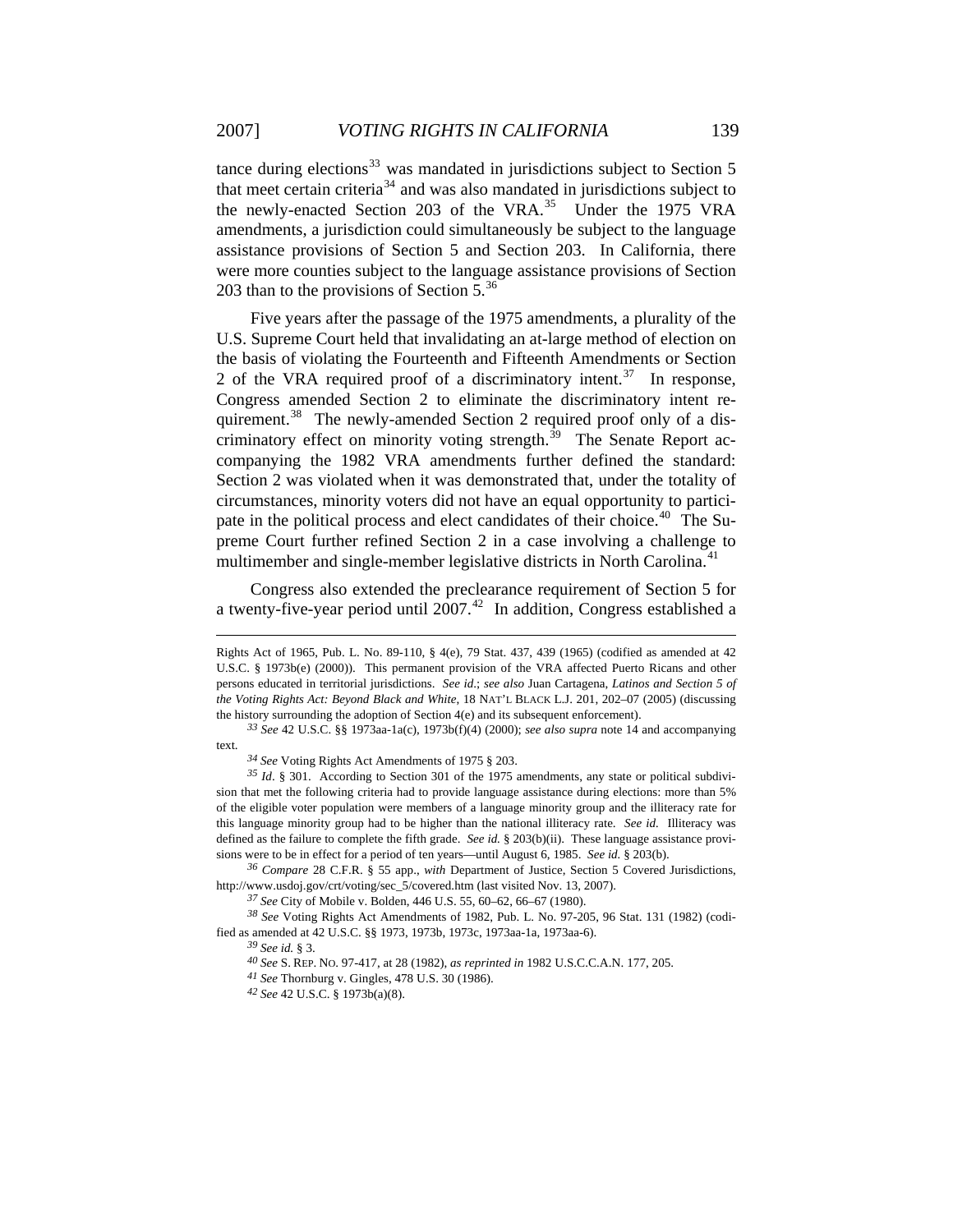new mechanism to create an incentive for covered jurisdictions to comply with Section 5 of the VRA. In creating this incentive, Congress provided for an expanded "bail-out" mechanism that permitted Section 5-covered jurisdictions to be exempt from Section 5 preclearance upon meeting certain criteria.[43](#page-9-0) Recently, ten jurisdictions in Virginia have been removed from Section 5 coverage through the bail-out procedures.<sup>[44](#page-9-1)</sup> As to Section 203, the language assistance provisions were extended for a ten year period until  $1992.<sup>45</sup>$  $1992.<sup>45</sup>$  $1992.<sup>45</sup>$ 

In 1992, Congress extended the language assistance provisions to 2007.[46](#page-9-3) As a result of these amendments, the triggering formula was modified.[47](#page-9-4) Under the formula, a jurisdiction is subject to the language assis-

*<sup>46</sup> See* Voting Rights Language Assistance Act of 1992 § 2*.*

<span id="page-9-0"></span>*<sup>43</sup> See* Voting Rights Language Assistance Act of 1992, Pub. L. No. 102-344, § 2, 106 Stat. 921, 921 (1992) (codified as amended at 42 U.S.C. § 1973aa-1a(b)). The initial "bail-out" mechanism was linked to the use of a test or device. *See* Voting Rights Act of 1965, Pub. L. No. 89-110, § 4(a), 79 Stat. 437, 438 (1965) (codified as amended at 42 U.S.C. § 1973b(a)). A Section 5 covered jurisdiction could initiate an action in the U.S. District Court for the District of Columbia seeking a "bail-out" from Section 5 compliance. *See id.* The jurisdiction would have to demonstrate that it did not use a test or device during a five-year period preceding the filing of the "bail-out" action and that the use of such test or device was not "for the purpose or with the effect of denying or abridging the right to vote on account of race or color . . . ." *Id.* If a political jurisdiction became subject to the Section 5 preclearance requirement as a result of maintaining a test or device on November 1, 1964, for all practical purposes the jurisdiction would have to wait for a five year period before filing such a "bail-out" action. In this respect, the Section 5 preclearance requirement would be in effect for a five-year period, since the jurisdiction seeking "bail-out" would be able to demonstrate compliance with the Section 4(a) prohibition of the use of such test or device for the relevant five year period. A similar "bail-out" mechanism was established during the 1970 and 1975 amendments to the VRA. *See* Voting Rights Act Amendments of 1970, Pub. L. No. 91-285, § 3, 84 Stat. 314, 315 (1970); Voting Rights Act Amendments of 1975, Pub. L. No. 94-73, § 101, 89 Stat. 400, 400 (1975). The five-year period for filing such a "bail-out" lawsuit was changed to ten years in the 1970 amendments and seventeen years in the 1975 amendments. Voting Rights Act Amendments of 1970 § 3; Voting Rights Act Amendments of 1975 § 101. Under the 1982 amendments, the district court can only issue a declaratory judgment if the jurisdiction demonstrates that, for a ten year period preceding the filing of the "bail-out" action, the political jurisdiction meets certain requirements related to compliance with the VRA, including no final judgments involving voting discrimination, full compliance with the preclearance requirement and no issuance of a letter of objection by the United States Attorney General. *See* Voting Rights Act Amendments of 1982 § 2. This mechanism was designed to encourage jurisdictions to comply with the VRA. In this manner, the jurisdiction's likelihood of a successful "bail-out" lawsuit would be increased.

<span id="page-9-1"></span>*<sup>44</sup> See Voting Rights Act: An Examination of the Scope and Criteria for Coverage Under the Special Provisions of the Act: Hearing Before the Subcomm. on the Constitution of the H. Comm. of the Judiciary*, 109th Cong. 109–68 (2005) (statement of J. Gerald Hebert, Former Acting Chief, Civil Rights Division, Department of Justice).

<span id="page-9-4"></span><span id="page-9-3"></span><span id="page-9-2"></span>*<sup>45</sup>* Voting Rights Act Amendments of 1982 § 4 (date extended to August 6, 1992). In addition, there was another qualification attached to the definition of a language minority group for purposes of applying the triggering formula: the members of the language minority group had to be persons who did "not speak or understand English adequately enough to participate in the electoral process . . . ." *Id.*; *see also* 53 Fed Reg. 735, 735 (Jan. 12, 1988).

*<sup>47</sup> See id.*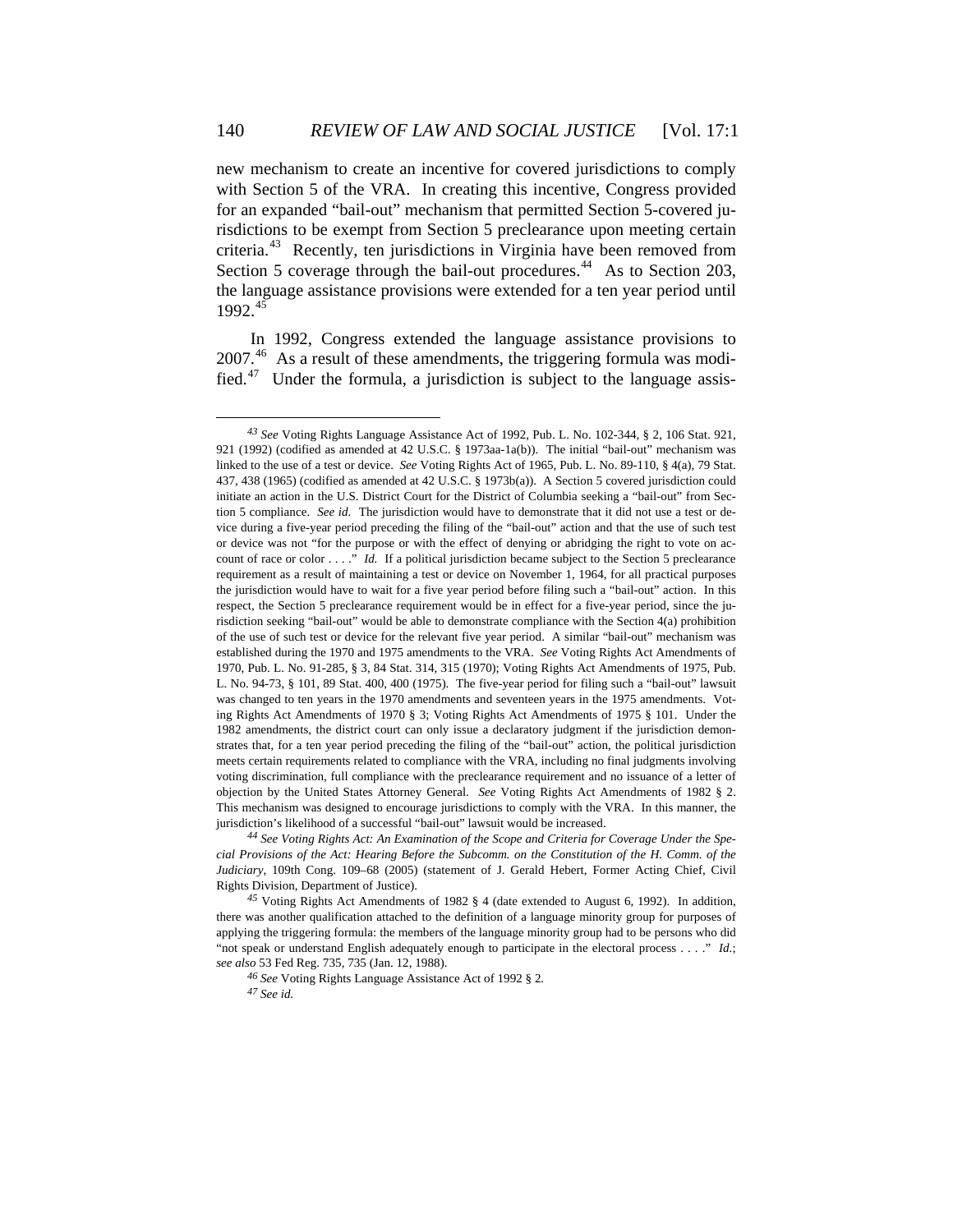tance provisions if the following criteria are met: (1) 5% of the voting-age population or 10,000 voting-age citizens must consist of members of a single language minority group; (2) the members of this single language minority group must be of limited English proficiency; $48$  (3) for those political jurisdictions that contain all or part of an Indian reservation, more than 5% of the total number of eligible voters within the Indian reservation must be eligible voters of a single language minority group who are of limited-English proficiency; and (4) "the illiteracy rate of the citizens in the language minority as a group [must be] higher than the national illiteracy rate.",[49](#page-10-1)

As further described in this report, the language assistance provisions have been instrumental in providing citizens who are not proficient in English with an opportunity to register to vote and to vote in elections, but only if there is effective compliance. Without effective compliance, in some instances, Asian-American and other language minority voters have been prevented from casting a ballot simply because of a misunderstanding or the failure of polling place officials to provide assistance. In other instances, racial hostility served to discourage Asian-American and other language minority voters who are limited-English proficient from voting. Indeed, effective compliance with and enforcement of these language assistance provisions provides physical access to the electoral process to persons who are of limited-English proficiency.

In a similar manner, the Section 5 preclearance requirement serves to provide access to the political process by preventing the implementation of potentially discriminatory voting changes. Moreover, the deterrent effect of the law cannot be underestimated; legislators and local officials who are aware that they will be expected to show that a new law or practice satisfies the Section 5 standards are far less likely to propose voting changes that would be prohibited in order to avoid unnecessary additional costs, disruption or litigation.

The next part of this report will provide documentation of specific examples demonstrating the use of Section 203 and Section 5 by minority communities to eliminate obstacles and barriers that prevented them from effective participation in the political process. These examples demon-

<span id="page-10-0"></span>*<sup>48</sup>* Limited-English proficiency voters are defined as those who are "unable to speak or understand English adequately enough to participate in the electoral process . . . ." 42 U.S.C. § 1973aa- $1a(b)(3)(B)$ .

<span id="page-10-1"></span>*<sup>49</sup> See* Voting Rights Language Assistance Act of 1992 § 2; *see also* 42 U.S.C. § 1973aa-1a(b)(2)(A). Congress did create an exception for Section 203 coverage for those political jurisdictions containing less than the requisite 5% threshold if the state was designated a Section 203 jurisdiction*. See* 42 U.S.C. § 1973aa-1a(b)(2)(D).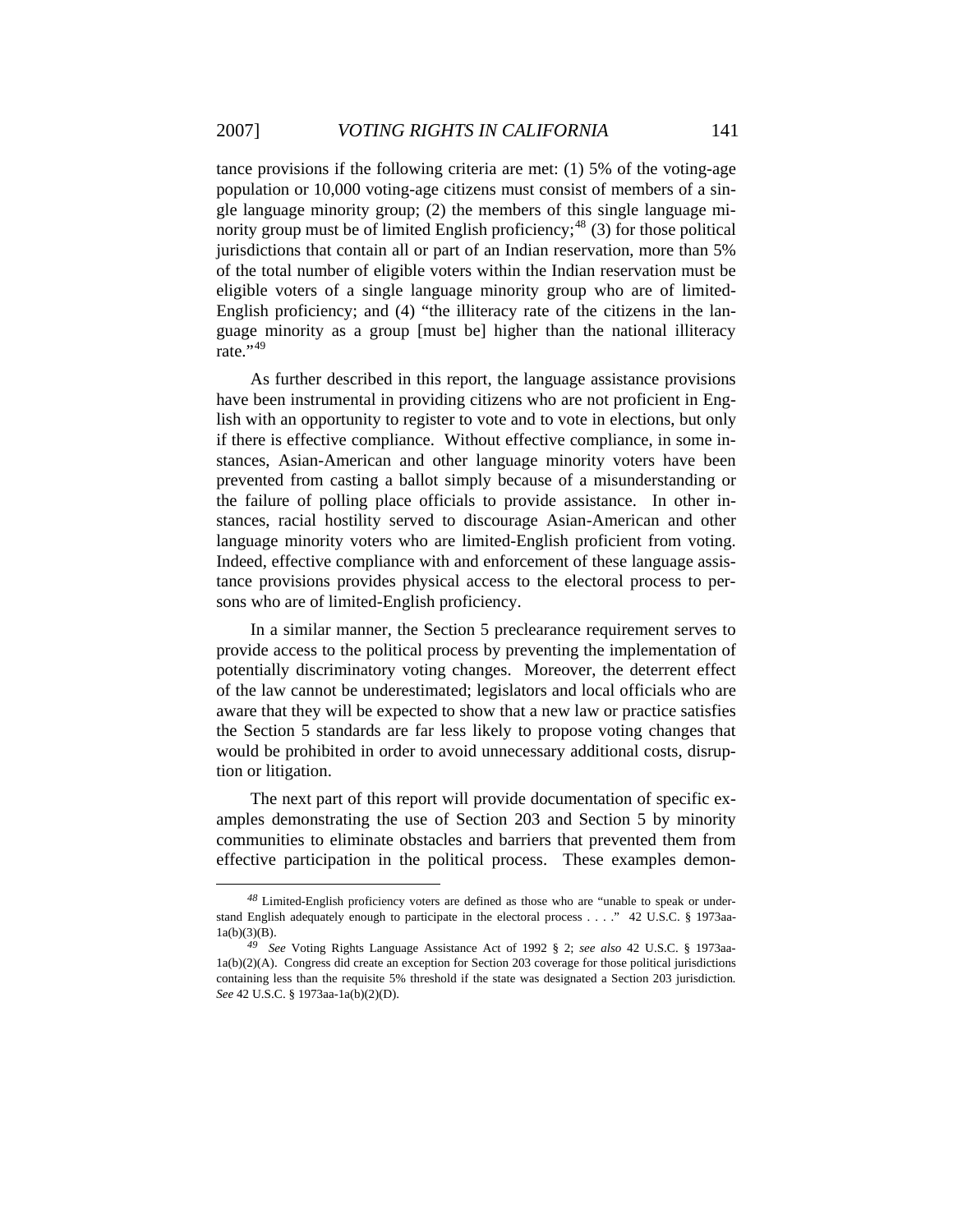strate that covered jurisdictions will continue to adopt new voting changes that have the potential for a discriminatory effect on minority voting strength. In addition, this documentation will provide examples of Section 5-covered jurisdictions that simply ignore the submission requirement. Such ongoing non-compliance presents a clear justification for extending the preclearance requirement for another period of time to permit full Section 5 compliance. Finally, the litigation involving Section 203 compliance provides clear evidence that many covered jurisdictions are resisting the efforts to fully integrate those with limited-English proficiency into the body politic.

# II. SECTION 5: AN EFFECTIVE DETERRENT AGAINST VOTING DISCRIMINATION IN CALIFORNIA

The U.S. Attorney General has issued six letters of objection in California, four of which were issued after  $1982$ .<sup>[50](#page-11-0)</sup> A review of these four letters of objections demonstrates that Section 5 has served as an important tool to eliminate discriminatory voting changes and had a dramatic and his-toric impact on local communities.<sup>[51](#page-11-1)</sup> These experiences show that Section 5 is the most effective tool available to minority communities in California to prevent the implementation of potentially discriminatory voting changes. Unfortunately, these experiences are also evidence of the failure of effective Section 5 compliance and enforcement. In many instances, the covered jurisdiction simply does not submit the voting change to the Attorney General for Section 5 administrative approval and does not file an action in the U.S. District Court for the District of Columbia for judicial preclearance. On these grounds alone, Section 5 should be extended to permit minority communities to reap the benefits of full compliance with the preclearance requirement.

<span id="page-11-0"></span>*<sup>50</sup>* The two letters of objection issued prior to 1982 involved inadequate plans to comply with the language assistance requirements of 42 U.S.C. § 1973b(f)(4). *See* Letter from J. Stanley Pottinger, Assistant Attorney General, to James A. Reichie, Deputy County Counsel for Yuba County (May 26, 1976) (on file with authors) (failure to translate ballots and candidate qualification statement); Letter from Drew S. Days III, Acting Assistant Attorney General, to Kenneth D. Webb, Registrar of Voters, Monterey County (Mar. 4, 1977) (on file with authors) (failure to distribute translated ballots, inadequate use of bilingual oral assistants and failure to translate nominating petitions, among other concerns).

<span id="page-11-1"></span>*<sup>51</sup>* For a list of the letters of objection issued in California, see Department of Justice, Section 5 Objection Determinations: California, http://www.usdoj.gov/crt/voting/sec\_5/ca\_obj2.htm (last visited Nov. 13, 2007) [hereinafter California Section 5 Determinations] (providing a list of Section 5 objection letters issued in California).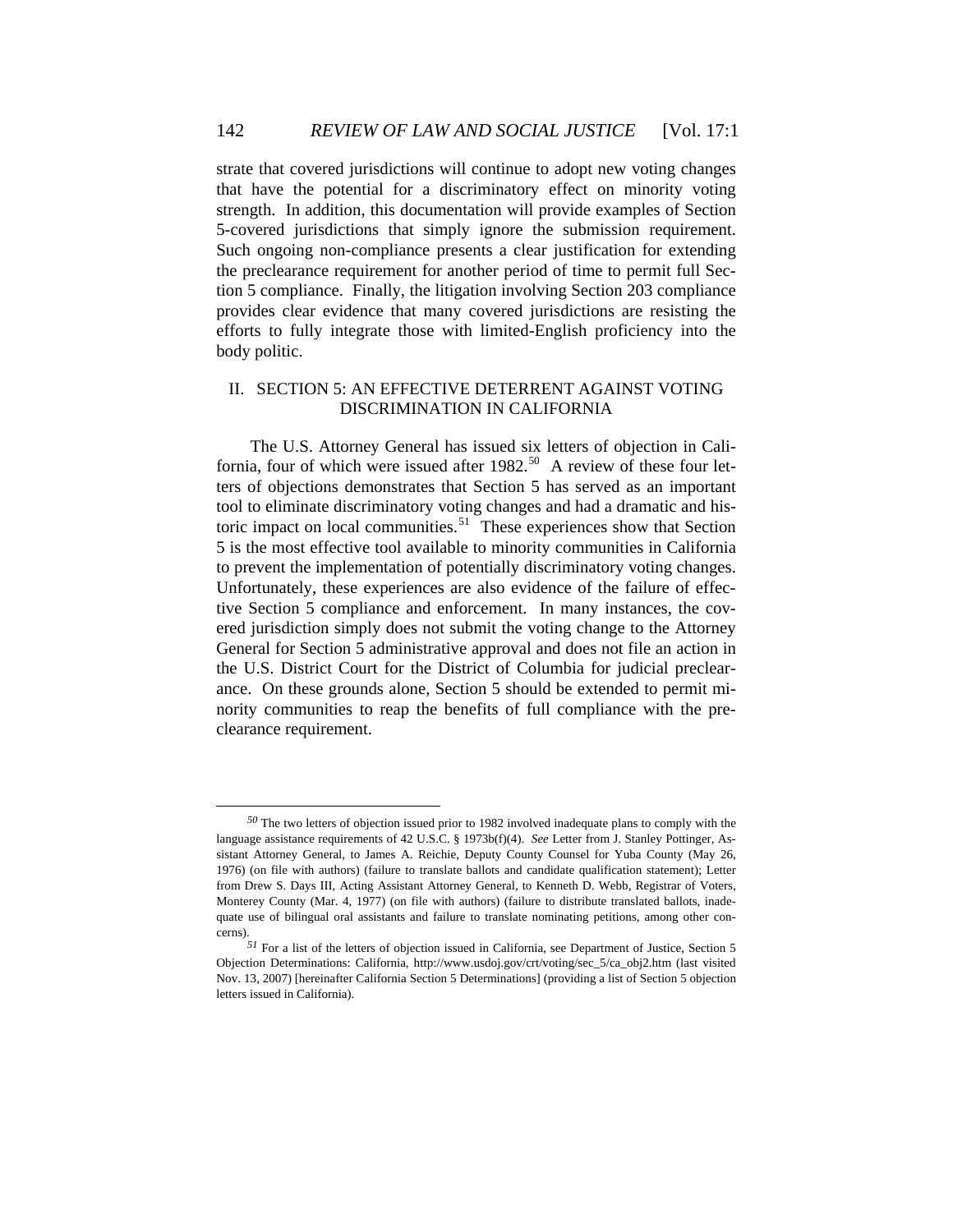# A. THE IMPACT OF SECTION 5 HAS BEEN DRAMATIC AND HISTORIC

As a result of Section 5 enforcement, the first Latino was elected to the Monterey County Board of Supervisors<sup>[52](#page-12-0)</sup> in more than a hundred years.<sup>[53](#page-12-1)</sup> The U.S. Attorney General issued a letter of objection to a county supervisor redistricting plan<sup>[54](#page-12-2)</sup> which served as the catalyst for the adoption of a new redistricting plan. The implementation of this new, nondiscriminatory redistricting plan resulted in a historic election, finally providing the Latina/o community in Monterey County with a voice in the community.[55](#page-12-3)

A review of the circumstances surrounding the issuance of this letter of objection highlights the importance of having federal oversight of the election process in California, especially in areas where there are significant Latina/o communities. The 1990 Census showed that Latinas/os con-stituted 33.6% of Monterey County's population.<sup>[56](#page-12-4)</sup> At the time of the 1991 county supervisor redistricting process, there had not been a single Latina/o serving on the Board of Supervisors since  $1893$ <sup>[57](#page-12-5)</sup> After the completion of the county supervisor redistricting process, the plan was submitted for Sec-tion 5 review.<sup>[58](#page-12-6)</sup> Shortly thereafter, Latinas/os filed an action based upon Section 5 and Section 2 of the Voting Rights Act of  $1965$ <sup>[59](#page-12-7)</sup> Since the redistricting plan had not received Section 5 preclearance, the plaintiffs argued that the court should enjoin the implementation of the plan in the up-coming 1992 elections.<sup>[60](#page-12-8)</sup> Alternatively, if the redistricting plan received Section 5 approval, the plan violated the Section 2 rights of Latinas/os by fragmenting a politically cohesive minority community.<sup>[61](#page-12-9)</sup>

This Monterey County litigation was not a typical suit. After the lawsuit was filed, the U.S. Attorney General requested additional information

<span id="page-12-0"></span>*<sup>52</sup>* The Monterey County Board of Supervisors is the governing board for Monterey County. *See*  CAL. GOV'T CODE §§ 23005, 25000, 25207 (Deering 1993).

<span id="page-12-1"></span>*<sup>53</sup> See* County of Monterey, Monterey County 3rd District Supervisor Simon Salinas, http://www.co.monterey.ca.us/d3\_supervisor.htm (last visited Nov. 13, 2007) [hereinafter Salinas].

*<sup>54</sup> See* California Section 5 Determinations, *supra* note 51.

*<sup>55</sup> See* Salinas, *supra* note 53.

<span id="page-12-4"></span><span id="page-12-3"></span><span id="page-12-2"></span>*<sup>56</sup>* U.S. Census Bureau, 1990 Census Summary File 1, at tbls.P001, P008, *available at* http://factfinder.census.gov (last visited Nov. 13, 2007).

<span id="page-12-5"></span>*<sup>57</sup>* J. MORGAN KOUSSER, TACKING, STACKING, AND CRACKING: RACE AND REAPPORTIONMENT IN MONTEREY COUNTY, 1981–1992, A REPORT FOR *GONZALES V. MONTEREY COUNTY BOARD OF SUPERVISORS* 25 (1992).

*<sup>58</sup>* Gonzalez v. Monterey County, 808 F. Supp. 727, 729 (N.D. Cal. 1992).

*<sup>59</sup> Id.*

*<sup>60</sup> Id.*

<span id="page-12-9"></span><span id="page-12-8"></span><span id="page-12-7"></span><span id="page-12-6"></span>*<sup>61</sup> Id.* Approval of a voting change pursuant to Section 5 does not preclude an action challenging the same voting change filed pursuant to Section 2. *See id.*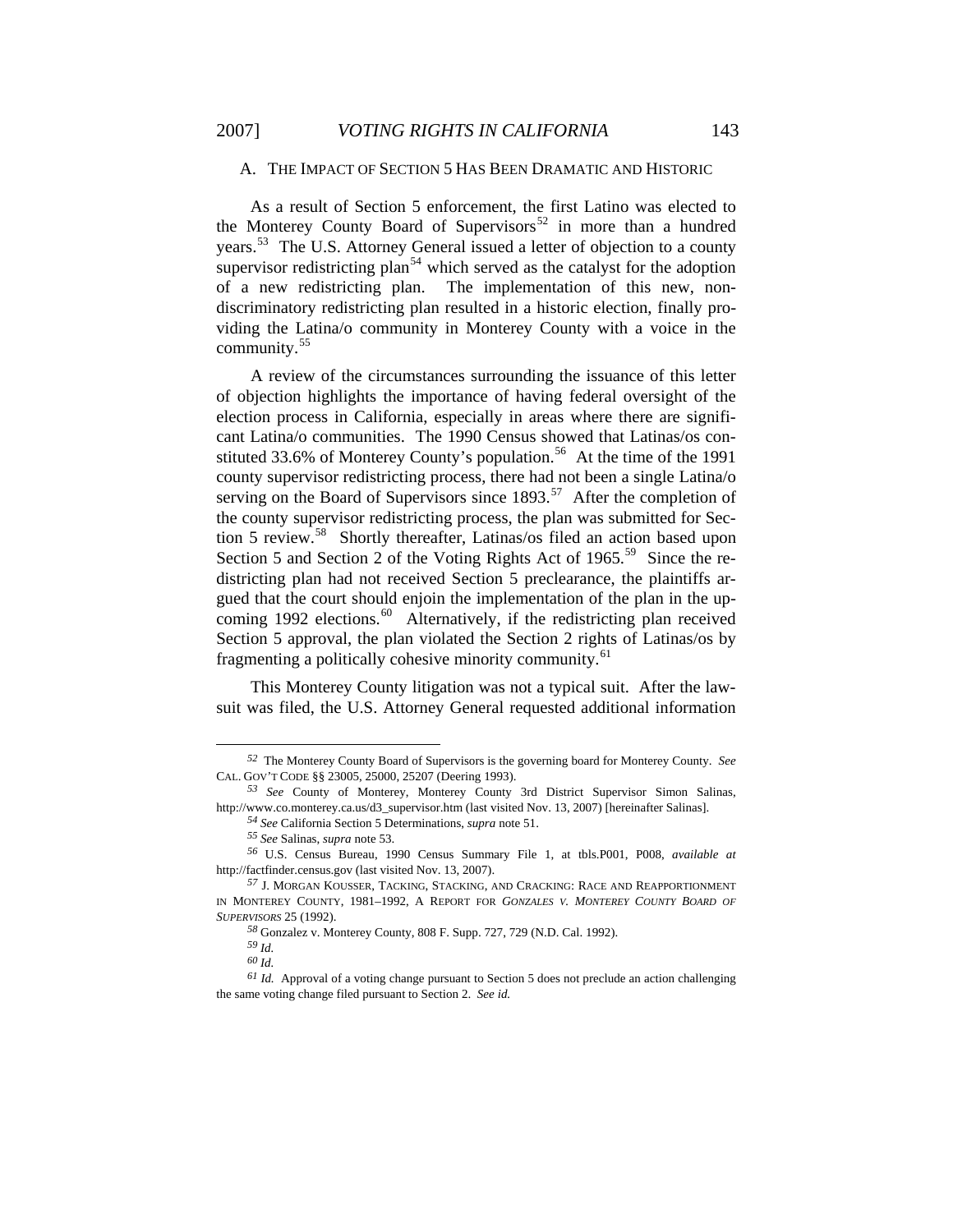from the County, $62$  prompting the County to seek a settlement with the Latina/o plaintiffs. A settlement was reached that avoided the fragmentation of the Latina/o community. However, as a result of a referendum petition, voter approval of the county ordinance incorporating the redistricting plan was necessary.[63](#page-13-1) The referendum was successful in invalidating the county ordinance. $\overset{\text{64}}{}$  $\overset{\text{64}}{}$  $\overset{\text{64}}{}$  Thereafter, the County was permitted another oppor-tunity to adopt a new redistricting plan.<sup>[65](#page-13-3)</sup> The County was given until February 26, 1993, to secure the adoption of a redistricting plan and Section 5 approval.<sup>[66](#page-13-4)</sup> The new plan was adopted and submitted to the U.S. Attorney General for Section 5 approval. After receiving comments from the Latina/o community, the Attorney General issued a letter of objection.<sup>[67](#page-13-5)</sup>

The Attorney General concluded that Monterey County had not met its Section 5 burden. Although the new redistricting plan incorporated two supervisor districts, each with a majority of Latina/o population, non-white Latinas/os comprised a plurality of the eligible voter population in each of the districts.<sup>[68](#page-13-6)</sup> Such an eligible voter population distribution was accomplished by fragmenting politically cohesive Latina/o voting communities in the city of Salinas and the northern part of Monterey County.<sup>[69](#page-13-7)</sup> As noted by the Attorney General:

Your submission fails to disclose a sufficient justification for rejection of available alternative plans with total population deviations below ten percent that would have avoided unnecessary Hispanic population fragmentation while keeping intact the identified black and Asian communities of interest in Seaside and Marina. The proposed redistricting plan

*<sup>62</sup> Id.*

*<sup>63</sup> See id.* at 730.

*<sup>64</sup> Id.*

<span id="page-13-3"></span><span id="page-13-2"></span><span id="page-13-1"></span><span id="page-13-0"></span>*<sup>65</sup> See id.* After the invalidation of the previously agreed upon settlement plan, the County sought to have court approval of two alternative redistricting plans. *See id.* at 730–31. One alternative redistricting plan was developed on behalf of a group of interveners representing north County interests. *Id.* However, the County endorsed this plan, thereby raising a substantial question as to whether the proposed redistricting plan was subject to Section 5 approval and, thus, requiring the convening of a three judge court. *See id.* Since there was a substantial question presented, the proposed alternative was not valid as a legitimate proposal until the Section 5 question had been addressed. *Id.* at 33. Another proposal developed by the County's demographer with input by the County's special counsel was also deemed to have the County's endorsement. *See id.* As with the previous alternative plan, such endorsement raised a substantial question of whether this proposed alternative also was subject to Section 5 preclearance. *Id.* Since both of these plans were not legally valid, the only valid plan available was a plan presented on behalf of the Latina/o plaintiffs. *Id.* at 731, 736. However before any redistricting plan was to be adopted, the County was given another opportunity to formulate a new plan that met constitutional and statutory standards. *Id.* at 736.

*<sup>66</sup> Id.*

<span id="page-13-4"></span>*<sup>67</sup> See* Letter from James P. Turner, *supra* note 11.

<span id="page-13-6"></span><span id="page-13-5"></span>*<sup>68</sup> See id.*

<span id="page-13-7"></span>*<sup>69</sup> See id.*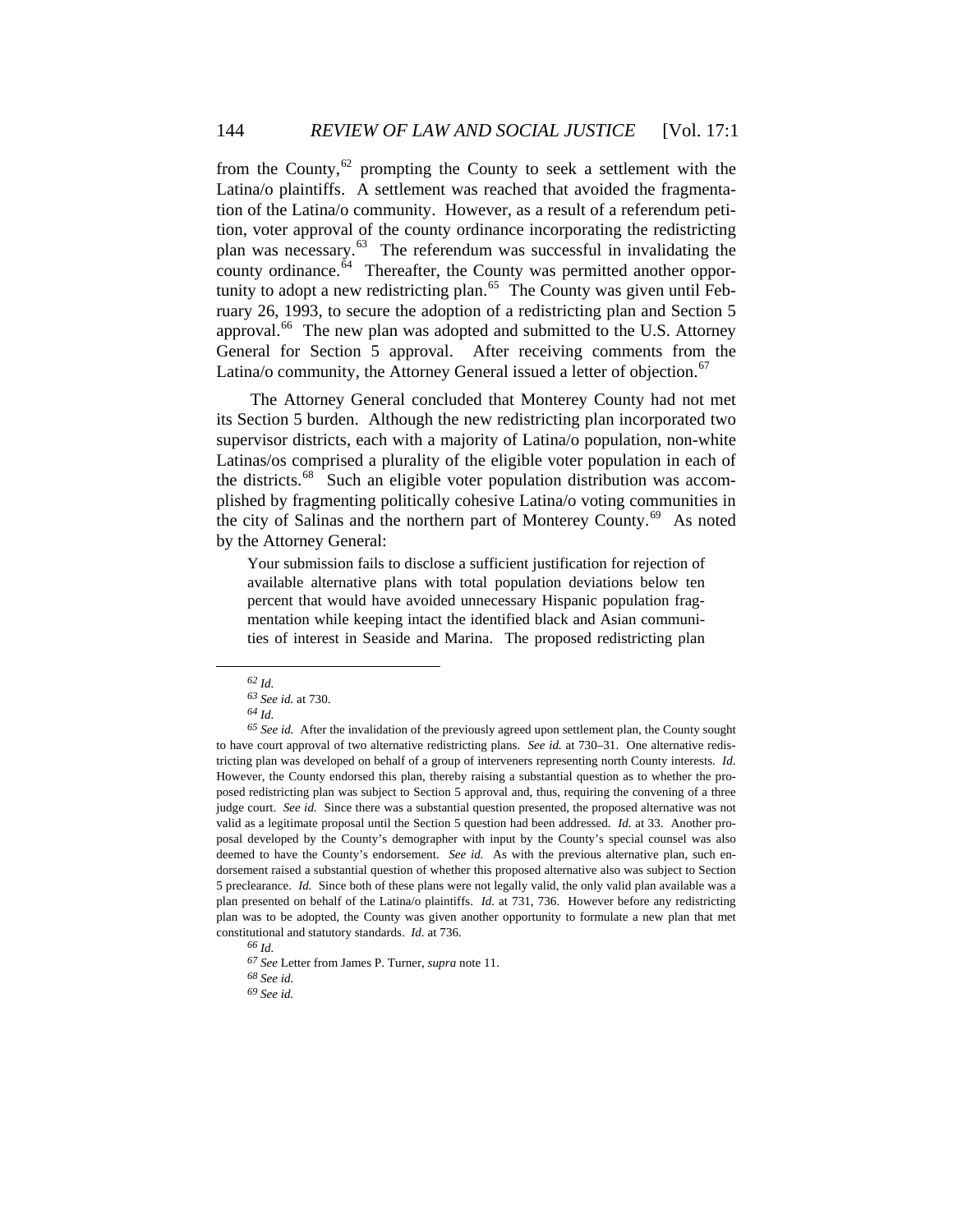appears deliberately to sacrifice federal redistricting requirements, including a fair recognition of Hispanic voting strength, in order to advance the political interests of the non-minority residents of northern Monterey County.<sup>[70](#page-14-0)</sup>

As noted above, after the issuance of the letter of objection, the district court implemented the plaintiffs' plan in a special 1993 election, resulting in the historic election of the first Latino to the Monterey County Board of Supervisors in over a hundred years.<sup>[71](#page-14-1)</sup> This event would not have occurred without Section 5 oversight.

significant Latina/o communities within a majority Latina/o supervisor dis- Another example of the positive impact of Section 5 on a minority community involved a letter of objection issued against Merced County.<sup>[72](#page-14-2)</sup> In 1990, Latinas/os constituted 32.6% of the county's population.<sup>[73](#page-14-3)</sup> After the publication of the 1990 Census, the Board of Supervisors initiated a re-districting process.<sup>[74](#page-14-4)</sup> The Board of Supervisors, as a result of presentations relating to the county's demographics, was aware of the substantial growth in the county's Latina/o community in the  $1980s$ .<sup>[75](#page-14-5)</sup> The Board of Supervisors disregarded this information and rejected a redistricting plan developed by its demographer that created a supervisor district consisting of a majority of Latinas/os.<sup>[76](#page-14-6)</sup> The Attorney General objected to the proposed redistricting plan.<sup>[77](#page-14-7)</sup> The proposed plan fragmented the Latina/o commu-nity in the city of Merced.<sup>[78](#page-14-8)</sup> In addition, the plan did not place a city that was predominantly Latina/o into a supervisor district containing a signifi-cant portion of the county's Latina/o population.<sup>[79](#page-14-9)</sup> The submitted redistricting did not have a single supervisor district that contained a majority Latina/o population. $80$  After the letter of objection was issued, the county submitted for Section 5 approval a redistricting plan that avoided the fragmentation of the Latina/o community in the city of Merced and included

*<sup>70</sup> Id.* at 3.

<span id="page-14-1"></span><span id="page-14-0"></span>*<sup>71</sup> See* Salinas, *supra* note 53; *see also* Katie Niekerk, *Perkins, Salinas Vie for Assembly Seat*, GILROY DISPATCH, Oct. 21, 2004, *available at* http://www.gilroydispatch.com/news/contentview.asp?c=128571.

<span id="page-14-2"></span>*<sup>72</sup>* Letter from John R. Dunne, Assistant Attorney General, Department of Justice, to Kenneth L. Randol, Merced County Clerk (Apr. 3, 1992) (on file with authors).

<span id="page-14-8"></span><span id="page-14-7"></span><span id="page-14-6"></span><span id="page-14-5"></span><span id="page-14-4"></span><span id="page-14-3"></span>*<sup>73</sup>* U.S. Census Bureau, 1990 Census Summary File 1, at tbls.P001, P008, *available at* http://factfinder.census.gov (last visited Nov. 13, 2007).

*<sup>74</sup> See* Letter from John R. Dunne, *supra* note 72, at 1.

*<sup>75</sup> See id.*

*<sup>76</sup> Id.*

*<sup>77</sup> See id.* at 2.

<span id="page-14-10"></span><span id="page-14-9"></span>*<sup>78</sup> Id.* at 1.

*<sup>79</sup> Id.*

*<sup>80</sup> Id.*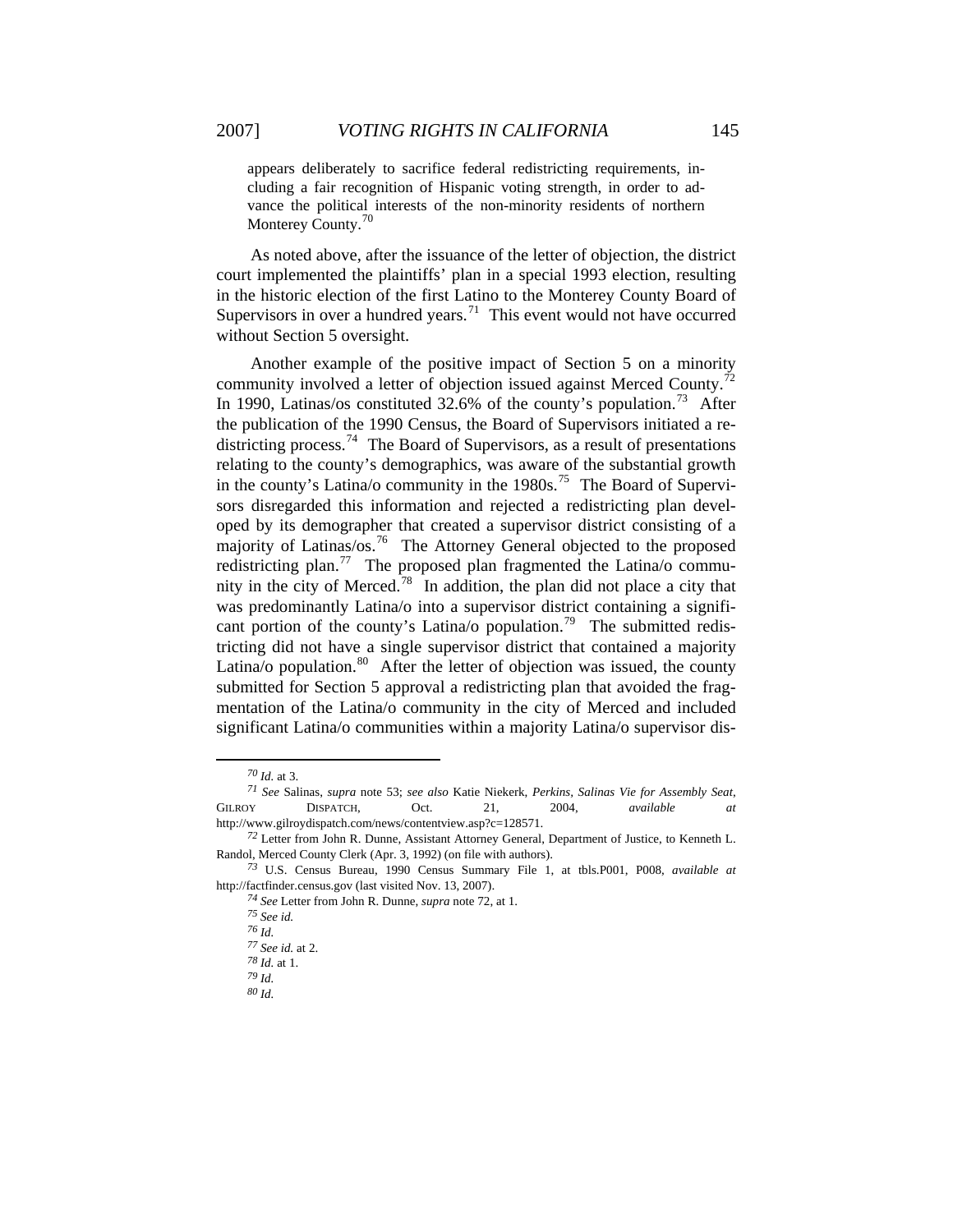trict. The new plan was approved and resulted in the election of a Latina supervisor.

Both of these examples illustrate the concrete results achieved by the enforcement of Section 5. Since there are only fifty-eight counties in California, $81$  securing the rights of a minority community to have equal access to the political process and to elect a candidate of its choice to a county board of supervisors is a significant accomplishment. In the case of Monterey County, it took a hundred years and a federal statute to make the rights protected by the Fifteenth Amendment a reality. There can be no question that if Merced and Monterey counties had not been subject to Section 5 review, the Counties would have implemented the objectionable redistricting plans. After all, the Counties formally adopted the redistricting plans that were ultimately invalidated by the Section 5 preclearance proceeding. If there had been no Section 5 oversight, the only recourse would have been to file an action pursuant to Section 2 of the Voting Rights Act of 1965.<sup>[82](#page-15-1)</sup> As previously noted, the Monterey County litigation included a Section 2 claim. However, the difficulties associated with Section 2 litigation, as discussed below, occurred after the case was filed. These difficulties with Section 2 would have, for all practical purposes, foreclosed any remedial action, due to the significant evidentiary burdens imposed upon minority plaintiffs and the substantial costs associated with these types of lawsuits. Section 2 litigation to challenge these county redistricting plans would not have been feasible.

# B. SECTION 2 LITIGATION CANNOT SERVE AS A SUBSTITUTE FOR SECTION 5 PRECLEARANCE

The experience with Section 5 enforcement in California demonstrates the stark contrast between the protections offered by Section 2 and Section 5. It has been suggested that, by strengthening the protections provided by Section 2, there may be no need for Section 5 preclearance. However, the experiences in California demonstrate that Section 2 cannot serve as a substitute for Section 5 preclearance. Under Section 5, the advantages of "time and inertia" are shifted "from the perpetrators of the evil [of voting discrimination] to its victims."<sup>[83](#page-15-2)</sup> Unlike Section 5, which involves a sixtyday administrative process and places the burden of proof on the submitting jurisdiction, Section 2 involves a judicial process and places the burden of

*<sup>81</sup> See* CAL. GOV'T CODE § 23012 (Deering 1993).

<span id="page-15-2"></span><span id="page-15-1"></span><span id="page-15-0"></span>*<sup>82</sup>* 42 U.S.C. § 1973 (2000).

*<sup>83</sup>* South Carolina v. Katzenbach, 383 U.S. 301, 327 (1966).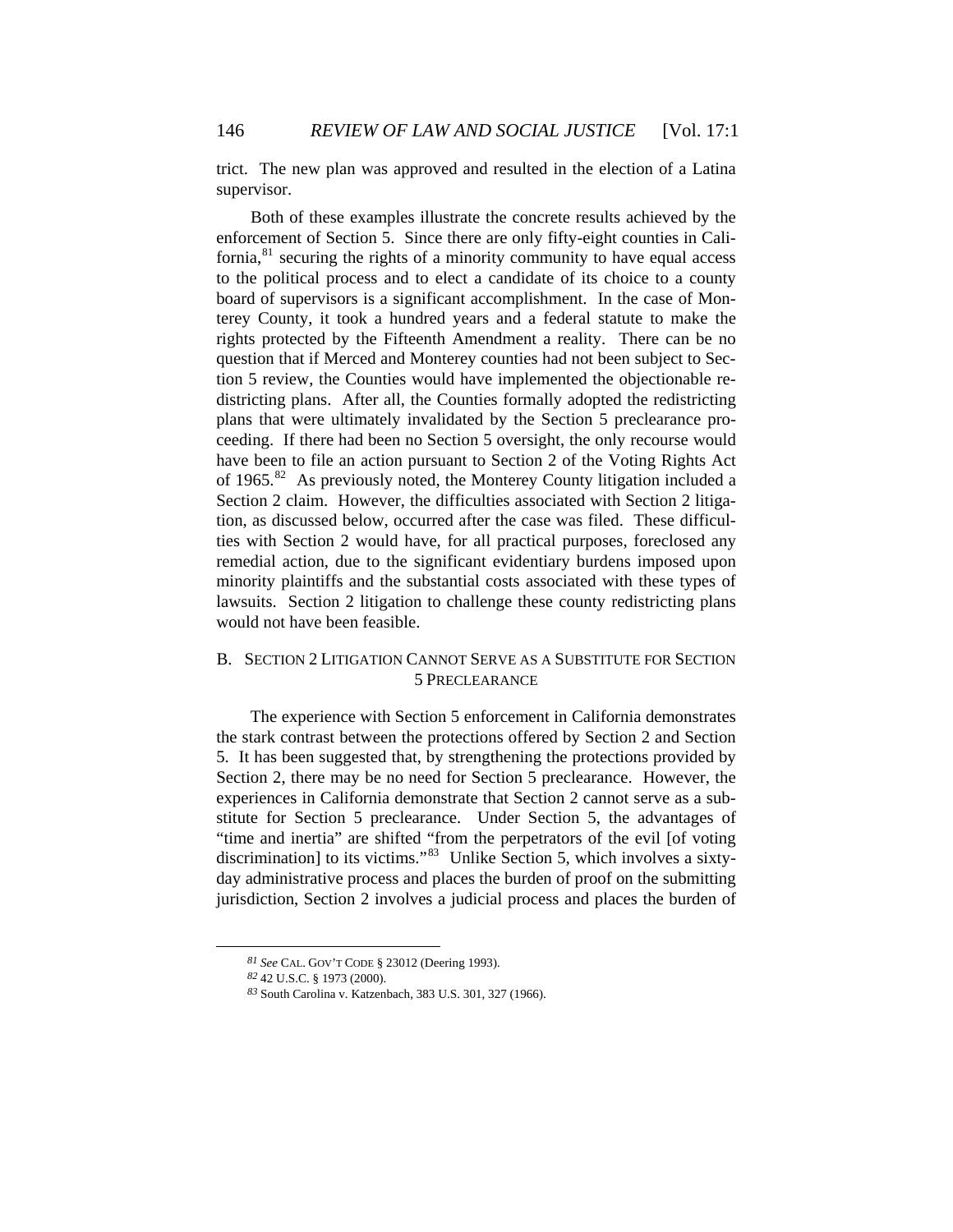proof on the minority plaintiffs.<sup>[84](#page-16-0)</sup> Such a difference will often dictate whether an election feature or change will survive a legal challenge.

Section 2 presents the minority community with more formidable obstacles in successfully dismantling a method of election that has a discriminatory effect on minority voting strength. A short history is necessary to assess the limitations of litigation based upon Section 2 in California when compared to the Section 5 preclearance process.

Latinas/os in California have relied upon the federal courts to protect their voting rights and offset the lack of access to the political process caused by racially polarized voting. Initially, litigants relied upon a constitutional standard. In 1973, the Supreme Court held for the first time in *White v. Regester* at-large or multimember districts violated the Equal Pro-tection Clause of the Fourteenth Amendment to the U.S. Constitution.<sup>[85](#page-16-1)</sup> The *White* decision invalidated at-large or multimember legislative districts in Bexar County, Texas, on the grounds that these districts diluted the voting strength of Mexican Americans in the San Antonio greater metropolitan area.[86](#page-16-2) After the *White* decision, at-large election challenges at the local governmental level were instituted across the Southwest. In California, the first at-large election challenge based upon the Fourteenth Amendment was filed against the city of San Fernando.<sup>[87](#page-16-3)</sup> The action was unsuccessful and resulted in establishing difficult evidentiary standards for minority communities seeking to demonstrate that at-large methods of election were unconstitutional.[88](#page-16-4) As a result of the district court's decision in *Aranda v. Van Sickle*, there were no at-large election challenges filed in California during the late 1970s.

The constitutional standard was made more difficult when the Supreme Court, in *City of Mobile v. Bolden*, ruled that litigants had to demonstrate a discriminatory intent in either the enactment of an at-large election system or its maintenance in order to prove that a given at-large election system was unconstitutional.<sup>[89](#page-16-5)</sup> As a result of the *City of Mobile* decision, many at-large election challenges across the country were dismissed.<sup>[90](#page-16-6)</sup> The impact of this decision prompted Congress to amend Section 2 of the Voting Rights Act of 1965 and eliminate the necessity of proving a discrimina-

<span id="page-16-0"></span>*<sup>84</sup> See* 42 U.S.C. § 1973c(a); 42 U.S.C. § 1973(b).

<span id="page-16-1"></span>*<sup>85</sup>* 412 U.S. 755, 769–70 (1973).

<span id="page-16-2"></span>*<sup>86</sup> See id.*

<span id="page-16-3"></span>*<sup>87</sup>* Aranda v. Van Sickle, 600 F.2d 1267 (9th Cir. 1979).

<span id="page-16-4"></span>*<sup>88</sup> See id.* at 1272–73.

<span id="page-16-6"></span><span id="page-16-5"></span>*<sup>89</sup>* 446 U.S. 55, 66 (1980).

*<sup>90</sup>* Survey conducted by authors, on file with authors.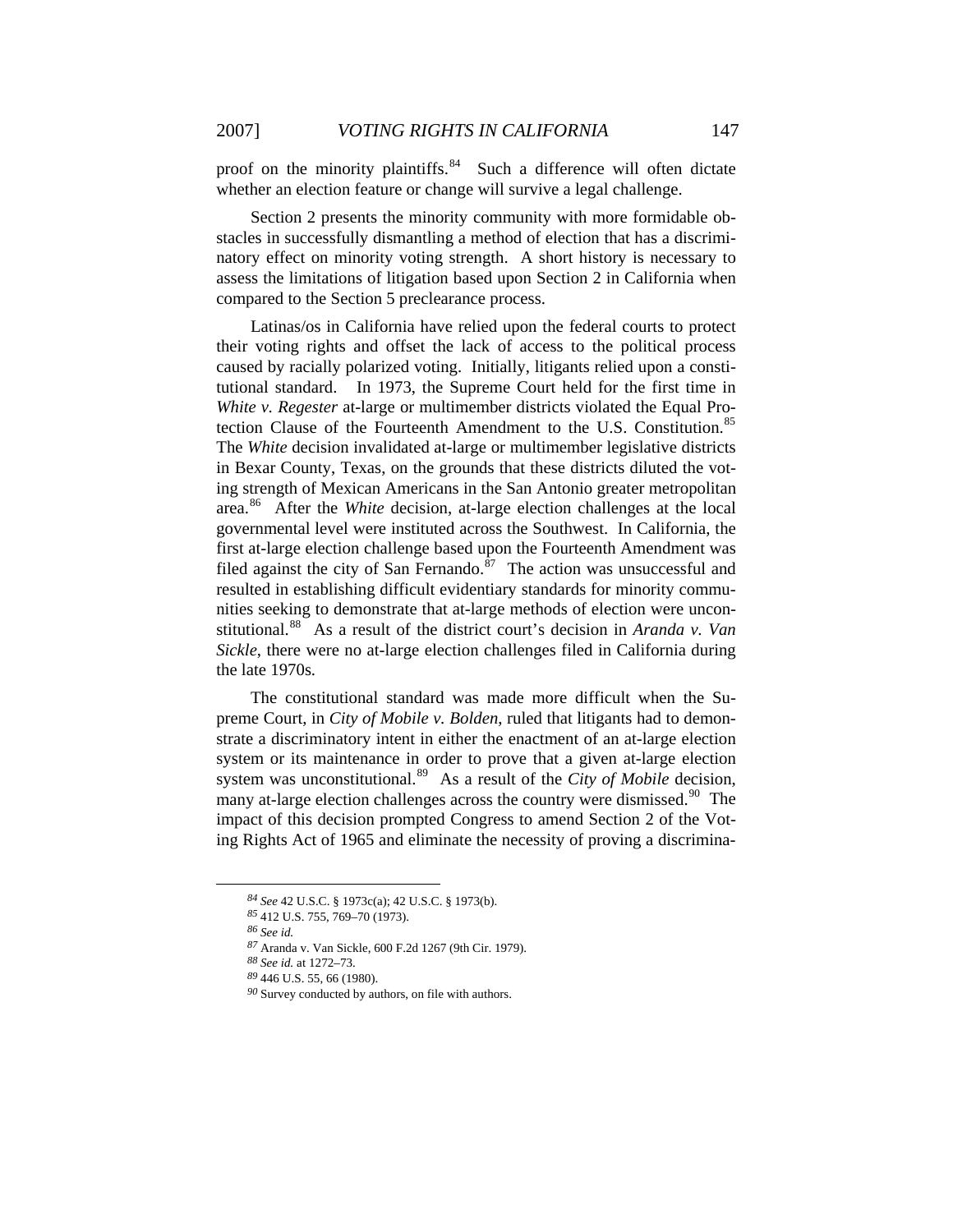tory intent pursuant to a constitutional standard.<sup>[91](#page-17-0)</sup> Instead, Section 2 was amended to incorporate a discriminatory effects standard as the basis for successfully challenging at-large methods of election that diluted minority voting strength. $92$ 

After Section 2 was amended, Latinas/os filed the first case in Cali-fornia against the city of Watsonville.<sup>[93](#page-17-2)</sup> In *Gomez v. City of Watsonville*, the local Latina/o community had been unsuccessful in securing the elec-tion of its Latina/o preferred candidates to the city council.<sup>[94](#page-17-3)</sup> This lack of success was due to the city's use of an at-large method of election within the context of racially polarized voting patterns that diluted the voting strength of the Latina/o community.<sup>[95](#page-17-4)</sup> The case was ultimately successful on appeal to the U.S. Court of Appeals for the Ninth Circuit.<sup>[96](#page-17-5)</sup> In California, the *Gomez* decision served to renew efforts at the community level to eliminate discriminatory at-large methods of elections.<sup>[97](#page-17-6)</sup> After the success of the city of Watsonville case, at-large election challenges were filed in other parts of California.<sup>[98](#page-17-7)</sup>

<span id="page-17-0"></span>This period of Section 2 enforcement in California was short-lived. Two major unsuccessful at-large election challenges served to discourage

*<sup>91</sup> See* Latino Political Action Comm., Inc. v. City of Boston, 784 F.2d 409, 412 (1st Cir. 1986). *<sup>92</sup> See id.*

*<sup>93</sup> See* Gomez v. City of Watsonville, 863 F.2d 1407 (9th Cir. 1988).

*<sup>94</sup> Id.* at 1409–10.

*<sup>95</sup> See id.* at 1410.

*<sup>96</sup> See id.* at 1419.

<span id="page-17-6"></span><span id="page-17-5"></span><span id="page-17-4"></span><span id="page-17-3"></span><span id="page-17-2"></span><span id="page-17-1"></span>*<sup>97</sup>* While *Gomez* was pending on appeal, a challenge was filed to the conversion from districtbased elections to a modified at-large election system for the city of Stockton. *See* Badillo v. City of Stockton, Civ. Act. No. CV-87-1726-EJG (E.D. Cal. 1987), *aff'd*, 956 F.2d 884 (9th Cir. 1992). The case was ultimately unsuccessful.

<span id="page-17-7"></span>*<sup>98</sup>* This litigation encompassed the following areas: City of Salinas, Armenta v. City of Salinas, Civ. Act. No. C-88-20567 WAI (N.D. Cal. 1988) (successful); Coalinga-Huron Unified School District, Valenzuela v. Coalinga-Huron Unified Sch. Dist., Civ. Act. No. CV-F-89 428 REC (E.D. Cal. 1988) (successful); City of San Diego, Perez v. City of San Diego, Civ. Act. No. 88-0103 RM (S.D. Cal. 1988) (successful); City of Chula Vista, Skorepa v. City of Chula Vista, 723 F. Supp. 1384 (S.D. Cal. 1989) (unsuccessful); City of National City, Valladolid v. City of Nat'l City, 976 F.2d 1293 (9th Cir. 1992) (unsuccessful); Alta Hospital District, Reyes v. Alta Hosp. Dist., Civ. Act. No. CV-F-90-620- EDP (E.D. Cal. 1990) (successful); City of Oxnard, Soria v. City of Oxnard, Civ. Act. No. 90-5239 R (C.D. Cal. 1990) (voluntarily dismissed, no result); City of Dinuba, Reyes v. City of Dinuba, Civ. Act. No. CV-F-91-168-REC (E.D. Cal. 1991) (successful); Cutler-Orosi Unified School District, Espino v. Cutler-Orosi Unified Sch. Dist., Civ. Act. No. CV-F-91-169-REC (E.D. Cal. 1991) (successful); Dinuba Elementary School District, Reyes v. Dinuba Elementary Sch. Dist., Civ. Act. No. CV-F-91-170-REC (E.D. Cal. 1991) (successful); Dinuba Joint Union High School District, Elizondo v. Dinuba Joint Union High Sch. Dist., Civ. Act. No. CV-F-91-171-REC (E.D. Cal. 1991) (successful); Salinas Valley Memorial Hospital District, Mendoza v. Salinas Valley Mem'l Hosp. Dist., Civ. Act. No. C-92-20462 RMW (PVT) (N.D. Cal. 1992) (voluntarily dismissed, no result); Monterey County Superior Court, Trujillo v. California, Civ. Act. No. C-92-20465 RMW (EAI) (N.D. Cal. 1992) (voluntarily dismissed, no result).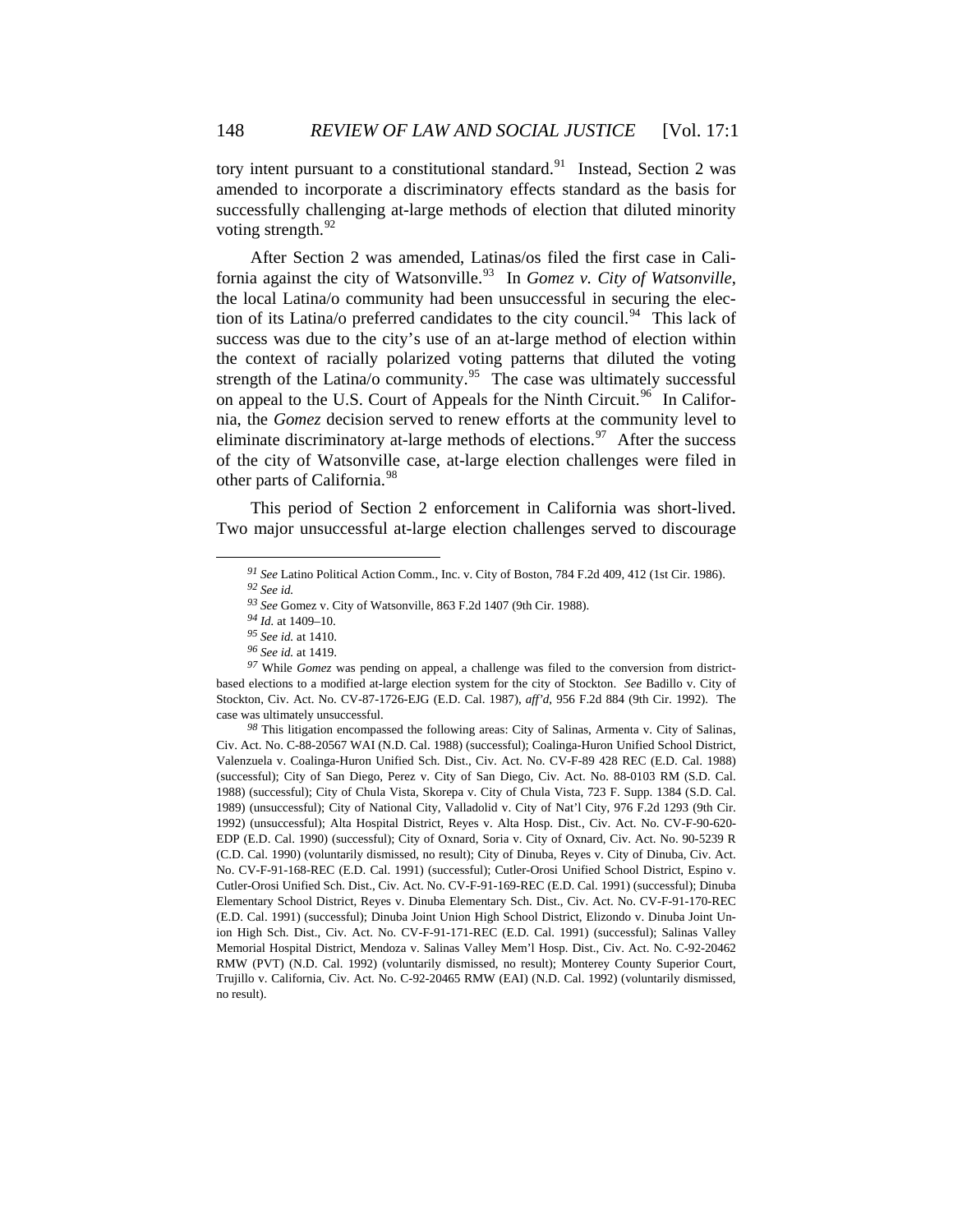any further litigation by private parties.<sup>[99](#page-18-0)</sup> These two cases involved chal-lenges to the at-large method of election in the El Centro School District<sup>[100](#page-18-1)</sup> and the City of Santa Maria.<sup>[101](#page-18-2)</sup> These cases consumed substantial resources, and, in the case of the Santa Maria litigation, a final decision was not rendered until ten years after the case had been filed.<sup>[102](#page-18-3)</sup> Perhaps the most chilling aspect of these losses were the efforts by the defendants to collect on their Bill of Costs filed pursuant to federal law.<sup>[103](#page-18-4)</sup> In the El Centro School District litigation, the ultimate Bill of Costs was pared down to  $$19,462.01$ .<sup>[104](#page-18-5)</sup> The district court denied the plaintiffs request to re-tax the costs, but did provide for a ten-day stay to permit the plaintiffs to seek a stay before the U.S. Court of Appeals for the Ninth Circuit.<sup>[105](#page-18-6)</sup> The School District successfully applied pressure on the plaintiffs to dismiss their appeal in exchange for the School District to withdraw its Bill of Costs. A similar litigation strategy was pursued in the Santa Maria litigation.

As a result of the El Centro and Santa Maria litigation experiences, since 1992, no private litigants have filed at-large election challenges under the VRA.[106](#page-18-7) The absence of private litigants is significant, since, as Table

<span id="page-18-0"></span>*<sup>99</sup>* The only other at-large election challenges filed in California were initiated by the Department of Justice. Since 1990, the Department of Justice has filed two cases challenging at-large methods of election. *See* United States v. San Gabriel Valley Mun. Water Dist., Civ. Act. No. 007903 AHM BRX, 2000 WL 33254228 (C.D. Cal. Sept. 8, 2000); United States v. City of Santa Paula, Civ. Act. No. 00- 03691 GKH (C.D. Cal. 2000).

*<sup>100</sup> See* Aldasoro v. Kennerson, 922 F. Supp. 339 (S.D. Cal. 1995).

<span id="page-18-4"></span><span id="page-18-3"></span><span id="page-18-2"></span><span id="page-18-1"></span>*<sup>101</sup> See* Ruiz v. City of Santa Maria, Civ. Act. No. 92-4879 JMI (SHX) (C.D. Cal. 1992), *rev'd*, 160 F.3d 543 (9th Cir. 1988), *cert. denied*, 527 U.S. 1022 (1999).

*<sup>102</sup> See id.*

*<sup>103</sup> See* 28 U.S.C. § 1920 (2000).

*<sup>104</sup>* Aldasoro v. Kennerson, 915 F. Supp. 188, 189 (S.D. Cal. 1995).

*<sup>105</sup> Id.* at 189, 192–93.

<span id="page-18-7"></span><span id="page-18-6"></span><span id="page-18-5"></span>*<sup>106</sup>* There have been a small number of jurisdictions that have voluntarily converted from an atlarge method of election to a district-based election system. See, for example, the Hartnell Community College District in Monterey County, the San Jose/Evergreen Community College District, and the Salinas Union High School District in Monterey County. This number is miniscule when compared to the overwhelming number of jurisdictions which still retain an at-large method of election. In California, there are approximately 4352 governmental entities. *See* STATISTICAL ABSTRACT, *supra* note 7, at 272 tbl.416. As of April 2005, there were a total of 478 municipalities: 108 chartered cities and 370 general law cities. League of California Cities, Facts at a Glance (2007) http://www.cacities.org/index.jsp?zone=locc&previewStory=53. Out of the total number of cities, only twenty-seven, or 5.6%, conduct elections by districts. League of California Cities, Council Elections (2005), http://www.cacities.org/resource\_files/23513.DISTELEC.doc (the City of Coachella is erroneously listed as conducting district elections). As of July 1, 2004, there were 979 elementary to high school public school districts. Based upon a 1995 survey, 65% of those districts conduct at-large elections, 20% have candidate residency districts and at-large voting and 15% have district elections. *See*  Email from Susan Swigart, *supra* note 8. In a 1987 survey of school districts, it was estimated that over 95% of school districts conducted their elections on an at-large election basis. *See* Bob Johnson, *Watsonville's New Crop: A Court Decision is Changing the Way Local Elections Are Held*, GOLDEN STATE REPORT, Sept. 1987, at 27. Recently, the preliminary results of a survey conducted for a project spon-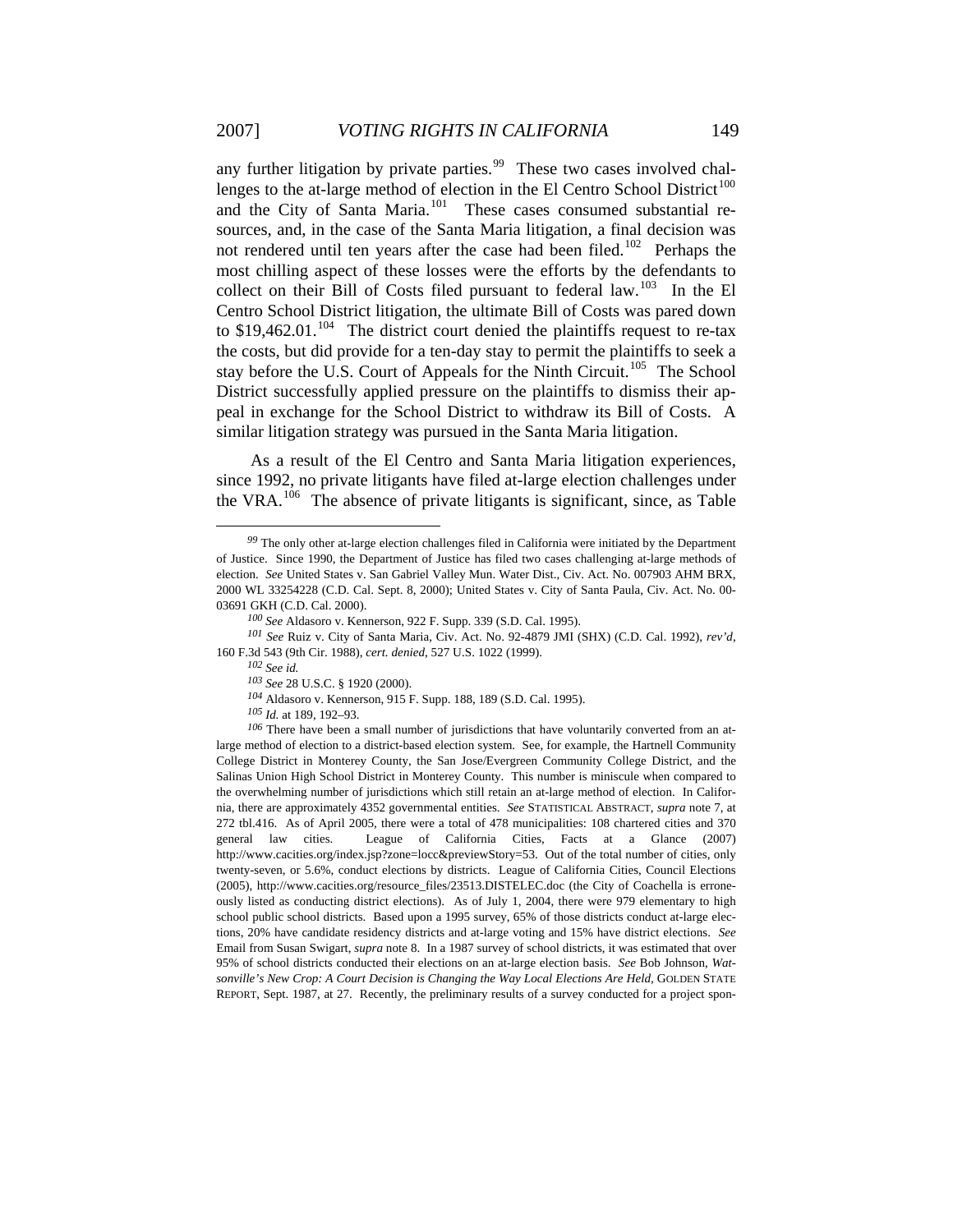$1^{107}$  $1^{107}$  $1^{107}$  demonstrates, the private bar has been largely responsible for enforcement of minority voting rights. $108$ 

<u>.</u>

sored by the California Research Policy Center entitled, "Systems of Election, Latino Representation, and Student Outcomes in California Schools," showed that in fourteen California counties containing significant Latina/o populations (Tulare (50.8%), San Benito (47.9%), Monterey (46.8%), Merced (45.3%), Madera (44.3%), Fresno (44.0%), Kings (43.6%), Kern (38.4%), Santa Barbara (34.2%), Ventura (33.4%), Stanislaus (31.7%), San Joaquin (305%), Santa Cruz (26.8%) and San Luis Obispo (16.3%)), there were 170 school districts ranging from a 10% Latina/o population concentration to an 86% concentration which did not have a single Latina/o school board member in 2004. At-large elections were conducted in 168 of those school districts. It is also estimated that there are more than 1000 water districts and more than 500 special election districts. Although there are no exact numbers, most of these water districts and special election districts conduct their elections on an at-large basis.

<span id="page-19-0"></span>*<sup>107</sup>* The data in Table 1 was compiled using the Annual Reports of the Director of the Administrative Office of the United States Courts, Judicial Business of the United States, years 1977 to 1996; Table C-2. The Annual Reports may be found at U.S. Courts, Judicial Business of the United States Courts, http://www.uscourts.gov/judbususc/judbus.html (follow hyperlinks for each Annual Report; then select "Table C-2: Cases Commenced, By Basis of Jurisdiction and Nature of Suit") (last visited Nov. 13, 2007).

<span id="page-19-1"></span>*<sup>108</sup> See also* Gregory A. Caldeira, *Litigation, Lobbying, and the Voting Rights Bar, in* CONTROVERSIES IN MINORITY VOTING: THE VOTING RIGHTS ACT IN PERSPECTIVE 230, 241 (Bernard Grofman & Chandler Davidson eds., 1992) ("Members of the voting rights bar outside the federal government institute perhaps ninety-five percent of these [voting rights] cases in any particular year. Enforcement of voting rights is, therefore, very much an activity of the private sector.").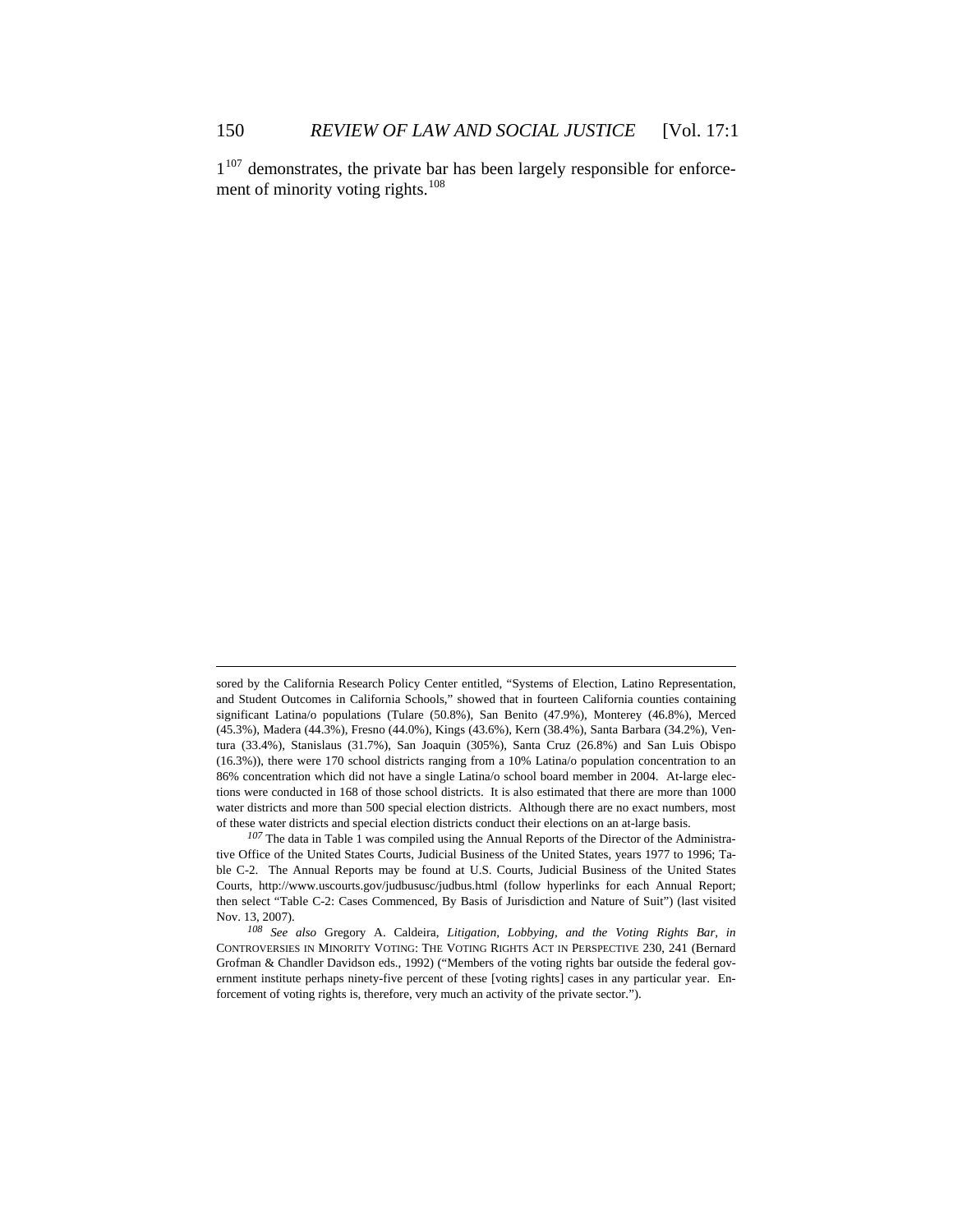| Year | U.S.: Plaintiff | U.S.: Defendant | Private Cases | Totals |
|------|-----------------|-----------------|---------------|--------|
| 1977 | 15              | 9               | 179           | 203    |
| 1978 | 11              | 5               | 123           | 139    |
| 1979 | 13              | $\tau$          | 125           | 145    |
| 1980 | 6               | $\tau$          | 147           | 160    |
| 1981 | 8               | 9               | 135           | 152    |
| 1982 | $\overline{4}$  | 11              | 155           | 170    |
| 1983 | $\,1$           | 6               | 168           | 175    |
| 1984 | 10              | 9               | 240           | 259    |
| 1985 | 17              | 5               | 259           | 281    |
| 1986 | 12              | $\overline{4}$  | 178           | 194    |
| 1987 | 12              | $\tau$          | 195           | 214    |
| 1988 | 11              | 9               | 327           | 347    |
| 1989 | 11              | 5               | 167           | 183    |
| 1990 | 10              | 6               | 114           | 130    |
| 1991 | 10              | $\overline{7}$  | 180           | 197    |
| 1992 | 9               | 12              | 473           | 494    |
| 1993 | 14              | 11              | 188           | 213    |
| 1994 | 13              | 13              | 207           | 233    |
| 1995 | 9               | 11              | 215           | 235    |
| 1996 | 8               | 9               | 168           | 185    |
| 1997 | $\overline{c}$  | 10              | 129           | 141    |
| 1998 | $\overline{c}$  | $\overline{7}$  | 99            | 108    |

**Table 1. Voting Cases Commenced in United States District Courts**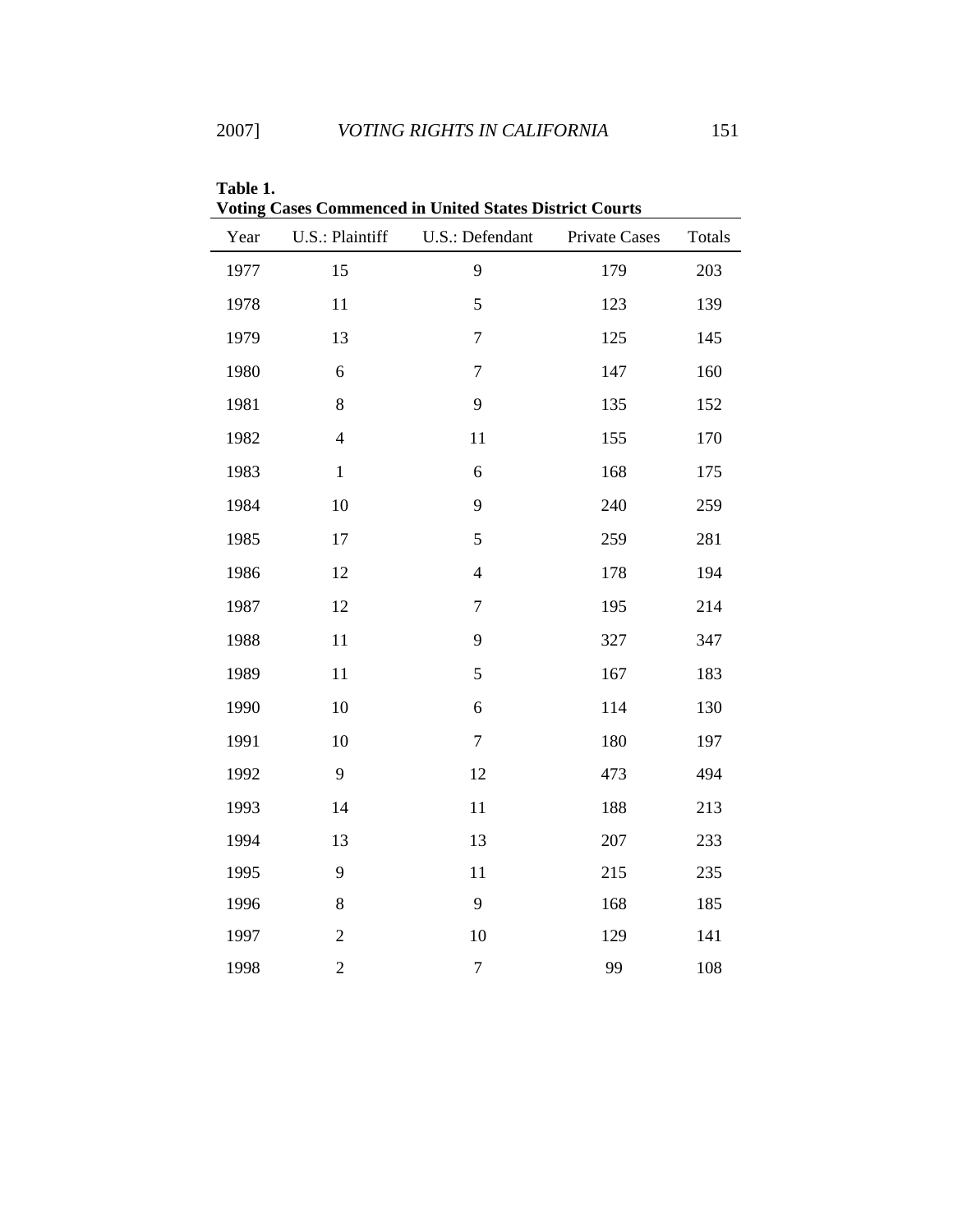| Voting Cases Commenced in United States District Courts |                 |                 |               |        |  |  |
|---------------------------------------------------------|-----------------|-----------------|---------------|--------|--|--|
| Year                                                    | U.S.: Plaintiff | U.S.: Defendant | Private Cases | Totals |  |  |
| 1999                                                    | 6               | 3               | 93            | 102    |  |  |
| 2000                                                    | 16              | 10              | 141           | 167    |  |  |
| 2001                                                    | 10              | 16              | 163           | 189    |  |  |
| 2002                                                    | 6               | 15              | 181           | 202    |  |  |
| 2003                                                    | 3               | 5               | 139           | 147    |  |  |
| 2004                                                    | 12              | 9               | 152           | 173    |  |  |
| Totals                                                  | 261             | 237             | 5040          | 5538   |  |  |

| <b>Table 1. Continued</b>                                      |
|----------------------------------------------------------------|
| <b>Voting Cases Commenced in United States District Courts</b> |
|                                                                |

Due to the difficulties associated with filing at-large election challenges under the federal Voting Rights Act of 1965, an effort was pursued to create a state voting rights act in California. The California Act was designed to permit the filing of legal actions in state court against at-large methods of election without having to demonstrate the costly and difficult evidentiary standards required under the federal VRA. This effort was suc-cessful. In 2002, the California Voting Rights Act of 2001 became law.<sup>[109](#page-21-0)</sup> Although the California Voting Rights Act is a significant improvement over Section 2, it only applies to at-large elections and does not apply to other methods of elections, redistrictings or other voting changes. More-

<span id="page-21-0"></span>*<sup>109</sup>* CAL. ELEC. CODE §§ 14025–14032 (West 2003). The California Voting Rights Act addresses the problem of racially polarized voting within the context of at-large elections. *See id.* § 14027. The Act applies to all levels of governments: cities, school districts, special election districts and judicial districts. *See id.* § 14026(c). There is no requirement of proving geographic compactness, and no necessity to create a hypothetical single-member district consisting of over a 50% Latino eligible voter population. In addition, there is no need to prove the other Senate Report factors as required under the Federal Voting Rights Act. These Senate Report factors are probative and can be introduced, but they are not necessary. The major requirement is that plaintiffs must prove racially polarized voting that prevents the ability of a protected class to elect candidates of their choice or to influence the outcome of an election. *See id.* § 14028. As with its federal counterpart, there is no requirement to prove an intent to discriminate against minority voting strength. Moreover, upon a successful outcome, prevailing party plaintiffs are entitled to an award of attorney's fees while prevailing government parties are not. See id. § 14030. Also, prevailing party plaintiffs are entitled to recover their expert witness fees and expenses. *Id.* In addition, the state court is authorized to grant upward adjustment or a fees multiplier. Finally, prevailing party defendants are not entitled to costs unless the court finds the action to be frivolous, unreasonable or without foundation. *Id.*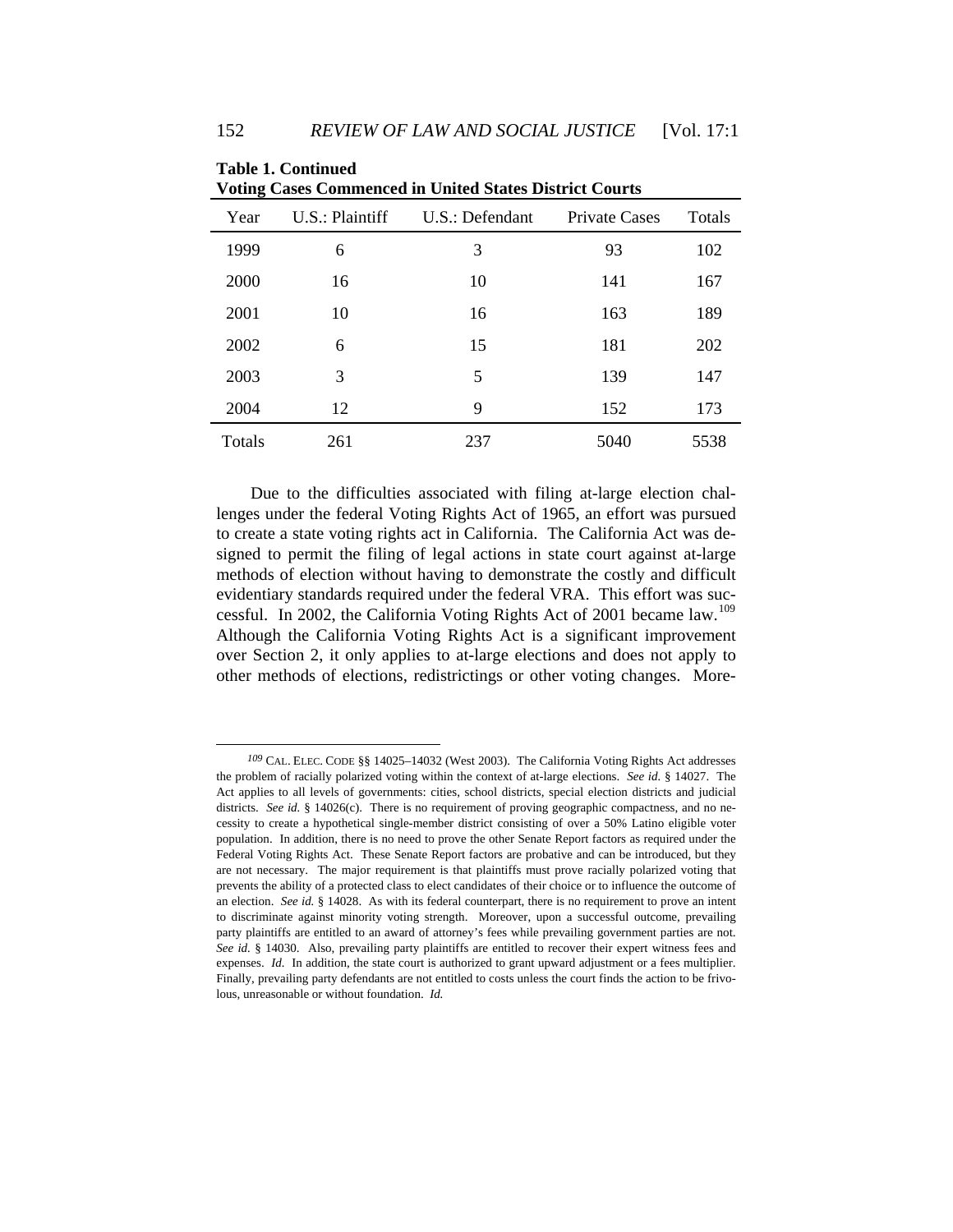over, the Act was subsequently declared unconstitutional by a superior court.<sup>[110](#page-22-0)</sup>

To summarize, Section 2 has been ineffective in eliminating discrimi-natory at-large methods of elections in California.<sup>[111](#page-22-1)</sup> As discussed above, Section 2 cases consume a significant amount of financial resources. In addition, the evidentiary burdens established by federal courts to prove a Section 2 case are often insurmountable. Given these experiences with Section 2 litigation, there can be no dispute that, in California, Section 5 provides a more effective tool to challenge the adoption of potentially discriminatory voting changes. Two examples will illustrate this point.

As the result of the Voting Rights Act Amendments of 1975, the city of Hanford in Kings County became subject to the Section 5 preclearance requirement.<sup>[112](#page-22-2)</sup> After an extended delay, the city of Hanford submitted a series of annexations for Section 5 preclearance.<sup>[113](#page-22-3)</sup> The U.S. Attorney General issued a letter of objection.<sup>[114](#page-22-4)</sup> The Attorney General concluded that the City had not met its burden of demonstrating that the proposed an-

<span id="page-22-0"></span>*<sup>110</sup>* Two cases were filed by the Lawyers' Committee for Civil Rights for the San Francisco Bay Area pursuant to the California Act. The first was filed against the Hanford Joint Union High School District. *See* Gomez v. Hanford Joint Union High Sch. Dist., Civ. Act. No. 04-Co284 (Cal. Super. Ct. 2004). The firm of Farella, Braun & Martel assisted in this litigation. This case was successfully settled. The School District agreed to dismantle the at-large method of election and a districting plan was ultimately adopted. The second case involved an at-large election challenge against the city of Modesto. Recently, the superior court held that the California Voting Rights Act was unconstitutional and granted the City's motion for judgment on the pleadings. An appeal is under way. Sanchez v. City of Modesto, Case No. 347903 (Cal. Super. Ct. 2004), *appeal pending*, No. F048277 (Cal. Ct. App.). The firm of Heller, Ehrman, White & McAuliffe is assisting in this litigation.

<span id="page-22-1"></span>*<sup>111</sup>* A recent notable exception to Section 2 litigation experiences in California occurred in Montana where the U.S. Court of Appeals for the Ninth Circuit in *United States v. Blaine County*, 363 F.3d 897 (9th Cir. 2004), upheld a district court's finding that an at-large method of electing county commissioners violated Section 2. The rare success of this case only serves to reinforce the tremendous financial costs associated with these cases. Finally, the difficulty of meeting the evidentiary standards of Section 2 is highlighted in an unsuccessful challenge to a voting qualification which permitted only property owners to vote in elections for selecting members of the governing board of an agricultural improvement district. Smith v. Salt River Project Agric. Improvement & Power Dist., 109 F.3d 586 (9th Cir. 1997).

*<sup>112</sup> See* 28 C.F.R. § 51 app. (2007).

<span id="page-22-3"></span><span id="page-22-2"></span>*<sup>113</sup>* Annexations affect the size of voting constituencies and are thus subject to Section 5 preclearance. *See supra* note 12 and accompanying text.

<span id="page-22-4"></span>*<sup>114</sup> See* Letter from James P. Turner, *supra* note 12. The letter noted that this was the first instance that the City sought Section 5 approval of its annexations. *See id.* Some of the annexations were adopted shortly after the City became subject to the Section 5 preclearance requirements. The operative date for submitting annexations was November 1, 1972. However, the City did not submit all of its annexations for Section 5 approval until 1993—a lapse of *more than twenty years*. The letter also noted that other voting changes had not been submitted. *See id.* Accordingly, the Department of Justice encouraged the City to comply with the Section 5 preclearance requirements: "We encourage the city promptly to take all steps necessary to bring the city into full compliance with Section 5." *Id*.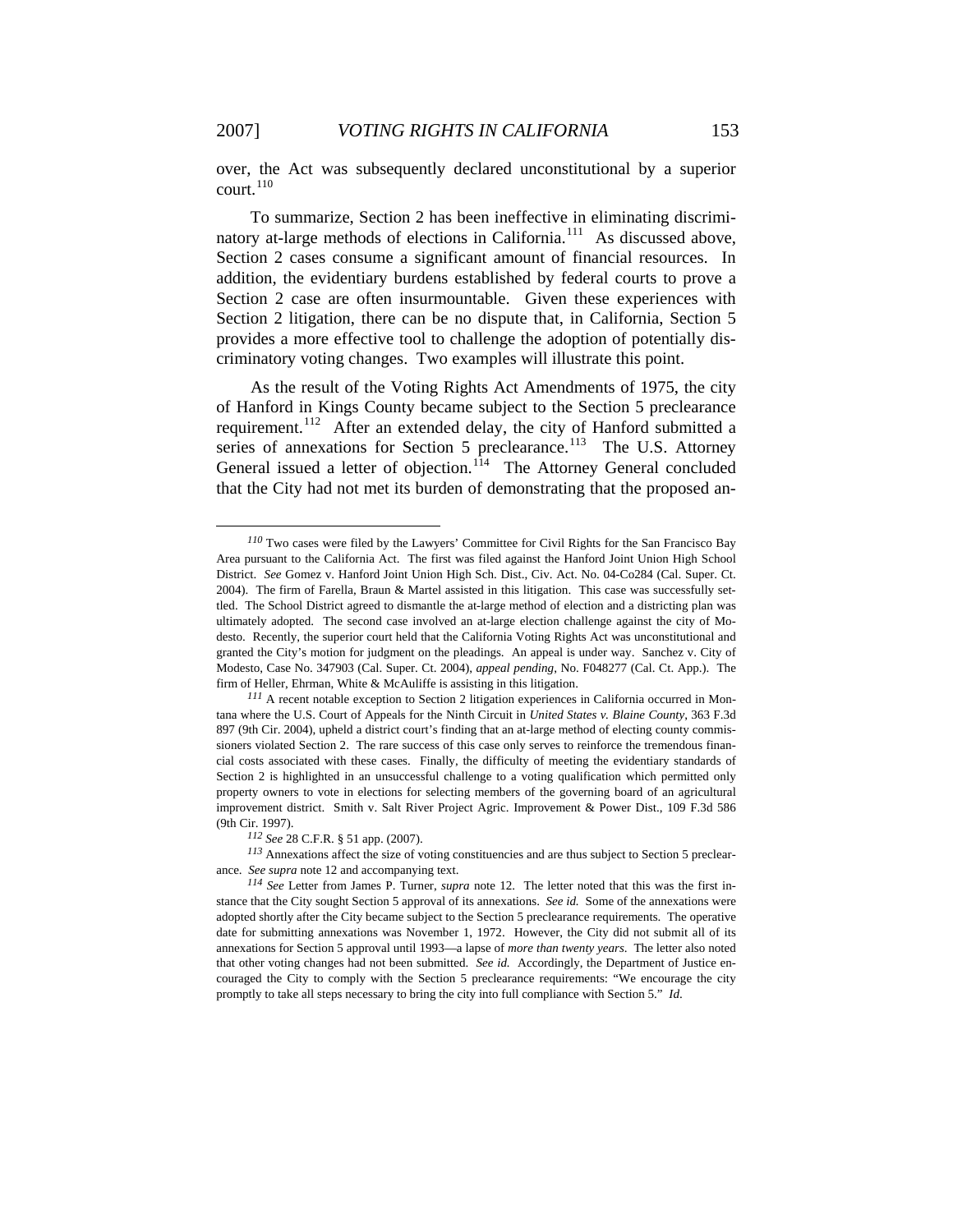nexations did not have a discriminatory effect on minority voting strength.<sup>[115](#page-23-0)</sup> After an unsuccessful effort to seek a withdrawal of the letter of objection and an accompanying Section 5 lawsuit,  $116$  the City agreed to implement a district-based method of election. This districting plan ultimately resulted in the election of one Latina and one Latino to the City Council in a city containing a significant Latina/o population. If the protections afforded by Section 5 had been unavailable, then the only recourse would have been to file an at-large election challenge pursuant to Section 2. Given the results in the El Centro and Santa Maria litigation,  $117$  the prospect of a successful outcome would have been highly unlikely.

In Monterey County, election officials decided to reduce the number of polling places for the special gubernatorial recall election held on October 7, 2003. According to county officials, the number of polling places utilized in the November 2002 general election was reduced from 190 to 86 for the special recall election.<sup>[118](#page-23-3)</sup> The Department of Justice ultimately approved the voting precinct consolidations only after Monterey County withdrew from Section 5 consideration five precinct and polling place con-solidations.<sup>[119](#page-23-4)</sup> Absent Section 5 coverage, there would not have been a withdrawal of these particular polling place consolidations. The only alternative would have been to file a Section 2 case and seek a preliminary injunction enjoining the consolidation of these polling places. Given the shortened time periods involved between the setting of the special elec- $\frac{120}{2}$  $\frac{120}{2}$  $\frac{120}{2}$  and the actual date of the election, presenting a Section 2 case with all of the required expert-intensive evidence relating to a history of voting discrimination, racially polarized voting and racial appeals, among other factors, would not have been possible.<sup>[121](#page-23-6)</sup> With respect to the Monterey

<span id="page-23-0"></span>*<sup>115</sup>* The annexations would have reduced the Latina/o population of the City from 35.9% to 29.4%.

*<sup>116</sup>* Yrigollen v. City of Hanford, Civ. Act. No. CV-F-93-5303 OWW (E.D. Cal. 1993).

*<sup>117</sup> See supra* notes 99–105 and accompanying text.

<span id="page-23-3"></span><span id="page-23-2"></span><span id="page-23-1"></span>*<sup>118</sup>* Tony Anchundo, Monterey County Registrar of Voters, Expedited Request for Preclearance of Changes Affecting Voting in Monterey County California for the Special Statewide Election and the Special County-Wide Election Consolidated and Scheduled for October 7, 2003 2 (Aug. 14, 2003).

<span id="page-23-4"></span>*<sup>119</sup>* Letter from Joseph D. Rich, Chief, Voting Section, Department of Justice, to Tony Anchundo, Monterey County Registrar of Voters (Sept. 4, 2003) (on file with authors). In the second letter issued on September 4, 2003, the Attorney General noted that Monterey County had withdrawn the following consolidations:

Salinas 504, 601, 604 and 605 (Regency Court Seniors Apartment Recreation Room); Salinas 501 and 502 (Lamplighter Club Room); Natividad 1 and 2 and Santa Rita 4 and 5 (Sheriff's Posse Club House); Elkhorn and Lake 1 and 2 (Echo Valley School Library); and Pajaro 3, 4, 6, 7 and 8 (Full Gospel Church of Las Lomas).

<span id="page-23-5"></span>*Id.* at 2.

<span id="page-23-6"></span>*<sup>120</sup>* Complaint at 2, Oliverez v. California, Civ. Act. No. 03-03658 JF (N.D. Cal. 2003) (On July 24, 2004, the Secretary of State set the gubernatorial recall election for October 7, 2003.).

*<sup>121</sup> See generally* Thornburg v. Gingles, 478 U.S. 30 (1986)*.*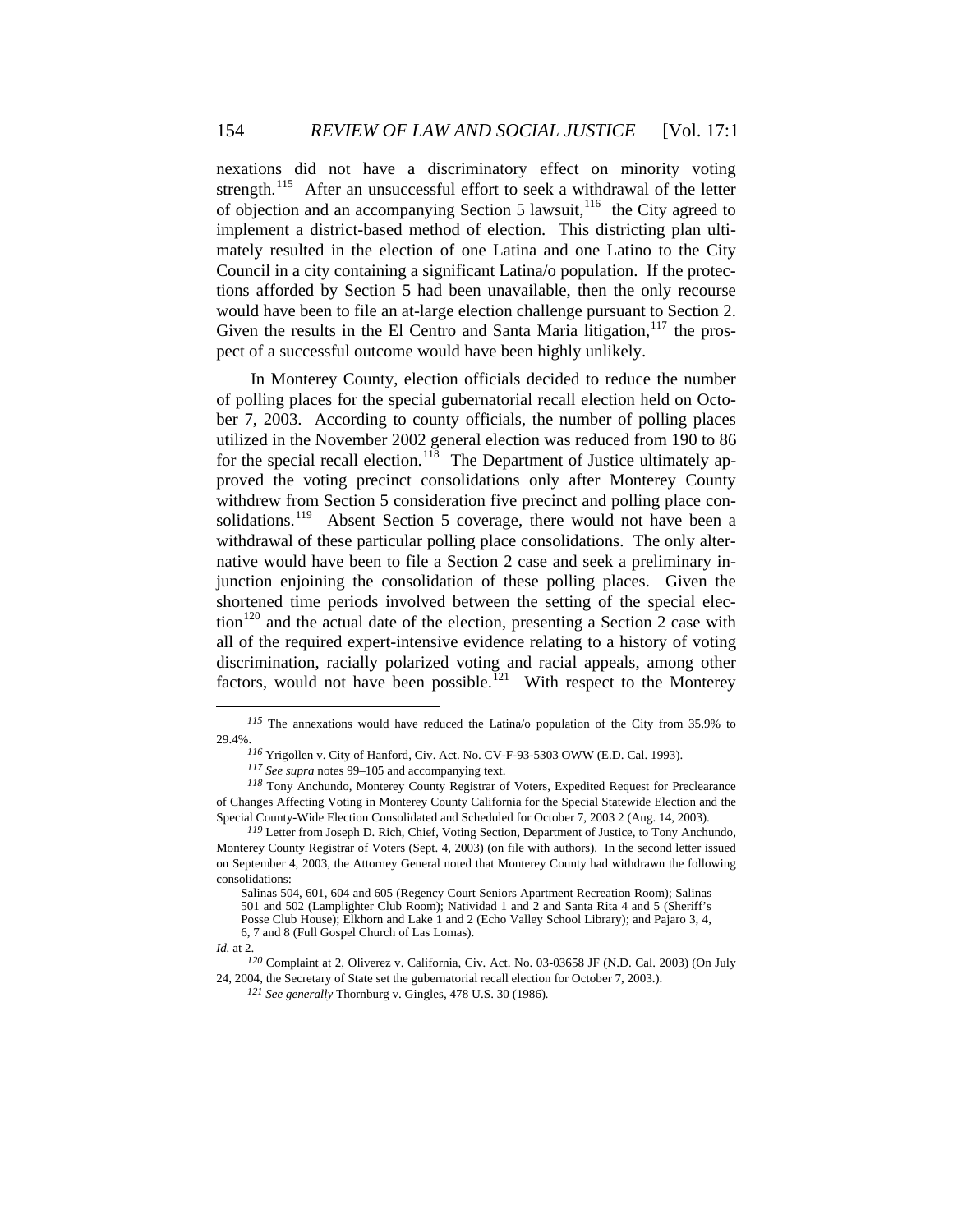County polling place consolidations, there was no realistic opportunity to even utilize Section 2.

Based upon these case studies, Section 2 cannot be viewed as a substitute for Section 5 protection. The difficulties presented by a Section 2 case, with its extensive use of expert testimony and with the burden on minority plaintiffs to demonstrate that a method of election or voting change results in a denial of an equal opportunity to elect a candidate of their choice, highlight the importance of a Section 5 administrative proceeding, where the burden of proof is reversed. Even if Section 2 cases were feasible, the shifting of the burden of proof to the covered jurisdiction in a Section 5 proceeding is far superior to having to expend substantial time and resources to meet the evidentiary burden imposed by Section 2.

# C. WITHOUT SECTION 5 COVERAGE, JURISDICTIONS WILL REVERT TO DISCRIMINATORY METHODS OF ELECTION

Any doubt as to whether covered jurisdictions would revert to discriminatory methods of election if Section 5 preclearance was no longer required was laid to rest with the attempted conversion from a district elec-tion system<sup>[122](#page-24-0)</sup> to an at-large method of election for the Chualar Union Elementary School District in Monterey County. The Department of Justice issued a letter of objection which prevented this conversion from oc-curring.<sup>[123](#page-24-1)</sup> The School District at one time had elected its board members pursuant to an at-large method of election.<sup>[124](#page-24-2)</sup> In 1995, when the board membership consisted of a Latina/o majority, the method of election was changed to a district-based election system.<sup>[125](#page-24-3)</sup>

After a period of time, however, a dispute arose between the Latina/o board members and members of the white community. As a result of this dispute, members of the white community sought to change the method of election by circulating a petition that would ultimately result in the conver-sion back to an at-large method of election.<sup>[126](#page-24-4)</sup> In evaluating the proposed voting change, the Department of Justice found that the cover letter accompanying the petition contained language that was expressed in a tone that "raises the implication that the petition drive and resulting change was mo-

<span id="page-24-4"></span><span id="page-24-3"></span><span id="page-24-2"></span><span id="page-24-1"></span><span id="page-24-0"></span>*<sup>122</sup>* The district election scheme consisted of at least one district containing three school board members. This multimember district was predominantly Latina/o.

*<sup>123</sup>* Letter from Ralph F. Boyd, *supra* note 13.

*<sup>124</sup> Id.*

*<sup>125</sup> Id.*

*<sup>126</sup> See id.*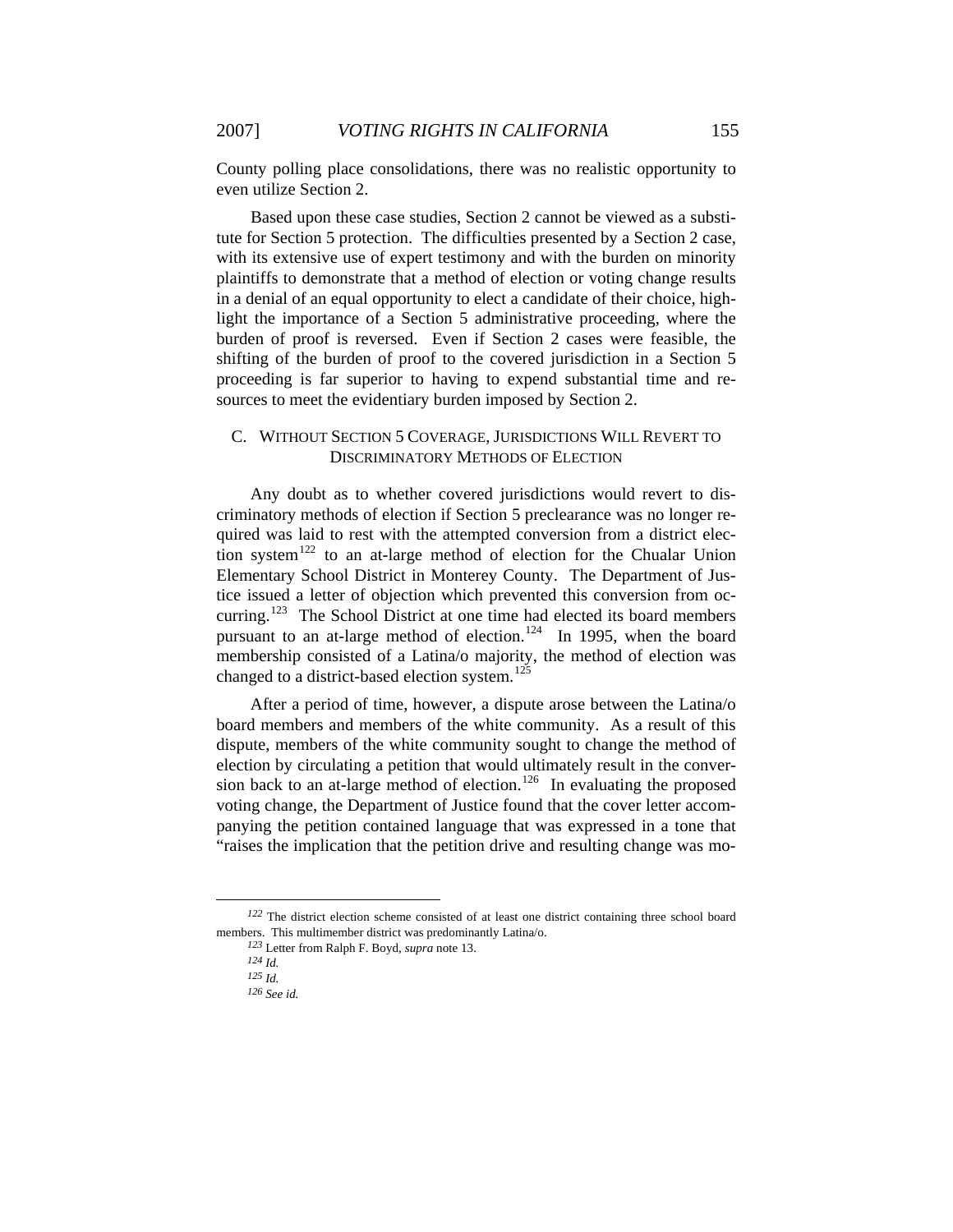tivated, at least in part, by a discriminatory animus."<sup>[127](#page-25-0)</sup> Moreover, the letter of objection stated that under the previous at-large method of election, the Latina/o board members were susceptible to recall petitions, whereas under the district-based election system, Latina/o board members had not been subject to recall elections.<sup>[128](#page-25-1)</sup> In Chualar, the absence of the protective Section 5 features would have resulted in a reversion to the former dis-criminatory at-large method of election.<sup>[129](#page-25-2)</sup>

# D. SECTION 5 SERVES AS A DETERRENT TO THE ENACTMENT OF VOTING CHANGES THAT HAVE THE POTENTIAL TO DISCRIMINATE AGAINST MINORITY VOTING STRENGTH

In California, Section 5 has deterred the adoption of potentially discriminatory voting changes. A recent example serves to illustrate this deterrence. As noted previously, in Monterey County, county officials withdrew from consideration a series of voting precinct consolidations only after the U.S. Attorney General voiced concerns regarding problems related to minority voter access to the county's polling places.<sup>[130](#page-25-3)</sup> The County intended to reduce the number of its polling places by close to one half. Such a dramatic reduction in a county that has  $3322$  square miles<sup>[131](#page-25-4)</sup> would have clearly made it difficult for minorities to travel to their local polling site and cast their ballots. However, upon receiving the Attorney General's written concerns, Monterey County withdrew the objectionable precinct consolidations from Section 5 review. Since no letter of objection was issued, there was no readily available public document serving as a record of this event. This instance of deterrence can be documented only because the withdrawal occurred within the context of Section 5 litigation.

Apart from this deterrent effect, Section 5 enforcement has produced gains in minority electoral representation as a result of increased community involvement in campaigns, even when a questionable voting change has received Section 5 approval.<sup>[132](#page-25-5)</sup> Given these beneficial effects, the record for reauthorizing and amending Section 5 becomes more compelling.

<span id="page-25-0"></span> $\overline{a}$ 

<span id="page-25-4"></span><span id="page-25-3"></span><span id="page-25-2"></span><span id="page-25-1"></span>*<sup>131</sup>* U.S. Census Bureau, Monterey County Quickfacts, http://quickfacts.census.gov/qfd/states/06/06053.html (last visited Sept. 26, 2007).

*<sup>127</sup> Id.* at 2.

*<sup>128</sup> See id.*

*<sup>129</sup> See id.*

*<sup>130</sup> See supra* notes 119–120 and accompanying text.

<span id="page-25-5"></span>*<sup>132</sup>* After protracted litigation lasting about nine years in Monterey County, both the State and Monterey County were required to submit a series of judicial district consolidation ordinances for Section 5 approval. *See* Lopez v. Monterey County (*Lopez I*), 519 U.S. 9 (1996); Lopez v. Monterey County (*Lopez II*), 525 U.S. 266 (1999). During the course of the litigation, the district court ordered a special election based upon an election district plan. Lopez v. Monterey County, 871 F. Supp. 1254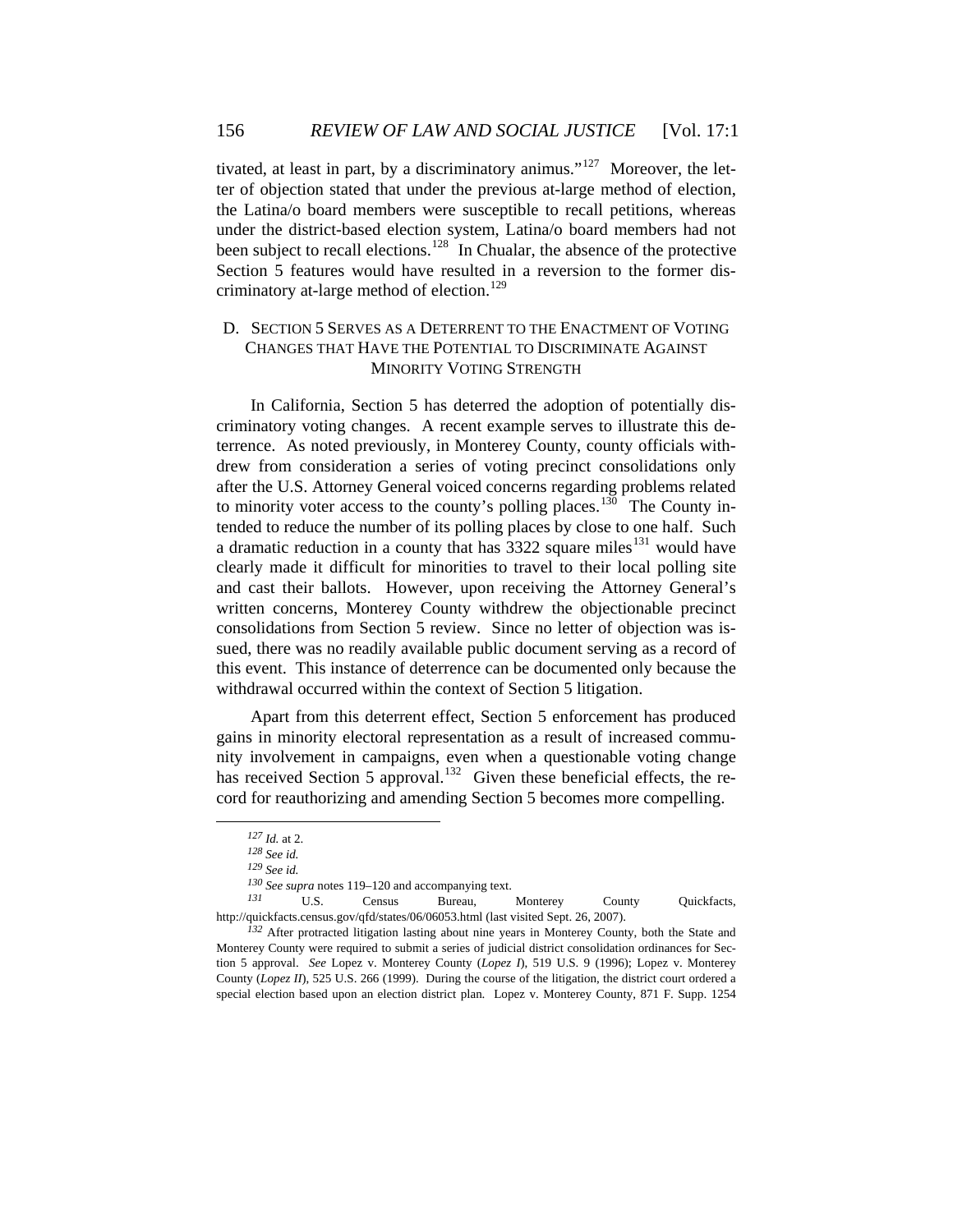There is also an additional reason for continuing Section 5 coverage in the four California counties: non-compliance. Not all of the political entities located within the four counties have complied with the Section 5 preclearance requirement. As discussed in the next part of this report, the issue of non-compliance has resurfaced repeatedly during the VRA's fortyone year history. On this basis alone, Section 5 should be reauthorized.

# E. SECTION 5 SHOULD NOT BE PERMITTED TO EXPIRE IN THE FACE OF CONTINUING INSTANCES OF NON-COMPLIANCE

One could simply conclude that four letters of objection since 1982 in the four California counties covered under Section 5 indicates that Section 5 is not needed. However, such a conclusion would be unwarranted for two reasons. First, as discussed above, the letters of objection have served to discourage governmental entities from adopting plans which discriminated against Latina/o voting strength. Second, the conclusion assumes that there has been compliance with the Section 5 preclearance requirement.

There is a significant problem relating to the enforcement of Section 5. To achieve the purpose of eliminating voting discrimination, the VRA relies upon the voluntary compliance of Section 5-covered jurisdictions with the submission requirements. Based upon a long series of cases culminating in *Lopez v. Monterey County*, [133](#page-26-0) Section 5-covered jurisdictions are under a legal mandate to submit their voting changes prior to implementation in any elections. In reality, many Section 5-covered jurisdictions are delinquent in the timely submission of their voting changes. But for litigation, some jurisdictions would not have submitted any voting changes.

This sordid record of non-compliance is documented in letters of objection and litigation. For example, in the *Lopez* litigation, the Supreme Court referred to voting changes adopted by California and implemented by Monterey County in the late 1960s, which as of 1999 had still not re-ceived the necessary Section 5 preclearance.<sup>[134](#page-26-1)</sup> Also, in litigation involving a special election to recall Governor Gray Davis, Monterey County disclosed that voting precinct consolidations had not been submitted since the

1

<span id="page-26-1"></span><span id="page-26-0"></span><sup>(</sup>N.D. Cal. 1994). As a result of this election and gubernatorial appointments, minorities for the first time in Monterey County served on the County's Municipal Court District. When the ordinances were submitted for Section 5 review, the Department of Justice approved the voting changes over the objections of the local minority community. The effect of the Section 5 approval was to permit the County to conduct county-wide or at-large elections for judicial offices. In subsequent elections, the minority judges have been able to withstand challenges and are still on the bench.

*<sup>133</sup> Lopez I*, 519 U.S. at 9.

*<sup>134</sup> Lopez II*, 525 U.S. at 266*.*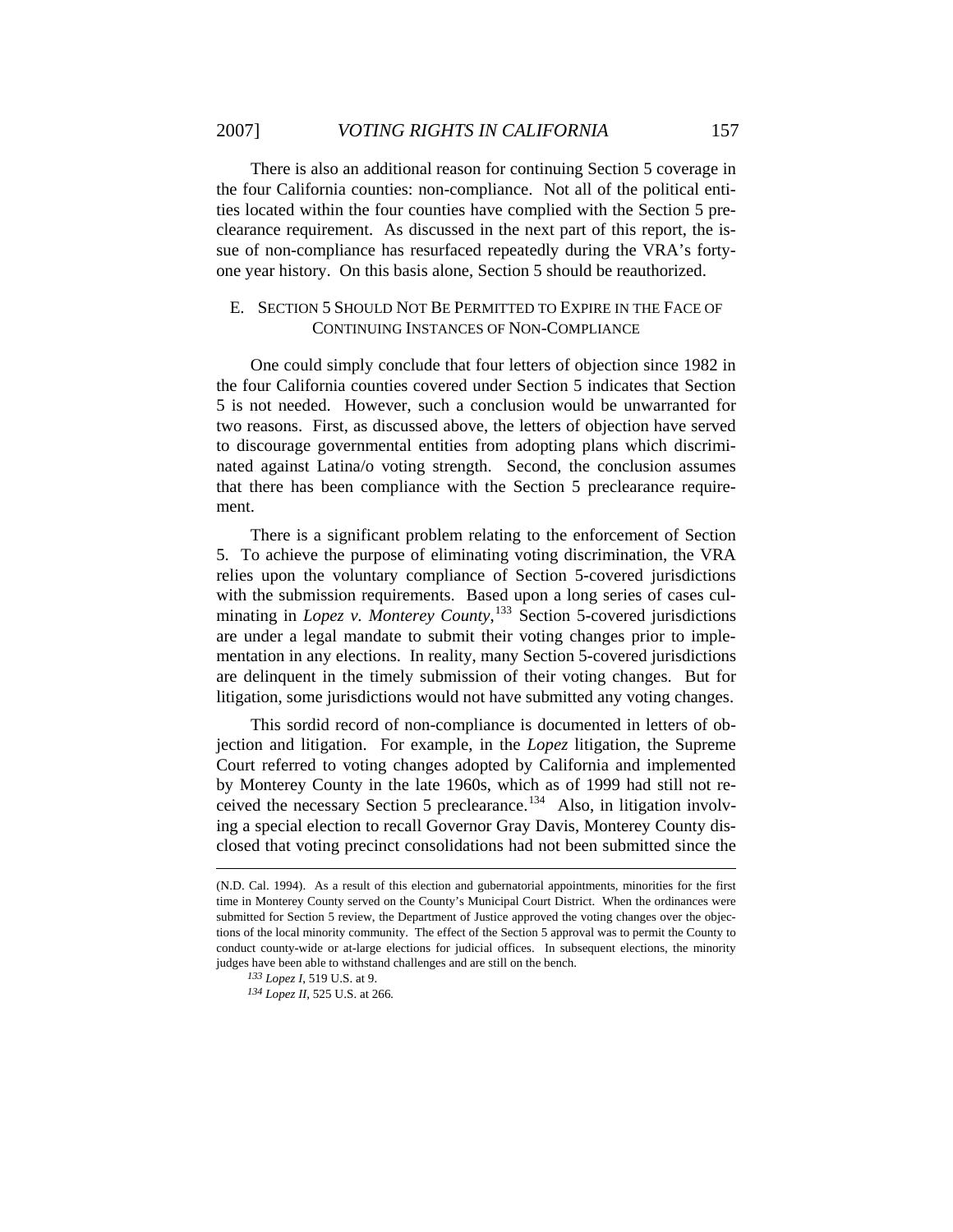mid 1990s.<sup>[135](#page-27-0)</sup> This record of non-compliance has been cited numerous times by the United States Commission on Civil Rights, $136$  by congressional representatives and witnesses providing testimony when the Act was reauthorized in 1970,<sup>[137](#page-27-2)</sup> 1975<sup>[138](#page-27-3)</sup> and 1982,<sup>[139](#page-27-4)</sup> by the Government Account-ing Office<sup>[140](#page-27-5)</sup> and by Supreme Court precedent.<sup>[141](#page-27-6)</sup> Finally, as a result of in-

<span id="page-27-2"></span>*<sup>137</sup> Voting Rights Act Extension: Hearing Before Subcomm. No. 5 of the H. Comm. on the Judiciary on H.R. 4249, H.R. 5538 and Similar Proposals, to Extend the Voting Rights Act of 1965 with Respect to the Discriminatory Use of Tests and Devices*, 91st Cong. 4 (1969) (statement of William McCulloch, Member, House Committee on the Judiciary) ("Section 5 was intended to prevent the use of most of these devices. But apparently the States rarely obeyed the mandate of that section, and the Federal Government was too timid in its enforcement."); *see also id.* at 18 (statement of Howard A. Glickstein, General Counsel and Acting Staff Director, U.S. Commission on Civil Rights) ("Despite the requirements of section 5, the State of Mississippi made no submission to the Attorney General, and the new laws were enforced."); *Amendments to the Voting Rights Act of 1965: Hearings Before the Subcomm. on Constitutional Rights of the S. Comm. On the Judiciary on S. 818, S. 2456, S. 2507, and Title IV of S. 2029, Bills to Amend the Voting Rights Act of 1965*, 91st Cong. 51–53 (1969) (statement of Frankie Freeman, Member, U.S. Commission on Civil Rights) (Commissioner Freeman acknowledged that most states complied with Section 5, but did recognize that there were instances of non-compliance which could be addressed through litigation by the United States Attorney General).

<span id="page-27-3"></span>*<sup>138</sup> Extension of the Voting Rights Act: Hearings Before the Subcomm. on Civil and Constitutional Rights of the H. Comm. on the Judiciary on H.R. 939, H.R. 2148, H.R. 3247, and H.R. 3501*, 94th Cong. 281 (1975) (statement of J. Stanley Pottinger, Assistant Attorney General, Civil Rights Division, Department of Justice). As J. Stanley Pottinger testified,

In summary, the protections of section  $\overline{5}$ , should be expanded because: first, it has been effective in preventing discrimination; second, it has never been completely complied with by the covered jurisdiction; and third, the guarantees it provides are more significant to the country than the slight interference to the Federal system which this powerful provision would incur.

 $\overline{a}$ 

<span id="page-27-6"></span><span id="page-27-4"></span>*Id. 139 Extension of the Voting Rights Act: Hearings Before the Subcomm. on Civil and Constitutional Rights of the H. Comm. on the Judiciary on Extension of the Voting Rights Act*, 97th Cong. 2117 (1982) (statement of Drew S. Days III, Assistant Attorney General, Civil Rights Division, Department of Justice). As Drew S. Days testified,

I will not sit before you today and assert that even during what I think was a period of vigorous enforcement of the Act that the Department was able to ensure that every, or indeed most, electoral changes by covered jurisdictions were subjected to the Section 5 process. There was neither time nor adequate resources to canvas systematically changes since 1965 that had not been precleared, to obtain compliance with such procedures or even, in a few cases, to ascertain whether submitting jurisdictions had complied with objections to proposed changes. It was not uncommon for us to find out about changes made several years earlier from a submission made by a covered jurisdiction seeking preclearance of a more recent enactment.

<span id="page-27-5"></span>*Id. 140 GAO Report on the Voting Rights Act: Hearings Before the H. Subcomm. on Civil and Constitutional Rights of the Comm. on the Judiciary on GAO Report on the Voting Rights Act*, 95th Cong. 84 (1978) (noting that the Department of Justice did not systematically identify and secure the submission of voting changes enacted by covered jurisdictions and that the Department's efforts were at best "spo-

*<sup>135</sup> See supra* notes 119, 120 and accompanying text.

<span id="page-27-1"></span><span id="page-27-0"></span>*<sup>136</sup> See* U.S. COMM'N ON CIVIL RIGHTS, POLITICAL PARTICIPATION: A STUDY OF THE PARTICIPATION BY NEGROES IN THE ELECTORAL AND POLITICAL PROCESSES IN 10 SOUTHERN STATES SINCE PASSAGE OF THE VOTING RIGHTS ACT OF 1965 84 (1968) (recommending that the Attorney General "should promptly and fully enforce Section 5 . . . ."); U.S. COMM'N ON CIVIL RIGHTS, THE VOTING RIGHTS ACT: TEN YEARS AFTER 28 (1975) ("Non-compliance with the Voting Rights Act through failure to submit changes remains a problem in enforcement of the act."); UNFULFILLED GOALS, *supra* note 11, at 70–75 (1981) (chronicling extent of failure to submit voting changes for Section 5 preclearance).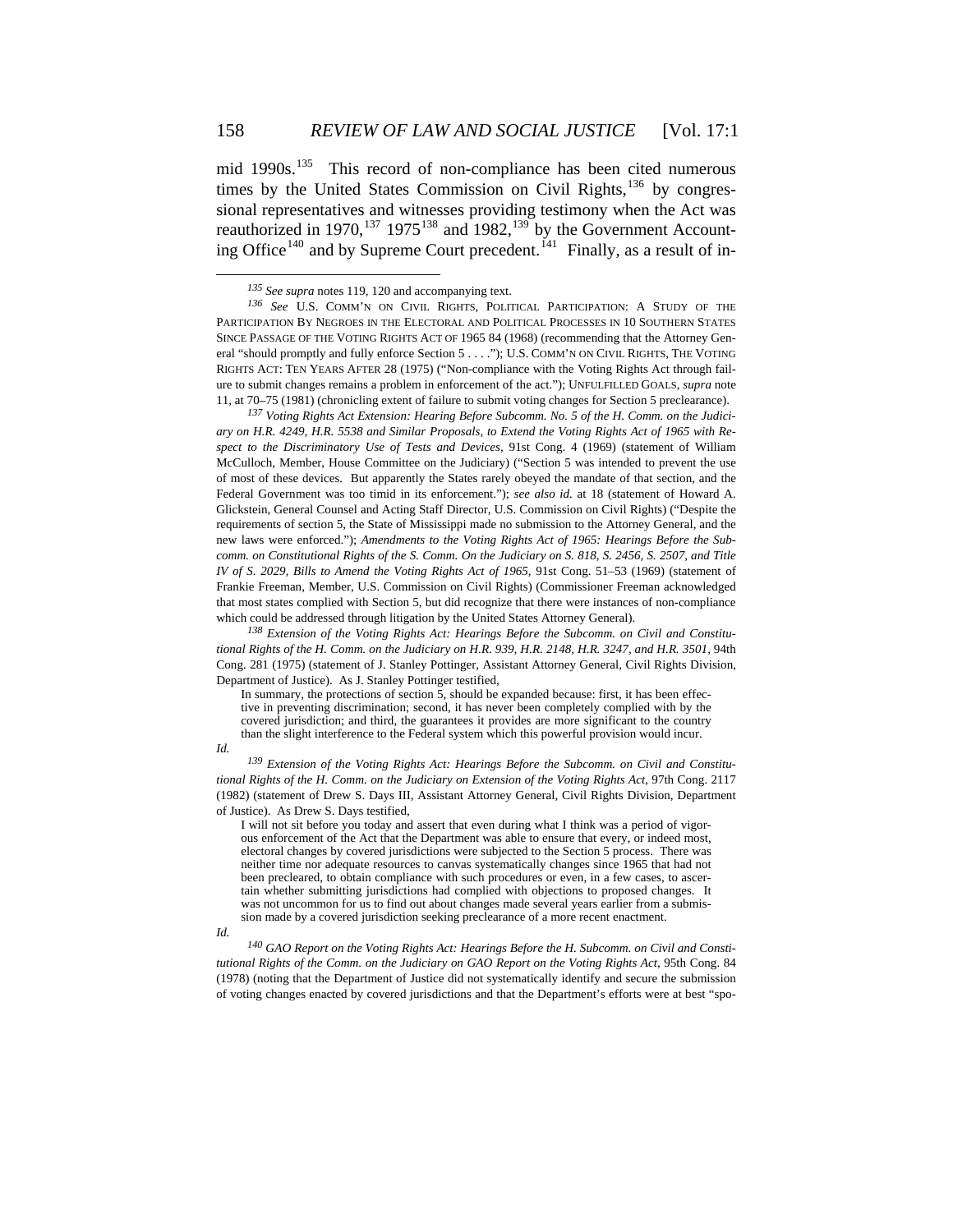dependent reviews of voting changes in selected jurisdictions, the record demonstrates that non-compliance is still a significant problem. For example, in Merced County, California, there are special election districts that have not submitted their annexations for Section 5 approval.<sup>[142](#page-28-0)</sup>

Despite this record of non-compliance, there were efforts underway to either amend the VRA "bail-out" provisions to facilitate the process of securing an exemption from Section 5 review or to explore the feasibility of securing a "bail-out" from Section 5 compliance. As previously noted, under the "bail-out" provisions, covered jurisdictions can institute an action in the U.S. District Court for the District of Columbia seeking a judicial declaration that the covered jurisdictions are no longer subject to Section 5 preclearance.<sup>[143](#page-28-1)</sup> Before such a declaratory judgment can be issued, the covered jurisdiction must meet several requirements.<sup>[144](#page-28-2)</sup> For a ten year period prior to the filing of the declaratory judgment action, the covered jurisdiction must demonstrate, among other requirements, that all changes affecting voting have been submitted for Section 5 preclearance prior to implementation in the electoral process,<sup>[145](#page-28-3)</sup> that the covered jurisdiction or its political subunits<sup>[146](#page-28-4)</sup> must not have been the subject of a letter of objection or the denial of a declaratory judgment pursuant to Section  $5<sup>147</sup>$  $5<sup>147</sup>$  $5<sup>147</sup>$ , that no judgments or consent decrees have been entered in any litigation affect-ing the right to vote<sup>[148](#page-28-6)</sup> and that the covered jurisdiction should "have eliminated voting procedures and methods of election which inhibit or dilute equal access to the electoral process . . . . "<sup>[149](#page-28-7)</sup>

*<sup>142</sup>* Author review of on-site records in the 1990s.

1

radic" and fell "far short of formal systematic procedures to make sure that changes affecting voting are submitted").

*<sup>141</sup> See, e.g.*, Perkins v. Matthews, 400 U.S. 379, 393 n.11 (1971). In reviewing a table of submissions prepared by the Attorney General which demonstrated "that only South Carolina has complied rigorously with § 5," the *Perkins* Court stated, "The only conclusion to be drawn from this unfortunate record is that only one State is regularly complying with § 5's requirement."

*<sup>143</sup>* 42 U.S.C. § 1973(b)(a) (2000).

<span id="page-28-3"></span><span id="page-28-2"></span><span id="page-28-1"></span><span id="page-28-0"></span>*<sup>144</sup> See generally* S. REP. NO. 97-417, at 46–62, *as reprinted in* 1982 U.S.C.C.A.N. 177, 224–41; 42 U.S.C. § 1973b(a).

*<sup>145</sup>* 42 U.S.C. § 1973(b)(a)(1)(D).

*<sup>146</sup>* 28 C.F.R. § 51.6 (2007).

*<sup>147</sup>* 42 U.S.C. § 1973(b)(a)(1)(E).

*<sup>148</sup> Id.* § 1973(b)(a)(1)(B).

<span id="page-28-7"></span><span id="page-28-6"></span><span id="page-28-5"></span><span id="page-28-4"></span>*<sup>149</sup> Id.* § 1973(b)(a)(1)(F)(i); *see also* S. REP. NO. 97-417, at 54 n.184, *as reprinted in* 1982 U.S.C.C.A.N. 177, 232 n.184. As stated in the Senate Report,

The testimony before the House Subcommittee on Civil and Constitutional Rights in hearings last year and the Senate Subcommittee on the Constitution this year showed that in covered jurisdictions today there still exist many 'grandfathered' voting procedures and methods of election which pre-date 1965 and which tend to discriminatory [sic] in the particular circumstances. These include unduly restrictive registration, multi-member and at-large districts with majority vote-runoff requirements, prohibitions on single-shot voting, and others.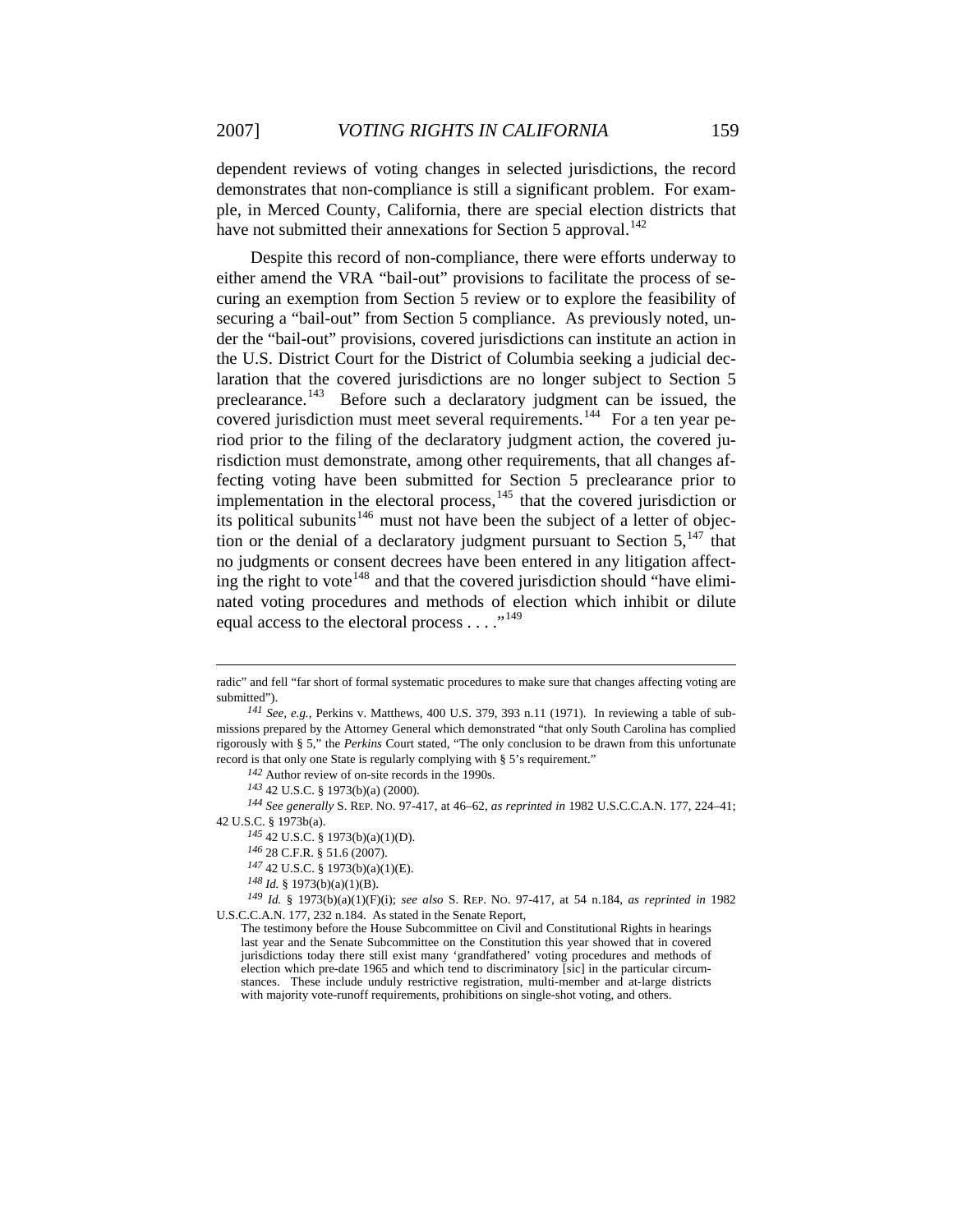Three of California's Section 5-covered jurisdictions, Monterey, Merced and Kings Counties, have sought to amend the bail-out provisions or seek changes in the triggering formulas that determine Section 5 cover-age in order to facilitate an exemption from federal preclearance.<sup>[150](#page-29-0)</sup> Their efforts to seek a legislative amendment are not surprising, since none of the three counties could qualify for a bail-out under the statute's current criteria. Merced County would have difficulty demonstrating that there are no discriminatory methods of elections within the County that deny minorities equal access to the political process.<sup>[151](#page-29-1)</sup> For example, the city of Los Banos has a total population of 25,869, based upon the 2000 Census, of which 13,048, or 50.4%, are Latina/o.<sup>[152](#page-29-2)</sup> The at-large method of election is im-plemented to select members to the City Council.<sup>[153](#page-29-3)</sup> Despite this large concentration of Latinas/os within the City, there is not a single Latina/o serving on the City Council.<sup>[154](#page-29-4)</sup> Such an absence clearly suggests that the at-large method of election utilized by the city of Los Banos may have a dilutive effect on Latina/o voting strength and, thus, would impede efforts of Merced County to seek a Section 5 bail-out. In addition, based upon an on-site study of annexations for special election districts by one of the authors, there appeared to be many annexations that had not been submitted for Section 5 approval. This factor, if true, would also prevent Merced County from successfully securing a Section 5 bail-out.

The remaining two counties also would not be successful in securing a Section 5 bail-out. In Kings County, a recent settlement involving the Hanford Joint Union High School District, which resulted in the abandonment of the at-large method of election and the implementation of district elections, would prevent Kings County from bailing out from Section 5 cover-

<span id="page-29-0"></span>S. REP. NO. 97-417, at 54 n.184.

*<sup>150</sup>* Michael Doyle, *Voting Rights Rules Irk Counties: With a 1965 Law Coming up for Renewal, Merced is Leading the Charge to Escape Federal Controls*, SACRAMENTO BEE, Jan. 22, 2006, at A3 (describing the efforts of Merced County and Kings County to hire lobbyists to amend the bail-out provisions); *see also* Action Minutes of the Monterey County Board of Supervisors, Monterey County Water Resource Agency, and Monterey County Redevelopment Agency (Oct. 18, 2005), *available at* http://www.co.monterey.ca.us/cttb/minutes/2005/m\_121305.htm (showing that where County voted to further study the issue of whether it should support an effort to amend the bail-out provisions, the County responded to Latina/o community concerns that their voting rights would be adversely affected).

*<sup>151</sup>* 42 U.S.C. § 1973(b)(a)(1)(F)(i).

<span id="page-29-2"></span><span id="page-29-1"></span>*<sup>152</sup> See* U.S. Census Bureau, 2000 Census Summary File 1, at tbl.P8, *available at* http://factfinder.census.gov (last visited Nov. 13, 2007).

<span id="page-29-3"></span>*<sup>153</sup>* Action Minutes of the City Council of the City of Los Banos (Nov. 17, 2004), *available at* http://www.losbanos.org/pdf/ccmin11172004.pdf (accepting results of municipal elections showing that candidates are elected on an at-large election plurality basis).

<span id="page-29-4"></span>*<sup>154</sup>* City of Los Banos, City Council, http://www.losbanos.org/council.php (last visited Sept. 26, 2007).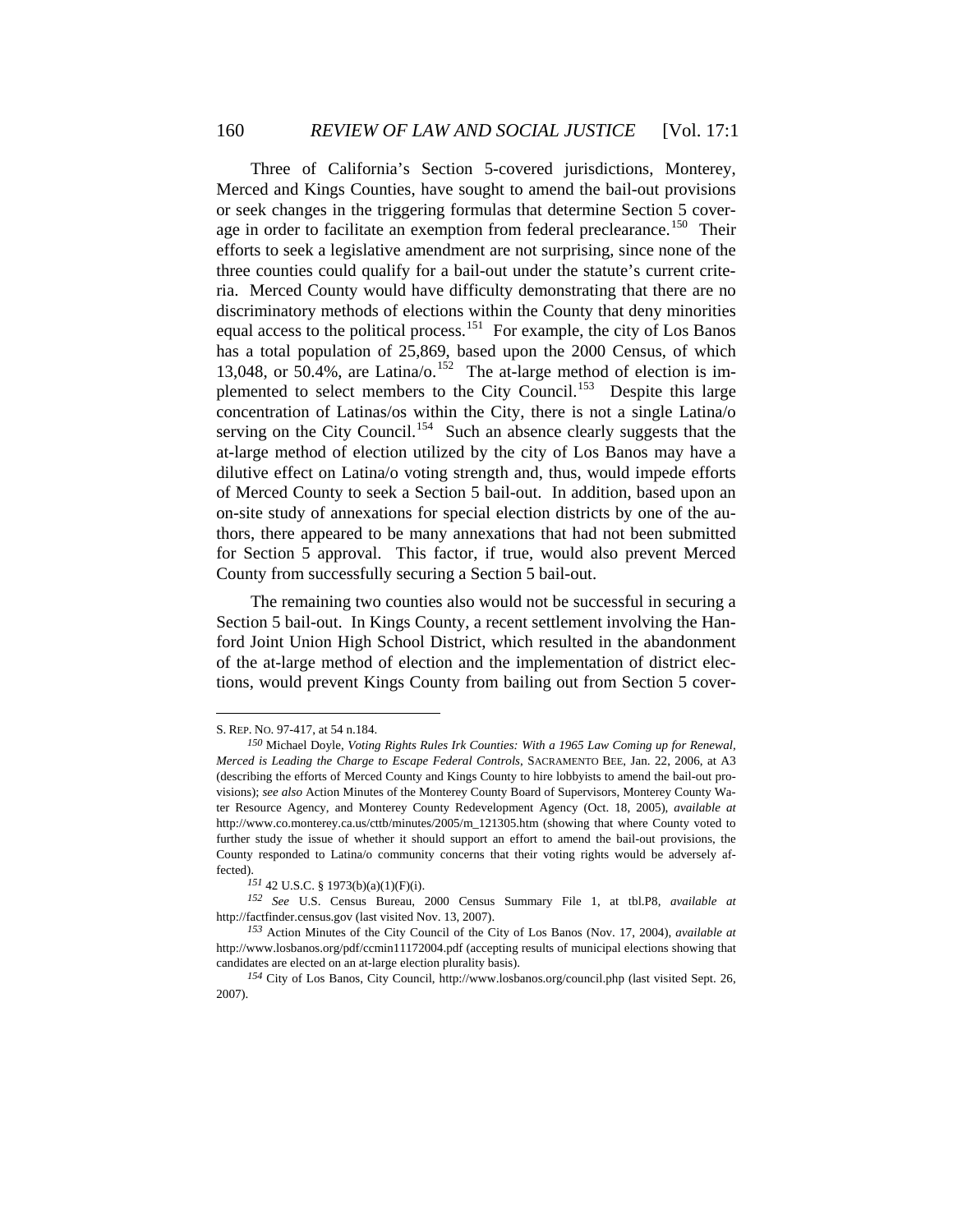age.<sup>[155](#page-30-0)</sup> In Monterey County, the recent letter of objection issued against the Chualar Union Elementary School District on March 29, 2002, would result in the same outcome.<sup>[156](#page-30-1)</sup>

These efforts by Monterey, Kings and Merced Counties to secure legislative amendments to facilitate a Section 5 bail-out further reinforce the need to have Section 5 coverage in California. These efforts demonstrate that these counties and their political subunits would have no hesitation in reverting back to redistricting plans or methods of elections that had a discriminatory effect on minority voting strength.

In summary, based upon this review of Section 5 letters of objection and non-compliance efforts, there continues to be a need for Section 5 preclearance. At a minimum, efforts should be undertaken to ensure that jurisdictions have fully complied with Section 5. In California, Section 5 has been effective in preventing the implementation of discriminatory voting changes and has discouraged jurisdictions from reverting back to previous election methods that denied Latinas/os access to the political process.

# III. THE LANGUAGE ASSISTANCE PROVISIONS PROVIDE LIMITED ENGLISH PROFICIENCY ELIGIBLE VOTERS AND OTHER VOTERS WITH AN EFFECTIVE OPPORTUNITY TO PARTICIPATE IN THE POLITICAL PROCESS<sup>[157](#page-30-2)</sup>

# A. LANGUAGE ASSISTANCE PROVISIONS: SECTIONS 203 AND 4(F)(4)

As previously noted, the language assistance provisions of the VRA, Sections 203 and 4(f)(4), were enacted in 1975 and reauthorized in 1982 because Congress found that discrimination against language minorities limited the ability of limited-English proficient (LEP) members of those communities to participate effectively in the electoral process.<sup>[158](#page-30-3)</sup> The language assistance provisions require language assistance for language mi-

*<sup>155</sup>* 42 U.S.C. § 1973(b)(a)(1)(B); *see also supra* note 148 and accompanying text.

*<sup>156</sup>* 42 U.S.C. § 1973(b)(a)(1)(E); *see also supra* notes 123–129 and accompanying text.

<span id="page-30-2"></span><span id="page-30-1"></span><span id="page-30-0"></span>*<sup>157</sup>* Substantial portions of Part III of this report originally appeared in a prepared statement by Stewart Kwoh, Executive Director of the Asian Pacific American Legal Center of Southern California, and Eugene Lee, Staff Attorney with the Voting Rights Project of the Asian Pacific American Legal Center of Southern California, submitted to the Chairman of the House Judiciary Subcommittee on the Constitution. *See The Voting Rights Act: Section 203—Bilingual Election Requirements (Part I): Hearing Before the Subcomm. on the Constitution of the H. Comm. on the Judiciary*, 109th Cong. 1346–71 (2005) [hereinafter *Bilingual Election I*] (Prepared statement of Stewart Kwoh, President and Executive Director, Asian Pacific American Legal Center of Southern California, and Eugene Lee, Staff Attorney, Voting Rights Project, Asian Pacific American Legal Center of Southern California).

<span id="page-30-3"></span>*<sup>158</sup> See supra* Part I.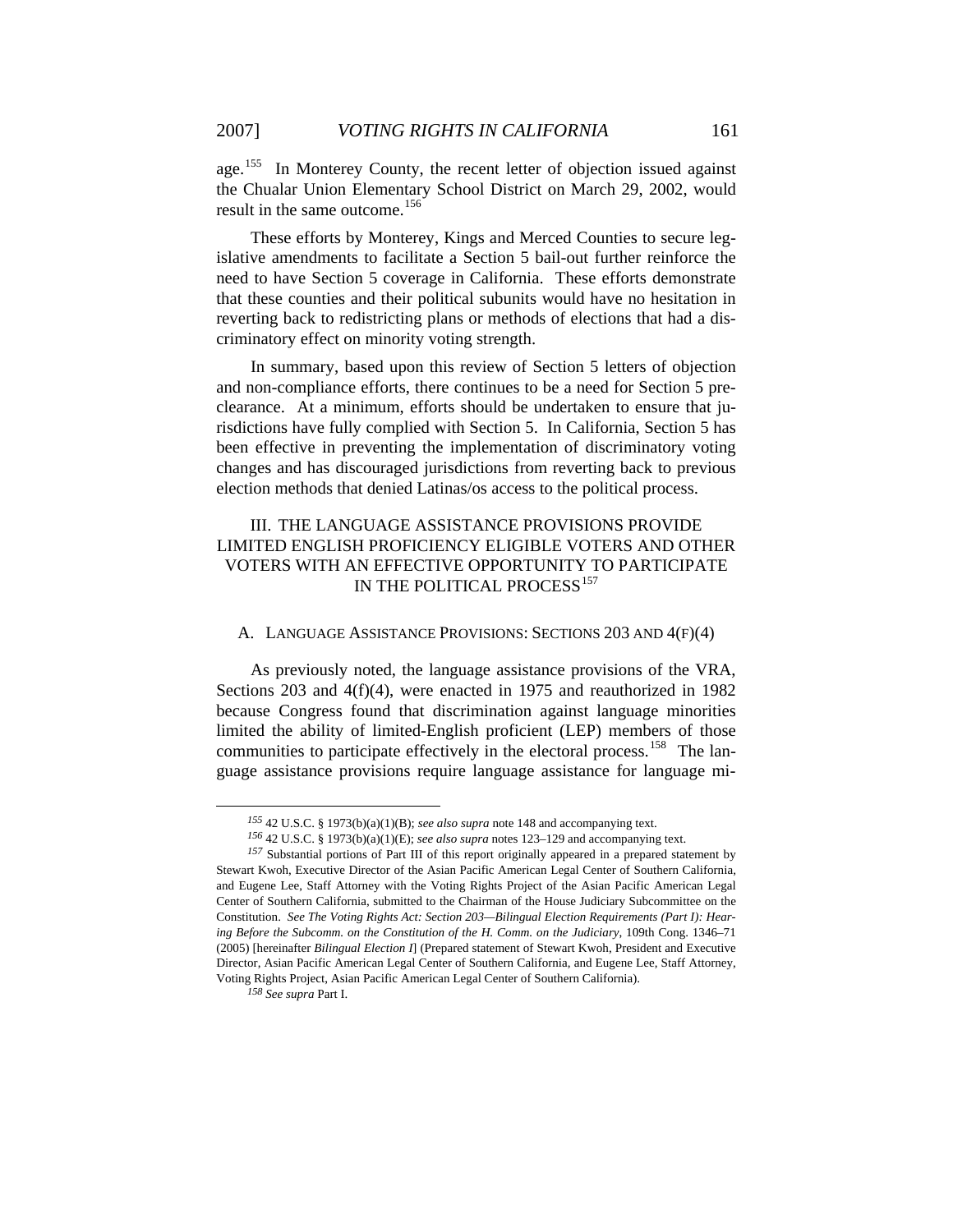nority communities in certain jurisdictions during the election process<sup>[159](#page-31-0)</sup> and apply to four language minority groups: American Indians, Asian-Americans, Alaska Natives and persons of Spanish heritage.<sup>[160](#page-31-1)</sup> Congress has continually found that these covered groups have faced and continue to face significant voting discrimination due to "unequal educational opportunities afforded them resulting in high illiteracy and low voting participa-tion."<sup>[161](#page-31-2)</sup> Other language groups have not been included because Congress did not find evidence showing that they experienced similar sustained difficulties in voting. By providing language assistance, Congress intended to break down the language barriers that effectively prevented limited-English-speaking citizens from exercising their constitutional right to vote.

The adoption of these language assistance provisions are derived from a very basic principle: an eligible voter should not be penalized for his or her lack of English proficiency, especially when this inability to understand the English language reflects the failure of educational institutions to ensure that young students, as well as adult students, meet a certain minimal level of English proficiency.[162](#page-31-3) The congressional testimony in support of the language assistance provisions has documented the need for the imple-mentation and the continued need for these provisions.<sup>[163](#page-31-4)</sup>

provide oral instructions, information and assistance.<sup>166</sup> The language assistance provisions require that any election materials provided in English must also be provided in the language of the covered minority group.<sup>[164](#page-31-5)</sup> Election information includes registration or voting notices, forms, instructions, ballots and any other materials or information re-lating to the electoral process.<sup>[165](#page-31-6)</sup> Where the language of a covered minority group has no written form, the state or locality is only required to

In 1992, after determining that the type of discrimination previously encountered by covered language minority populations still existed and that the need for language assistance continued, Congress passed the Voting Rights Language Assistance Amendments, which reauthorized the lan-

*<sup>159</sup> See* 42 U.S.C. §§ 1973aa-1a, 1973b(f)(4).

*<sup>160</sup> See id.* § 1973aa-1a(e).

*<sup>161</sup> Id.* § 1973aa-1a(a); *see also id.* § 1973b(f)(1).

*<sup>162</sup> See* S. REP. NO. 94-295, at 29-30 (1975) *as reprinted in* 1975 U.S.C.C.A.N. 775, 775–77.

<span id="page-31-6"></span><span id="page-31-5"></span><span id="page-31-4"></span><span id="page-31-3"></span><span id="page-31-2"></span><span id="page-31-1"></span><span id="page-31-0"></span>*<sup>163</sup> See*, *e.g.*, *id.* at 24–30, 37–39; S. REP. NO. 97-417, at 64–66 (1982), *as reprinted in* 1982 U.S.C.C.A.N 177, 242–45; *see also* H.R. REP. NO. 102-655, at 3 (1992), *as reprinted in* 1992 U.S.C.C.A.N. 766, 767 (report accompanying passage of the Voting Rights Language Assistance Act of 1992, Pub. L. No. 102-344, 106 Stat. 921 (1992)).

*<sup>164</sup> See* 42 U.S.C. § 1973aa-1a(c).

*<sup>165</sup> See id.*

*<sup>166</sup> See id.*; *see also* 28 C.F.R. § 55.12(c) (2007).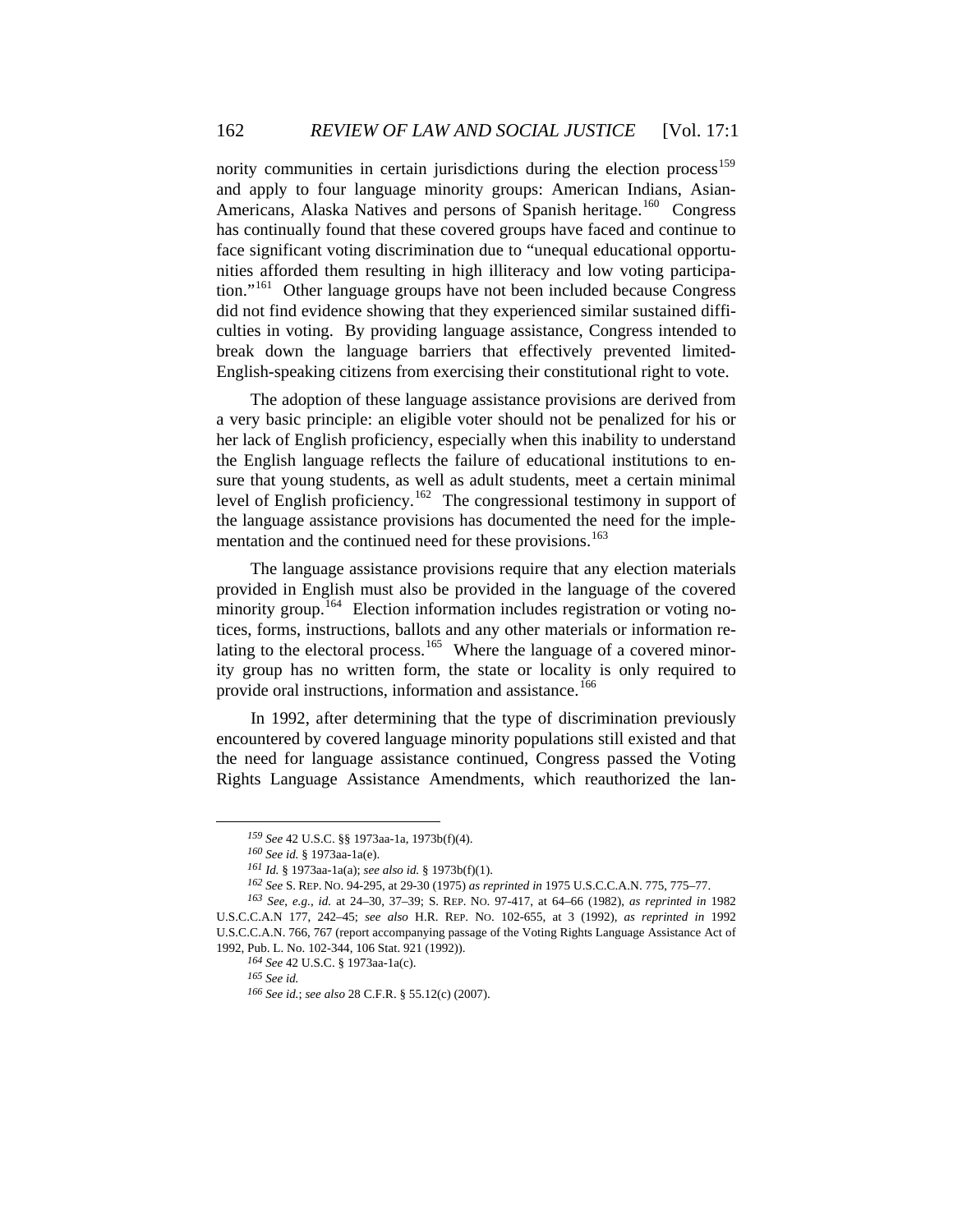guage assistance provisions until August  $2007$ .<sup>[167](#page-32-0)</sup> In addition to reauthori-

zation, Congress determined that an expanded formula for determining coverage was necessary.

The pre-1992 formula required coverage only if an Asian, Native American, Alaska Native or Latina/o language minority community had LEP voting age citizens equal to 5% of the jurisdiction's citizen voting-age population.[168](#page-32-1) This resulted in dense urban jurisdictions with large LEP voting populations not being covered, while jurisdictions with smaller populations were being covered. Thus, it required an excessively large LEP language minority citizen voting-age population for urban jurisdictions to meet the 5% threshold. For example, the number of LEP voting age citizens from a single language minority community needed to meet the 5% threshold in 1990 for Los Angeles County was 443,158, as compared to Napa County, which required only 5538 to meet the threshold.<sup>[169](#page-32-2)</sup> Similarly, San Francisco would have also had to reach a much higher threshold—36,198—than Napa County.[170](#page-32-3) Congress determined that a 10,000 person benchmark served as an appropriate threshold.<sup>[171](#page-32-4)</sup> The numerical benchmark has been extremely important to Asian-Americans because the majority of Asian-Americans live in densely-populated urban areas.<sup>[172](#page-32-5)</sup>

A community of one of these language minority groups will qualify for language assistance under Section 203 of the Act if more than 5%, or 10,000, of the voting-age citizens in a jurisdiction belong to a single language minority community, have limited-English proficiency and the illiteracy rate of voting-age citizens in the language minority group is higher than the national illiteracy rate.<sup>[173](#page-32-6)</sup> A community of one of these language minority groups will qualify for language assistance under Section 4(f)(4) if (1) more than 5% of the voting-age citizens in a jurisdiction belong to a single language minority community, (2) registration and election materials were provided only in English on November 1, 1972 and (3) fewer than 50% of the voting-age citizens in such a jurisdiction were registered to vote

<span id="page-32-0"></span>*<sup>167</sup> See* Voting Rights Language Assistance Act of 1992, Pub. L. No. 102-344, 106 Stat. 921 (1992).

<span id="page-32-1"></span>*<sup>168</sup> See* Voting Rights Act Amendments of 1975, Pub. L. No. 94-73, §§ 207(3), 203, 89 Stat. 400, 402–03 (1975).

<span id="page-32-2"></span>*<sup>169</sup> See* U.S. Census Bureau, 1990 Census Summary File 1, at tbls.P007, P012H, P012D, P012E, P012G, P012J, P012C, P012F, P012I, P013A, P013B, *available at* http://factfinder.census.gov (last visited Nov. 13, 2007).

*<sup>170</sup> See id.*

*<sup>171</sup> See* 42 U.S.C. § 1973aa-1a.

<span id="page-32-6"></span><span id="page-32-5"></span><span id="page-32-4"></span><span id="page-32-3"></span>*<sup>172</sup> See* U.S. CENSUS BUREAU, THE ASIAN POPULATION: 2000 4, 7 (2002), http://www.census.gov/prod/2002pubs/c2kbr01-16.pdf.

*<sup>173</sup>* 42 U.S.C. § 1973aa-1a(b).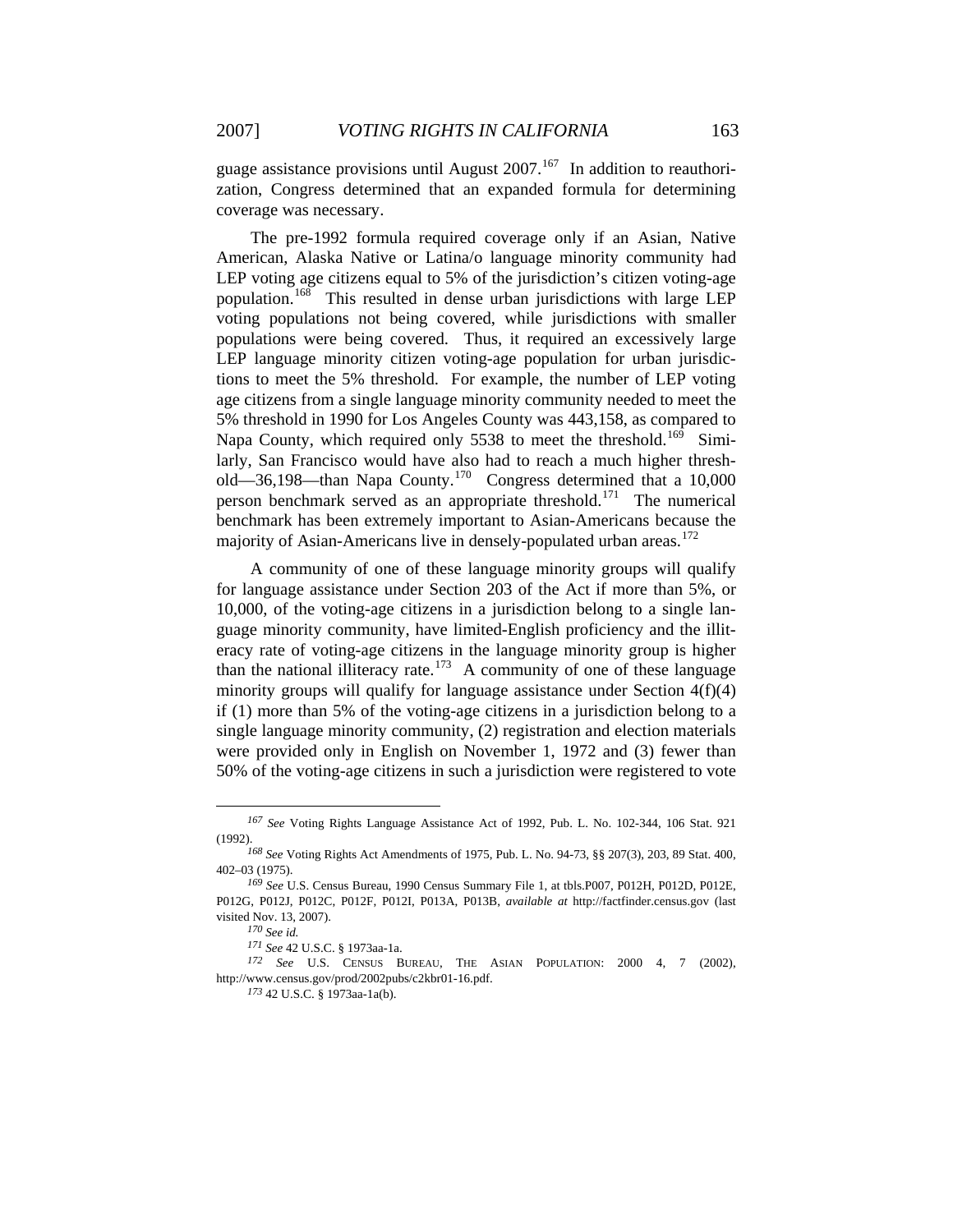or voted in the 1972 presidential election. Jurisdictions covered under Sec-tion 4(f)(4) are covered under Section 5.<sup>[174](#page-33-0)</sup>

Currently, Sections 203 and  $4(f)(4)$  apply in California.<sup>[175](#page-33-1)</sup> Presently there are twenty-five counties in California subject to Section 203 that are required to provide an election process in a language other than English.<sup>[176](#page-33-2)</sup> Of the Section 5-covered jurisdictions, there are only three counties subject to the language assistance requirements.<sup>[177](#page-33-3)</sup>

# B. CONTINUING NEED

Language minority voters face discrimination on the basis of their limited English proficiency. Even though language minority voters are citizens and have the legal right to vote, poll workers and other election officials single them out as persons who should not be voting because they are not completely fluent or literate in English. This discrimination creates barriers to voting. Most obviously, discrimination can result in outright denials of the right to vote. Discrimination also creates an unwelcoming atmosphere in poll sites that deters language minority voters from exercising their right to vote. Section 203 addresses both of these barriers in a manner that is more fully described in the part of this report addressing discrimination against language minority voters.

Language minority voters face another barrier to voting: language. Because of their limited-English proficiency, language is the largest barrier that language minority voters face in becoming full participants in the democratic process. Some language minority voters, even though they were born in the United States or came to the United States at an early age, are limited-English proficient because they attended substandard schools that did not afford them an adequate chance to learn English. Other language minority voters are limited-English proficient because they immigrated to

*<sup>174</sup> Id.* § 1973b(b).

<span id="page-33-1"></span><span id="page-33-0"></span>*<sup>175</sup> See* Voting Rights Act Amendments of 1992, Determination Under Section 203, 67 Fed. Reg. 48,871, 48,873 (July 26, 2002).

<span id="page-33-2"></span>*<sup>176</sup> See id.* These counties and the minority language groups include: Alameda (Chinese, Latina/o), Colusa (Latina/o), Contra Costa (Latina/o), Fresno (Latina/o), Imperial (Latina/o, American Indian), Kern (Latina/o), Kings (Latina/o), Los Angeles (Chinese, Filipino, Japanese, Korean, Vietnamese, Latina/o), Madera (Latina/o), Merced (Latina/o), Monterey (Latina/o), Orange (Chinese, Korean, Vietnamese, Latina/o), Riverside (Latina/o, American Indian), Sacramento (Latina/o), San Benito (Latina/o), San Bernardino (Latina/o), San Diego (Latina/o, Filipino), San Francisco (Chinese, Latina/o), San Joaquin (Latina/o), San Mateo (Chinese, Latina/o), Santa Barbara (Latina/o), Santa Clara (Latina/o, Chinese, Filipino, Vietnamese), Stanislaus (Latina/o), Tulare (Latina/o) and Ventura (Latina/o). *Id.*

<span id="page-33-3"></span>*<sup>177</sup>* These counties and the languages other than English include: Kings (Spanish), Merced (Spanish) and Yuba (Spanish). *See* 28 C.F.R. 55 app. (2007).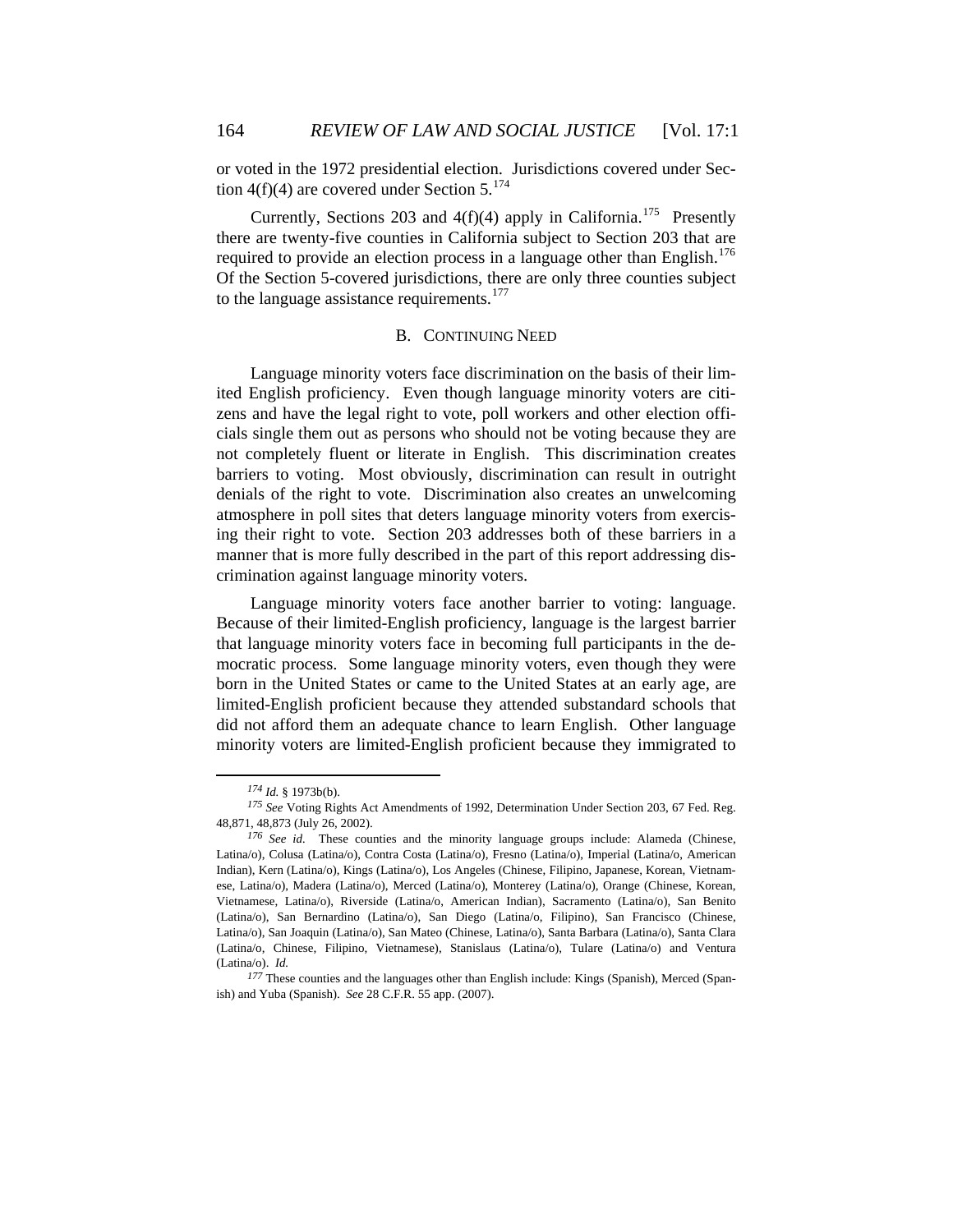this country and have lacked adequate opportunities to fully learn English. In either case, Section 203 language assistance lowers the single largest hurdle that these voters face in the voting process.

Many Asian-American and Latina/o groups in California have high rates of limited-English proficiency, which means they are unable to speak or understand English adequately enough to participate in the electoral process. For many language minority voters in California, the language barrier would be insurmountable without the language assistance that they receive pursuant to Section 203 because California voters must contend with extremely complicated ballots. For example, the ballot used in the October 2003 gubernatorial recall election listed 135 candidates.<sup>[178](#page-34-0)</sup> The ballot used in the November 2004 general election contained a total of sixteen statewide ballot propositions, $179$  and the ballot used in the November 2005 statewide special election contained ballot propositions addressing such arcane topics as redistricting reform, prescription drug discounts and electricity regulation.<sup>[180](#page-34-2)</sup> Many voters who speak English as their first language have difficulty understanding these types of ballots. For language minority voters, the language barrier doubles or triples this difficulty.

Voter information guides are also full of complexity. These guides contain not only the text of proposed laws, but also analyses by the State Legislative Analyst, arguments for and against proposed laws and rebuttal arguments.<sup>[181](#page-34-3)</sup> Adding to the complexity is the length of these guides. The voter information guide used in the November 2005 statewide special election was more than seventy-five pages  $\log$ ,<sup>[182](#page-34-4)</sup> For voters who do not read English at a high level, reading these types of guides would take weeks.

In short, language minority voters need Section 203 to help them climb the language hurdle. Several indicators show that this need is particularly compelling for voters in California.

<span id="page-34-0"></span>*<sup>178</sup>* A sample ballot can be found online at Wikipedia, Sample Ballot for CA Recall, http://upload.wikimedia.org/wikipedia/en/c/c6/Sample\_ballot\_for\_CA\_recall.png (last visited Oct. 7, 2007).

<span id="page-34-1"></span>*<sup>179</sup> See* California Secretary of State, California Statewide November 2, 2004 General Election (2004), http://vote2004.sos.ca.gov/voterguide/ (follow "English/Principal" and "English/Supplemental" hyperlinks).

<span id="page-34-2"></span>*<sup>180</sup> See* California Secretary of State, Statewide Special – State Ballot Measures, http://vote2005.sos.ca.gov/Returns/prop/00.htm (last visited Oct. 7, 2007).

*<sup>181</sup> See, e.g.*, California Secretary of State, *supra* note 179.

<span id="page-34-4"></span><span id="page-34-3"></span>See California Secretary of State, Elections & Voter Information, http://www.sos.ca.gov/elections/vig\_2005.htm (follow "zipped PDF file" hyperlink) (last visited Oct. 7, 2007).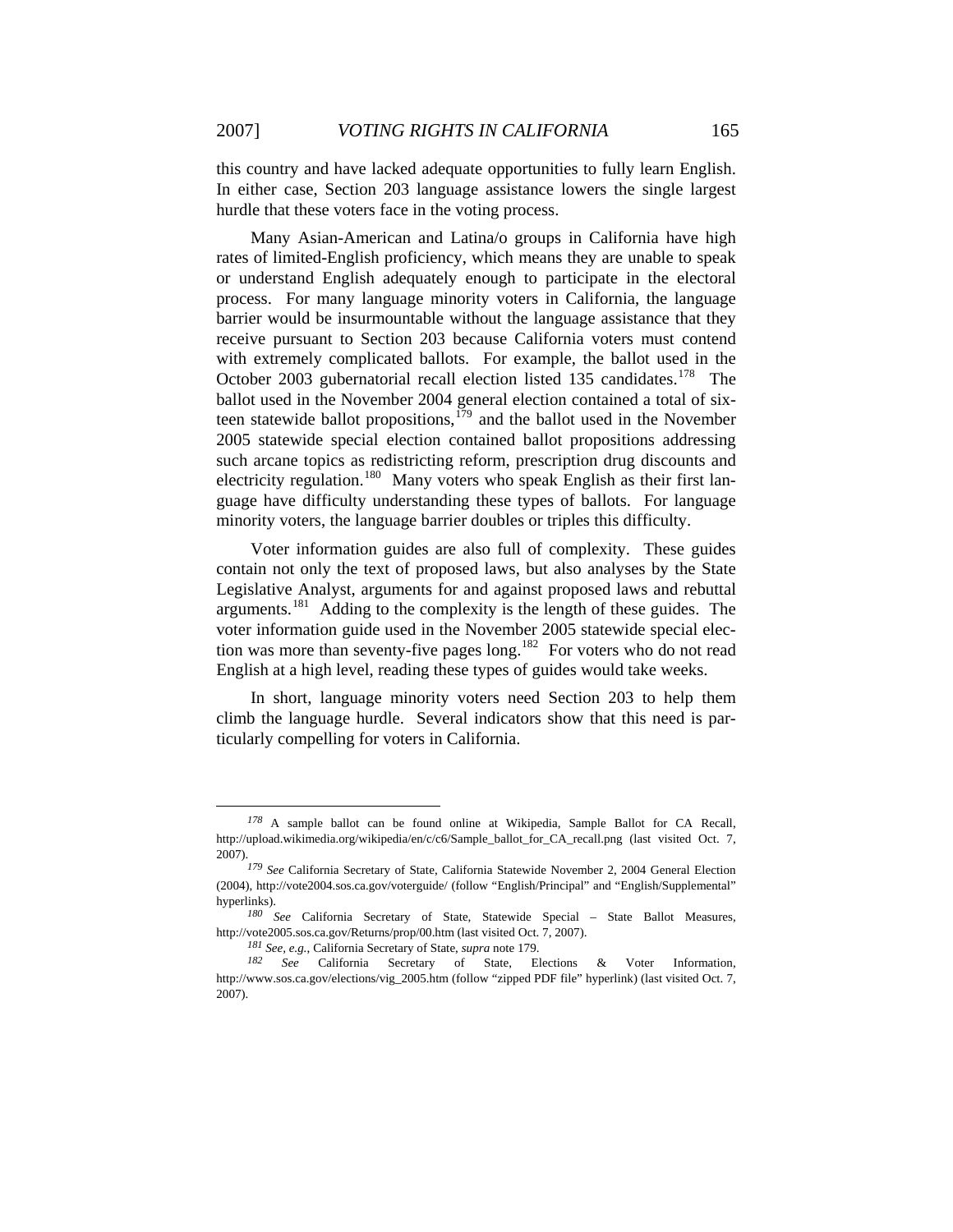### 1. Demographic Indicators of Need

Disaggregated Census 2000 data<sup>[183](#page-35-0)</sup> show that the language minority population in California does indeed have a high rate of limited-English proficiency. Disaggregated Census 2000 data also show that a significant portion of the Asian-American population, including significant portions of specific Asian-American ethnic groups and the Latina/o population in California, lives in what are referred to as "linguistically isolated house-holds."<sup>[184](#page-35-1)</sup> A household is considered linguistically isolated if all members of the household fourteen years and older are limited-English proficient.<sup>[185](#page-35-2)</sup> Voters who live in linguistically isolated households are in particular need of language assistance because they do not have family members who can assist them in the voting process.

The Asian-American population in California is nearly 40% limited-English proficient,<sup>[186](#page-35-3)</sup> and over one-quarter of Asian-American households are linguistically isolated.<sup>[187](#page-35-4)</sup> A number of Asian-American groups are majority or near-majority limited-English proficient, including Vietnamese  $(62%)$ , Korean  $(52%)$  and Chinese  $(48%)$ .<sup>[188](#page-35-5)</sup> These groups also have high rates of linguistic isolation, including 44% of Vietnamese American households, 41% of Korean American households and 34% of Chinese American households.<sup>[189](#page-35-6)</sup> The Latina/o population in California is 43% limited-

<span id="page-35-0"></span>*<sup>183</sup>* Asian Pacific Legal Center of Southern California was the principal researcher in a recently released demographic profile entitled, *The Diverse Face of Asians and Pacific Islanders in California*, which it co-sponsored with the Asian Law Caucus and the National Asian Pacific American Legal Consortium. The profile disaggregated Census 2000 data on the California APIA population by racial/ethnic group. *See generally* ASIAN PAC. AM. LEGAL CTR. OF S. CAL., THE DIVERSE FACE OF ASIANS AND PACIFIC ISLANDERS IN CALIFORNIA (2005), http://apalc.org/demographics/wpcontent/uploads/2006/11/caapalc0905.pdf [hereinafter THE DIVERSE FACE]. The disaggregated data cited in this report is derived from Census 2000 data that was compiled in the preparation of this profile. When citing data, this report uses the term "APIA" to refer to Asian and Pacific Islander Americans and the term "Asian-American" to refer to Asian, but not Pacific Islander, Americans.

*<sup>184</sup> Id.* at 11.

*<sup>185</sup> Id.*

*<sup>186</sup> Id.* at 10.

<span id="page-35-5"></span><span id="page-35-4"></span><span id="page-35-3"></span><span id="page-35-2"></span><span id="page-35-1"></span>*<sup>187</sup> Bilingual Election I*, *supra* note 157, at 1346–71 (2005). When the data for individual groups are examined, the percentages increase. For example, Vietnamese are 62% limited English proficient and 44% are in linguistically isolated households. *Id*. at 1349–50 (table showing degrees of limited English proficiency and percent of linguistically isolated households for separate Asian and Pacific Islander American groups). When the focus shifts to individual counties, the percentages remain high as well. *Id.* at 1350–51. The same percentages are also present when Asian and Pacific Islander American voters are examined.

*<sup>188</sup>* THE DIVERSE FACE, *supra* note 183, at 10.

<span id="page-35-6"></span>*<sup>189</sup> Bilingual Election I*, *supra* note 157, at 1349–50.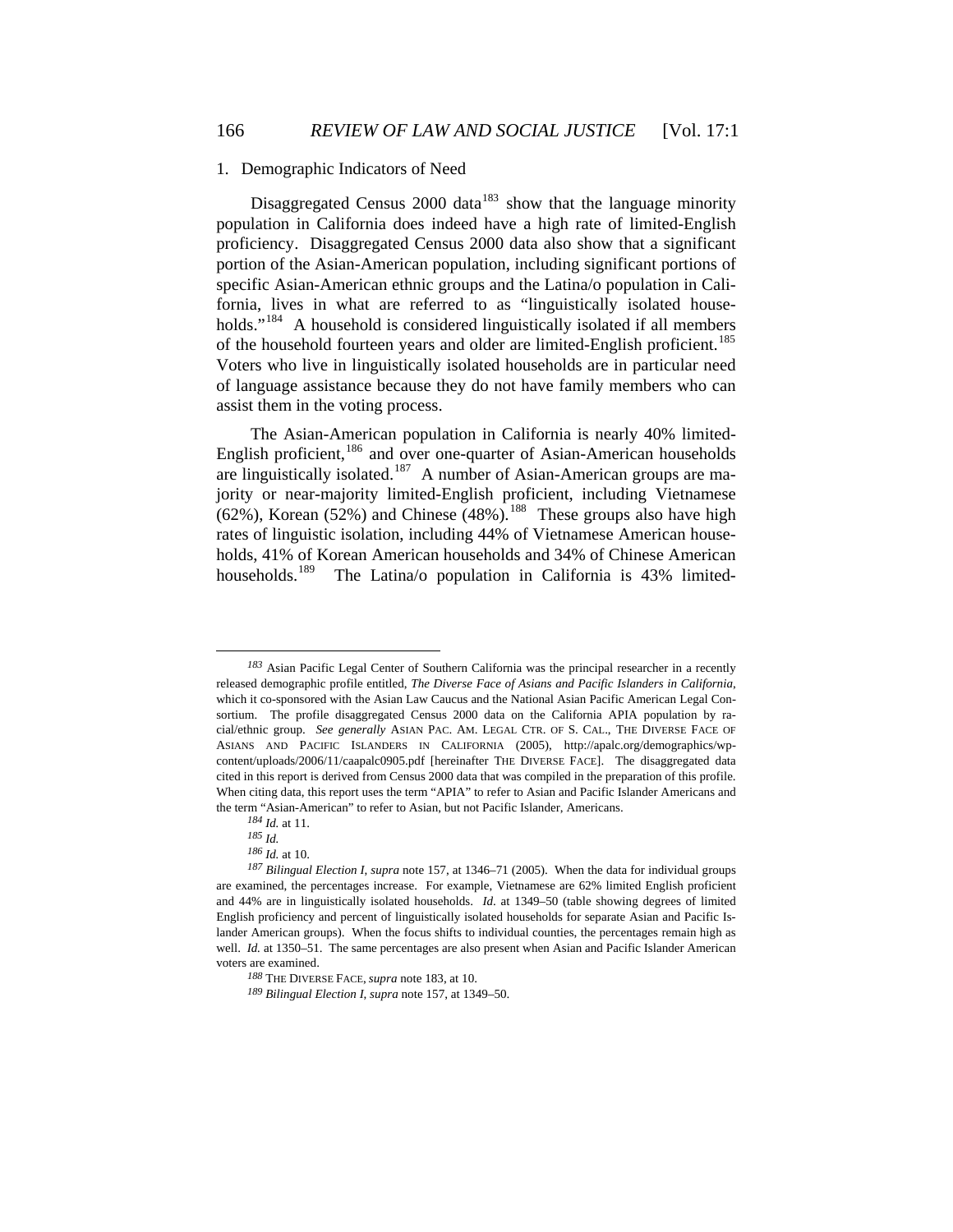English proficient, and 26% of Latina/o households are linguistically isolated. $190$ 

Table 2 provides additional data on rates of limited-English proficiency and linguistic isolation for various racial and ethnic groups in California:

| Group                                   | Percentage of Population<br>That Is Limited-English<br>Proficient (LEP) | Percentage of Households<br>That Are Linguistically<br>Isolated (LIH) |  |
|-----------------------------------------|-------------------------------------------------------------------------|-----------------------------------------------------------------------|--|
| California                              | 20%                                                                     | 10%                                                                   |  |
| White                                   | 3%                                                                      | 2%                                                                    |  |
| Latina/o                                | 43%                                                                     | 26%                                                                   |  |
| American In-<br>dian/Alaska Na-<br>tive | 16%                                                                     | 8%                                                                    |  |
| Asian overall                           | 39%                                                                     | 26%                                                                   |  |
| Vietnamese                              | 62%                                                                     | 44%                                                                   |  |
| Cambodian                               | 56%                                                                     | 32%                                                                   |  |
| Korean                                  | 52%                                                                     | 41%                                                                   |  |
| Chinese                                 | 48%                                                                     | 34%                                                                   |  |
| Filipino                                | 23%                                                                     | 11%                                                                   |  |
| Japanese                                | 22%                                                                     | 18%                                                                   |  |

# **Table 2. California LEP and LIH Rates**

# 2. Requests for Language Assistance

Another indication that language minority voters are in need of language assistance is the number of voters who request language assistance. According to data gathered by the Los Angeles County Registrar of Voters, the total number of voters in Los Angeles County requesting language as-

<span id="page-36-0"></span>*<sup>190</sup> Id.*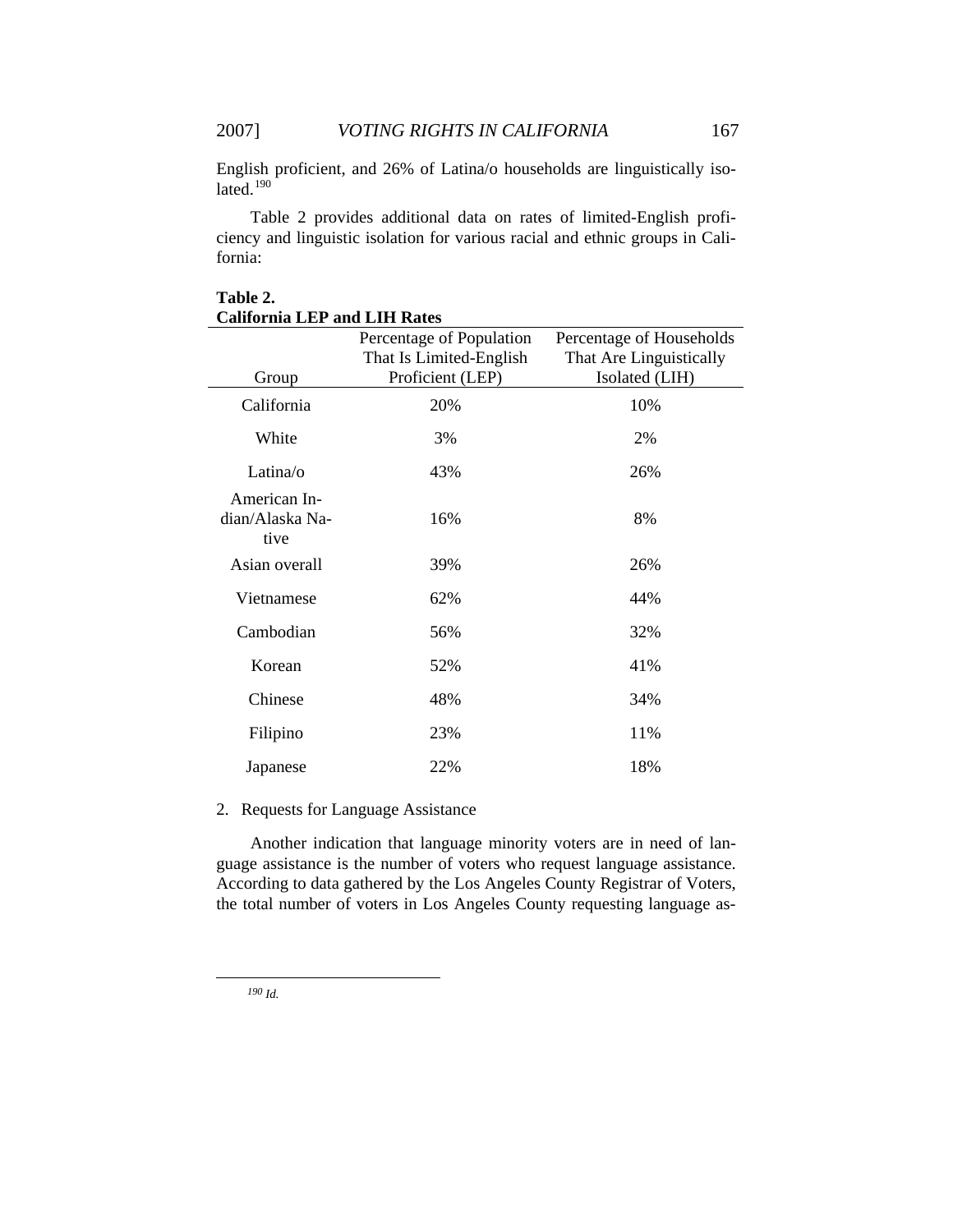sistance increased by 38% from December 1999 to August  $2005$ .<sup>191</sup> This increase reflects increased outreach by Los Angeles County and illustrates language minority voters' reliance on language assistance. Table 3 shows these increases for specific language minority groups<sup>[192](#page-37-1)</sup>:

| <b>Los Angeles County: Voter Requests for Language Assistance</b> |                                                         |  |  |
|-------------------------------------------------------------------|---------------------------------------------------------|--|--|
|                                                                   | Increase in Number of Requests for Language Assistance: |  |  |
| Language                                                          | December 1999 to August 2005                            |  |  |
| Chinese                                                           | 49%                                                     |  |  |
| Japanese                                                          | 25%                                                     |  |  |
| Korean                                                            | 26%                                                     |  |  |
| Tagalog                                                           | 63%                                                     |  |  |
| Vietnamese                                                        | 40%                                                     |  |  |
| Spanish                                                           | 37%                                                     |  |  |

These data indicate that, because of voter outreach and education by Los Angeles County and community advocates, many limited-English proficient Asian-Americans and Latina/o voters are using the language assistance provided under Section 203. The data also indicate that as the number of requests for language assistance increases, language minority voters have a continuing need for Section 203 assistance.

### 3. Exit Poll Indicators of Need

**Table 3.** 

During major elections, the Asian Pacific American Legal Center of Southern California (APALC) conducts large-scale exit polls at poll sites throughout Southern California.<sup>[193](#page-37-2)</sup> These poll results show that the limited-English proficiency rate of APIA voters mirrors the limited-English proficiency rate of the general APIA population. For example, in November 2004, 40% of APIA voters surveyed in APALC's exit poll indicated

<span id="page-37-0"></span>*<sup>191</sup> Id.* at 1434–37 (Prepared Statement of Conny B. McCormack, Registrar-Recorder/County Clerk, Los Angeles County).

*<sup>192</sup> See id.* at 1353.

<span id="page-37-2"></span><span id="page-37-1"></span>*<sup>193</sup> See* ASIAN PAC. AM. LEGAL CTR. OF S. CAL., ASIAN AMERICANS AT THE BALLOT BOX: THE 2004 GENERAL ELECTION: GROWING VOTER PARTICIPATION IN SOUTHERN CALIFORNIA (2004), http://apalc.org/demographics/wp-content/uploads/2006/09/ballot-box-060916.pdf [hereinafter THE 2004 GENERAL ELECTION].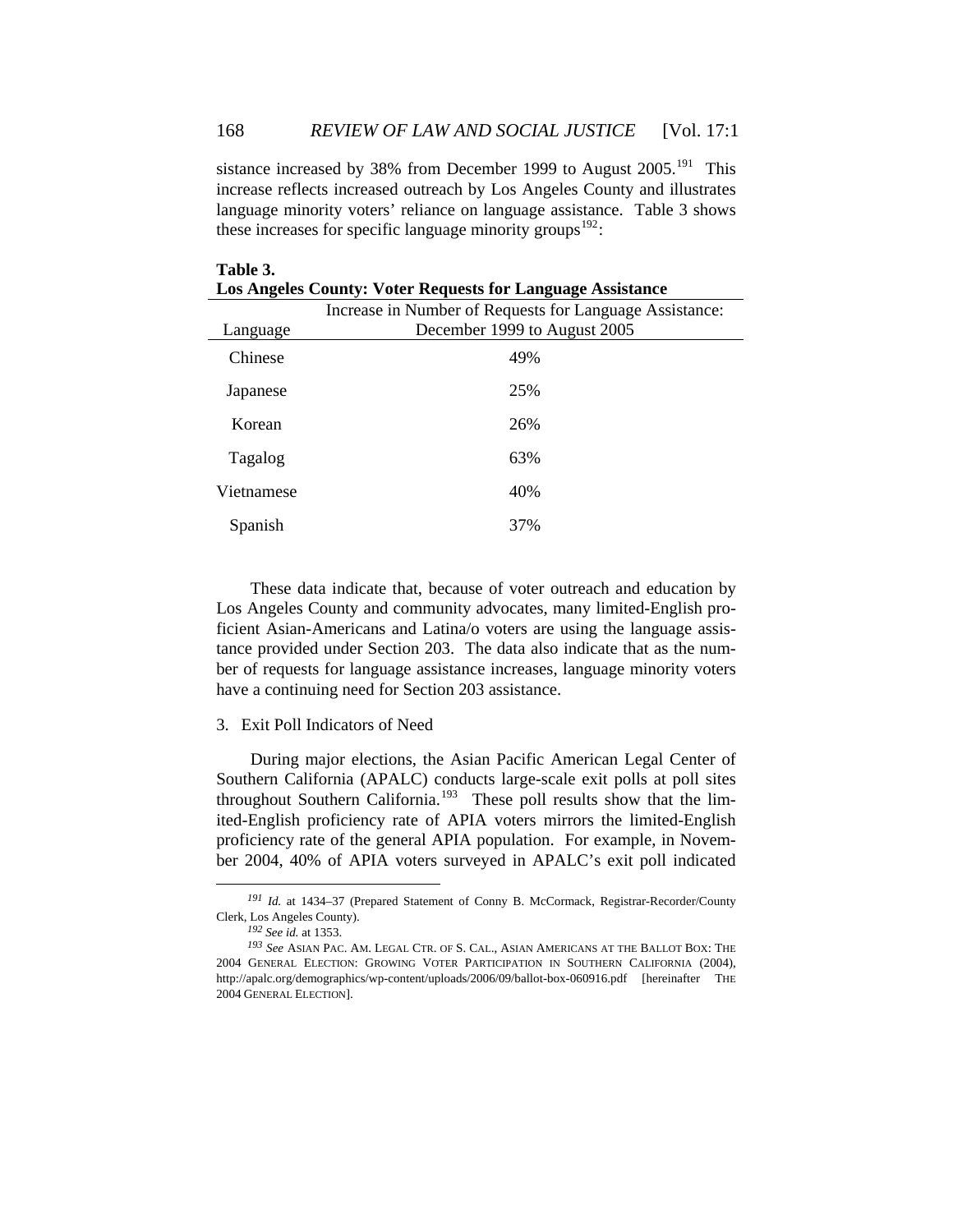**Table 4.** 

data for other elections. that they are limited-English proficient.<sup>[194](#page-38-0)</sup> Table 4 shows similar exit poll

| Southern California Exit Poll Data: LEP Rates |                                                   |  |  |  |
|-----------------------------------------------|---------------------------------------------------|--|--|--|
|                                               | Percentage of APIA Voters Who Are Limited-English |  |  |  |
| Election                                      | Proficient                                        |  |  |  |
| November<br>$2004*$                           | 40%                                               |  |  |  |
| November 2002                                 | 32%                                               |  |  |  |
| November 2000                                 | 46%                                               |  |  |  |
| March 2000                                    | 47%                                               |  |  |  |
| November 1998                                 | 35%                                               |  |  |  |

\*Represents preliminary finding (subject to adjustment based on statistical weighting)

In addition to illustrating that language minority voters have a need for language assistance, these exit poll results show that many APIA and Latina/o voters in Los Angeles and Orange Counties would benefit from language assistance during the voting process. For example, in November 2000, 54% of APIA voters and 46% of Latina/o voters indicated that they would be more likely to vote if they received language assistance.<sup>[195](#page-38-1)</sup> Table 5 provides similar data for other elections.

*<sup>194</sup> See id.* at 17.

<span id="page-38-1"></span><span id="page-38-0"></span>*<sup>195</sup>* ASIAN PAC. AM. LEGAL CTR. OF S. CAL., FINDINGS FROM THE NOVEMBER 2000 SOUTHERN CALIFORNIA VOTER SURVEY 3 (2000), http://www.apalc.org/pdffiles/2000\_voter\_survey.pdf.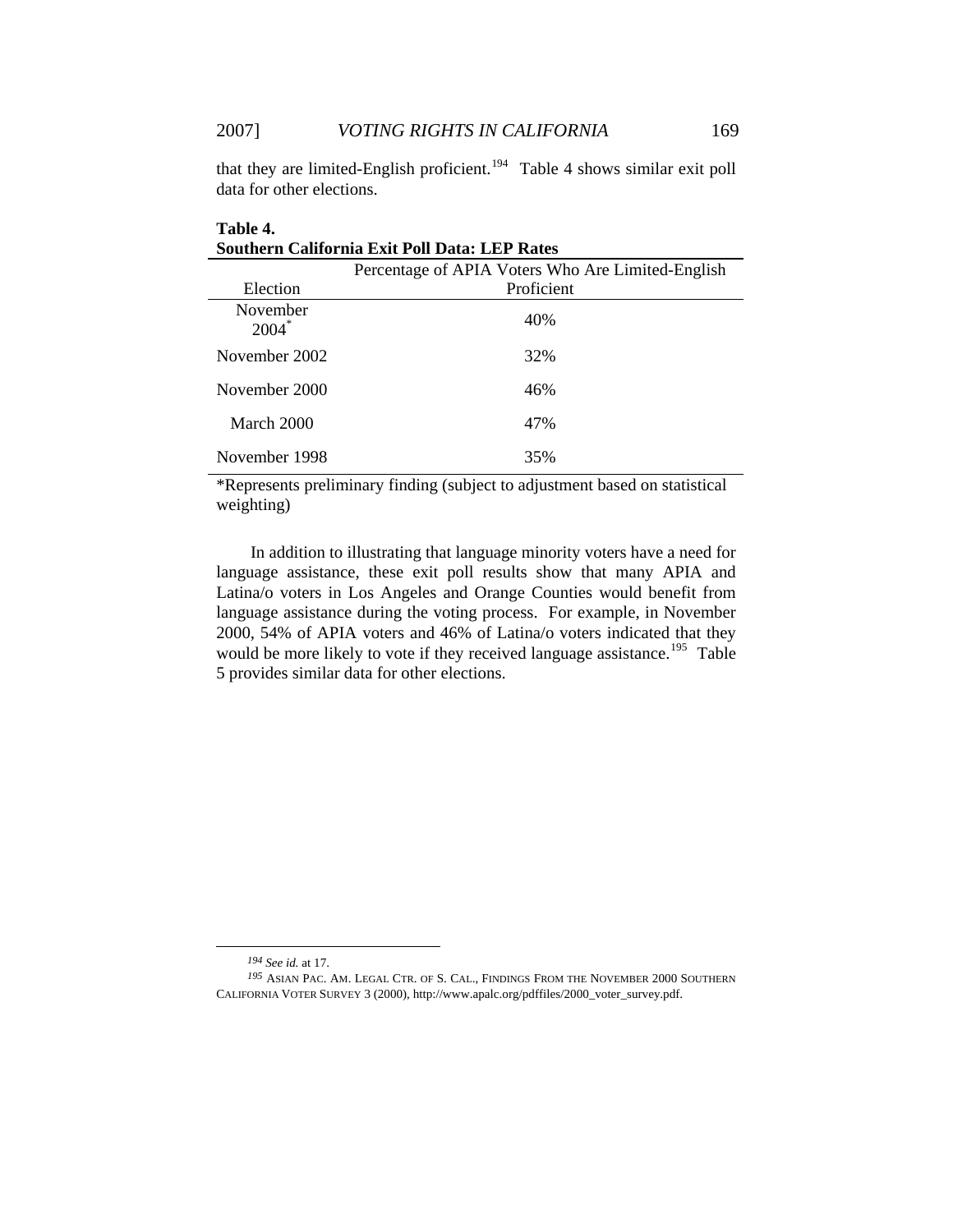| Southern California: More Likely to Vote II Assistance Received |                            |                        |  |  |  |
|-----------------------------------------------------------------|----------------------------|------------------------|--|--|--|
|                                                                 |                            | Percentage of Latina/o |  |  |  |
|                                                                 | Percentage of APIA Voters  | Voters More Likely to  |  |  |  |
|                                                                 | More Likely to Vote If As- | Vote If Assistance Re- |  |  |  |
| Election                                                        | sistance Received          | ceived                 |  |  |  |
| November<br>2000                                                | 54%                        | 46%                    |  |  |  |
| March 2000                                                      | 53%                        | 42%                    |  |  |  |
| November<br>1998                                                | 43%                        | 38%                    |  |  |  |

| Table 5.                                                                       |  |
|--------------------------------------------------------------------------------|--|
| Southern California: More Likely to Vote If Assistance Received <sup>196</sup> |  |

Data from the November 2004 general election<sup>[197](#page-39-1)</sup> indicate that over one-third of APIA voters used language assistance to cast their votes.<sup>[198](#page-39-2)</sup> Several APIA groups had particularly high rates of using language assistance, including 38% of Chinese-American voters, 48% of Korean-American voters and 42% of Vietnamese-American voters in Los Angeles County.[199](#page-39-3)

# C. UNEQUAL EDUCATIONAL OPPORTUNITIES FOR LANGUAGE MINORITIES

Congress enacted Section 203 after concluding that English-only elections and voting practices effectively denied the right to vote to a substan-tial segment of the nation's language minority population.<sup>[200](#page-39-4)</sup> Congress made findings that language minorities suffer from unequal educational opportunities, high illiteracy and low voting participation.<sup>[201](#page-39-5)</sup> Language minorities still face unequal educational opportunities, and the continuing existence of these inequalities constitutes a sufficient basis for Congress to renew Section 203 for an additional twenty-five years.

<span id="page-39-0"></span>*<sup>196</sup> See id.*; ASIAN PAC. AM. LEGAL CTR. OF S. CAL., SURVEY SAYS . . . A REPORT OF THE ASIAN PACIFIC LEGAL CENTER'S EXIT POLL PROJECT 1 (2000), http://www.apalc.org/pdffiles/Exit\_Poll\_Newsletter.pdf; ASIAN PAC. AM. LEGAL CTR. OF S. CAL., NOVEMBER 1998 SOUTHERN CALIFORNIA VOTER SURVEY REPORT 28 (1999), http://www.apalc.org/pdffiles/Nov\_1998\_Voter\_Survey.pdf.

<span id="page-39-5"></span><span id="page-39-4"></span><span id="page-39-3"></span><span id="page-39-2"></span><span id="page-39-1"></span><sup>&</sup>lt;sup>197</sup> These data represent preliminary findings and are subject to adjustment based on statistical weighting.

*<sup>198</sup> See* THE 2004 GENERAL ELECTION, *supra* note 193, at 17.

*<sup>199</sup> Id.* at 18.

*<sup>200</sup> See* S. REP. NO. 94-295, at 28, *as reprinted in* 1975 U.S.C.C.A.N. 774.

*<sup>201</sup> See id.* at 28–30.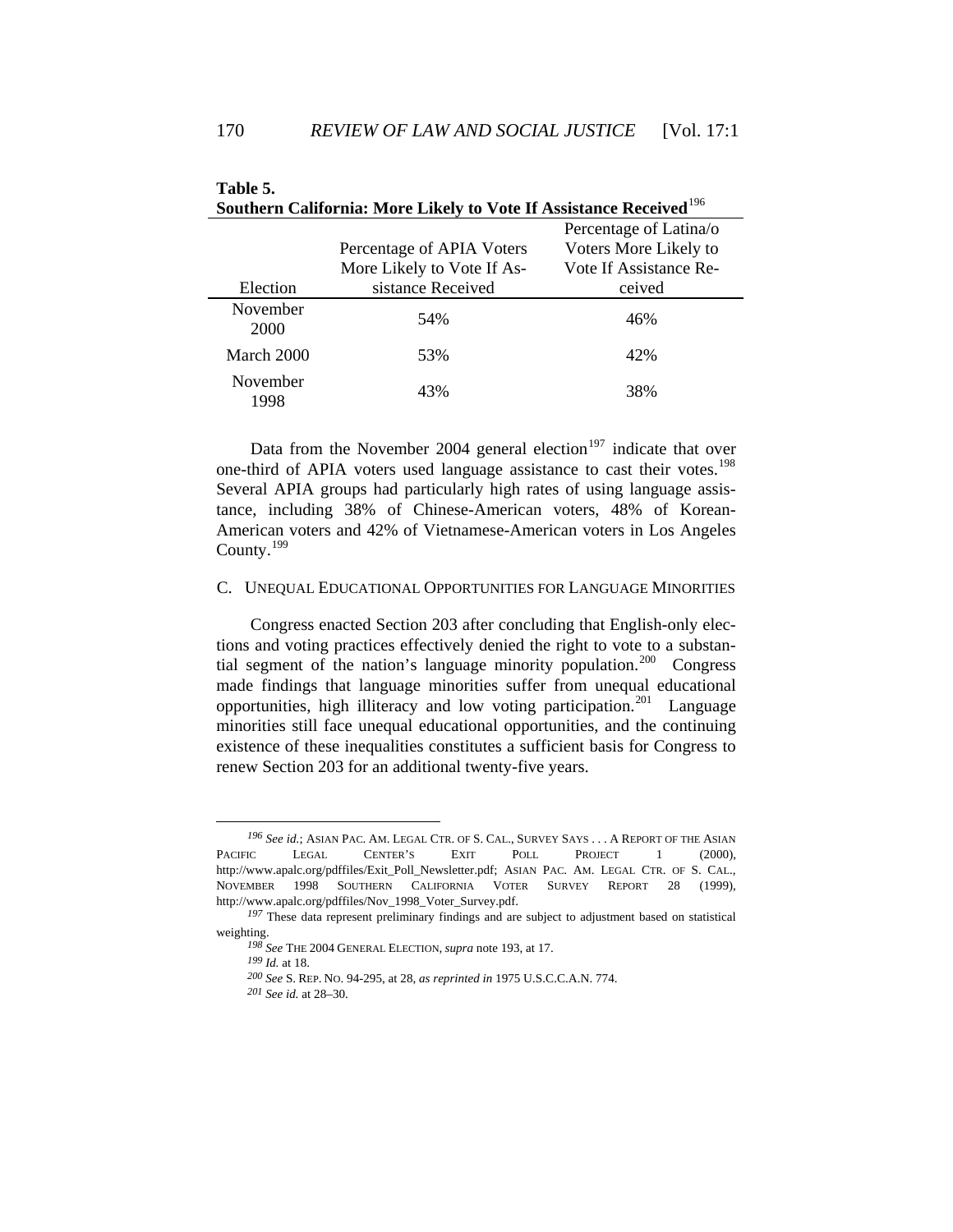1. Demographic Indicators of Unequal Educational Opportunities

Current demographic data indicate that educational inequalities still exist. Using high school completion as a measure, disaggregated Census 2000 data show that Asian-Americans and Latinas/os have lower rates of educational attainment than white Americans. In California, 19% of Asian-Americans have less than a high school degree, compared with 10% of the white population. These differences are even more dramatic when looking at specific Asian-American ethnic groups. For example, 36% of Vietnamese Americans have less than a high school degree. Latinas/os have even lower rates of educational attainment, with 53% having less than a high school degree. The following table shows rates of high school noncompletion in California:

|               | сангогина. тиди эсибот губи-соперссион         |
|---------------|------------------------------------------------|
| Group         | Population With Less Than a High School Degree |
| California    | 23%                                            |
| White         | 10%                                            |
| Latina/o      | 53%                                            |
| Asian overall | 19%                                            |
| Hmong         | 66%                                            |
| Laotian       | 58%                                            |
| Cambodian     | 56%                                            |
| Vietnamese    | 36%                                            |
| Chinese       | 22%                                            |
| Filipino      | 12%                                            |
| Korean        | 12%                                            |

**Table 6. California: High School Non-Completion**

These low rates of high school completion are a contributing factor to continuing high rates of limited-English proficiency among Asian-American and Latina/o children, defined as children of age seventeen years and younger. According to disaggregated Census 2000 data, over one-fifth of Asian-American children in California are limited-English proficient. In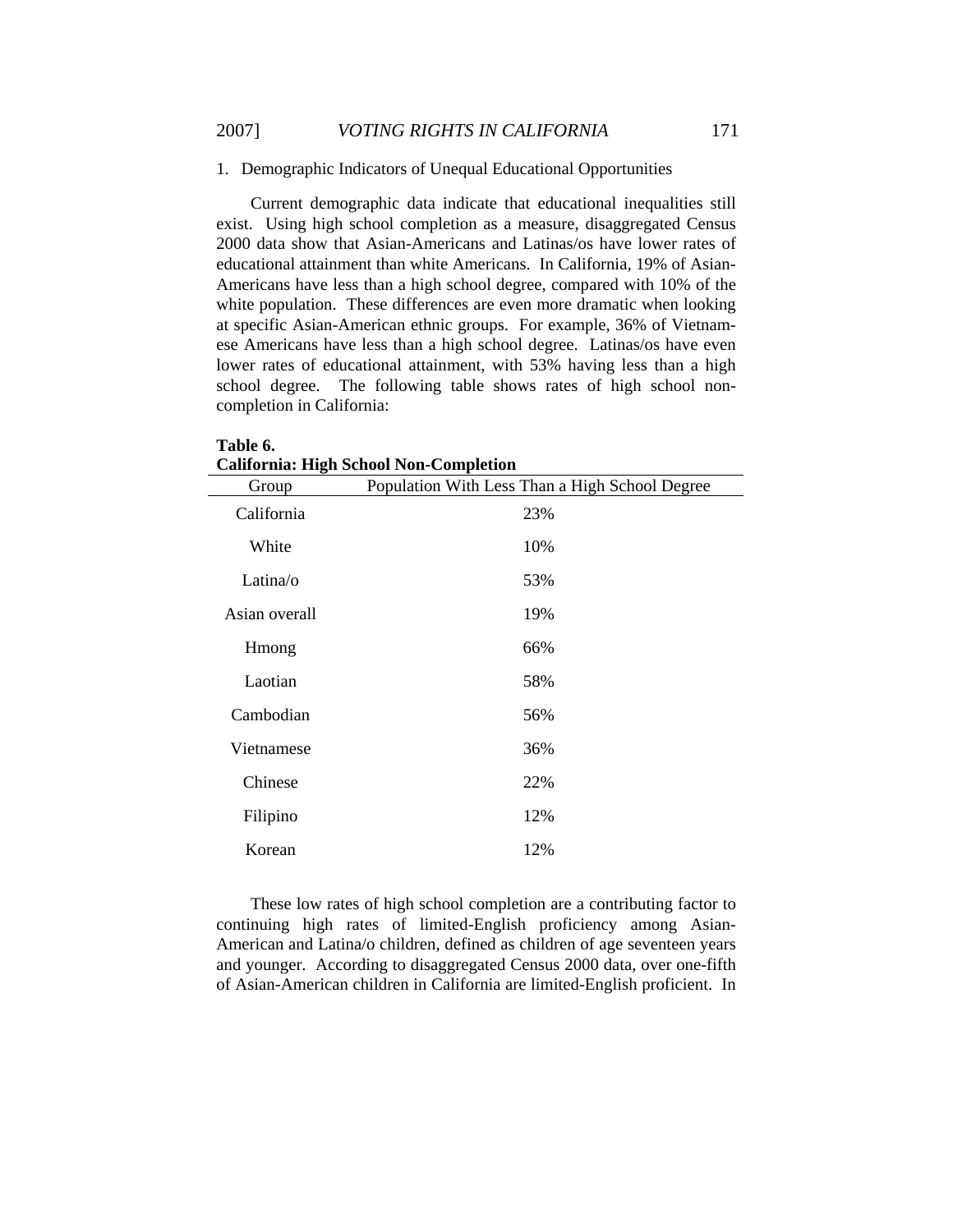the majority of counties covered by Section 203 for an Asian-American language minority group, these rates are higher. For example, 30% of Asian-American children in San Francisco County and 24% of Asian-American children in Los Angeles County are limited-English proficient. Almost one-third of Latina/o children in California are limited-English proficient. Los Angeles, Orange, and San Diego are the three counties in California with the largest numbers of limited-English proficient voting-age citizens covered under Section 203 for persons of Spanish heritage. Over 30% of Latina/o children in these counties are limited-English proficient.

# 2. Other Indicators of Unequal Educational Opportunities

There are other indications that language minorities suffer from unequal educational opportunities in California. K-12 students in California designated as "English learners" suffer from a number of educational inequities. English learners are students who speak a language other than Eng-lish at home and who are not proficient in English.<sup>[202](#page-41-0)</sup> Students who speak a language other than English at home must take a test to assess their level of English proficiency.[203](#page-41-1) Students who are considered not proficient in English are classified as English learners, and most are placed into English language development programs.<sup>[204](#page-41-2)</sup>

According to a 2005 study, there are more than 1.6 million English learners in California, representing over one-fourth of California's elemen-tary and secondary students.<sup>[205](#page-41-3)</sup> Over 90% of these students are from language minority groups specified in Section 203 (Latinas/os comprise 85% of English learners, and APIAs make up 9% of English learners).<sup>[206](#page-41-4)</sup> Con-

<span id="page-41-0"></span>*<sup>202</sup> See* California Department of Education, Glossary – English Learners, http://data1.cde.ca.gov/dataquest/gls\_learners.asp (last visited Oct. 7, 2007).

*<sup>203</sup>* CAL. EDUC. CODE § 313(a) (Deering 2007).

<span id="page-41-2"></span><span id="page-41-1"></span>*<sup>204</sup>* Proposition 227 was passed by California voters in 1998. Proposition 227 dramatically reduced the number of bilingual education classes in California and required that English learner students be taught in English through structured English immersion programs for a transition period and then transferred to a mainstream English language classroom. *See* California Secretary of State, Primary 98 – Proposition 227, http://primary98.sos.ca.gov/VoterGuide/Propositions/227.htm (last visited on Oct. 7, 2007). The law allows alternatives to English immersion, such as bilingual education, but only through parental waivers. *Id.* Today only a reported 6.5% of English learner students receive bilingual education. Some educational policy advocates believe that bilingual education is a more effective method of teaching English to English learners than English immersion programs. This report does not examine this question and only addresses the educational inequities that English learner students face, regardless of the method of instruction.

<span id="page-41-4"></span><span id="page-41-3"></span>*<sup>205</sup>* CHRISTOPHER JEPSEN & SHELLEY DE ALTH, ENGLISH LEARNERS IN CALIFORNIA SCHOOLS iii–iv (2005) *available at* http://www.ppic.org/content/pubs/report/R\_405CJR.pdf.

*<sup>206</sup> See id.* at 9.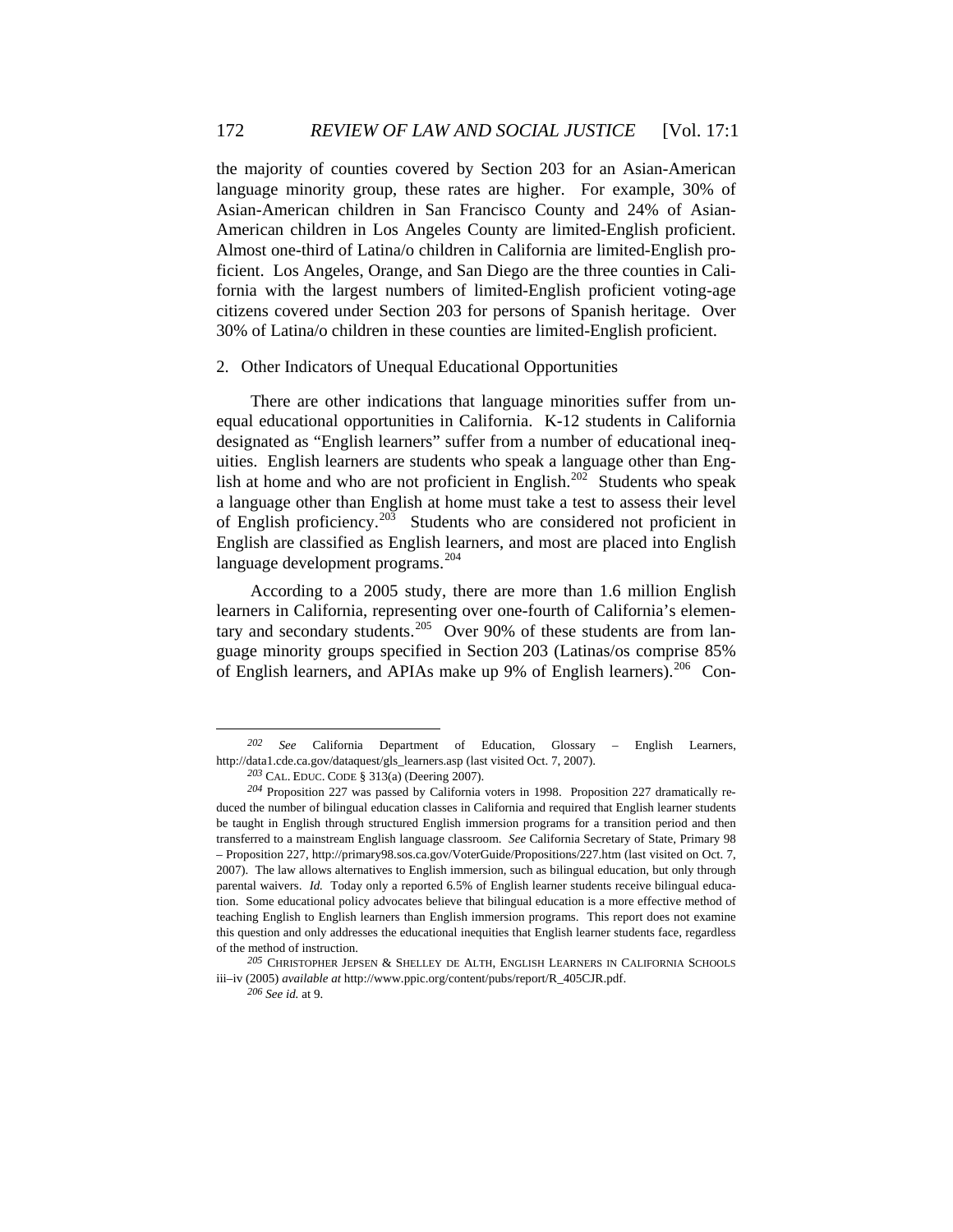trary to common perception, approximately 85% of California's English learners are born in the United States.<sup>[207](#page-42-0)</sup>

### 3. Achievement Gap for English Learners

According to a 2003 study of English learners in California schools, the academic achievement of English learners lags significantly behind the achievement levels of English-only students.[208](#page-42-1) The Study found that the achievement gap puts English learners further and further behind English-only students as the students progress through school grades.<sup>[209](#page-42-2)</sup> For example, in grade 5, current and former English learners read at the same level as English-only students who are between grades 3 and 4, a gap of ap-proximately 1.5 years.<sup>[210](#page-42-3)</sup> By grade 11, current and former English learners read at the same level as English-only students who are between grades 6 and 7, a gap of approximately 4.5 years. $^{211}$  $^{211}$  $^{211}$ 

The Study also found that English learners have significantly lower rates of passing the California High School Exit Exam, a standards-based test that all students in California must pass in order to graduate from high school.<sup>[212](#page-42-5)</sup> In the graduating class of 2004, only 19% of English learners had passed the test after two attempts, compared with 48% of all stu-dents.<sup>[213](#page-42-6)</sup> The Study attributed this achievement gap to a number of educa-tional inequalities faced by English learners.<sup>[214](#page-42-7)</sup> As set forth below, the Study found that English learners face seven categories of unequal educational opportunities.

a. California Lacks a Sufficient Number of Appropriately Trained Teachers to Teach English Learners

English learners are more likely than any other students to be taught by teachers who are not fully credentialed. The Study noted that 14% of teachers statewide were not fully credentialed in 2001–2002.<sup>[215](#page-42-8)</sup> In contrast,  $25\%$  of teachers of English learners were not fully certified.<sup>[216](#page-42-9)</sup> The

*<sup>207</sup> Id.* at 10.

<span id="page-42-2"></span><span id="page-42-1"></span><span id="page-42-0"></span>*<sup>208</sup>* Patricia Gándara et al., *English Learners in California Schools: Unequal Resources, Unequal Outcomes*, 11 EDUC. POL'Y ANALYSIS ARCHIVES 1, 3 (2003), *available at*  http://epaa.asu.edu/epaa/v11n36/v11n36.pdf.

*<sup>209</sup> See id.* at 4.

*<sup>210</sup> See id.* at 5–6.

*<sup>211</sup> See id.*

*<sup>212</sup> See id.* at 7.

<span id="page-42-9"></span><span id="page-42-8"></span><span id="page-42-7"></span><span id="page-42-6"></span><span id="page-42-5"></span><span id="page-42-4"></span><span id="page-42-3"></span>*<sup>213</sup> Id.* The State Board of Education has delayed the implementation of this requirement, and the requirement now applies to students beginning with the class of 2006.

*<sup>214</sup> See id.* at 8.

*<sup>215</sup> Id.*

*<sup>216</sup> Id.*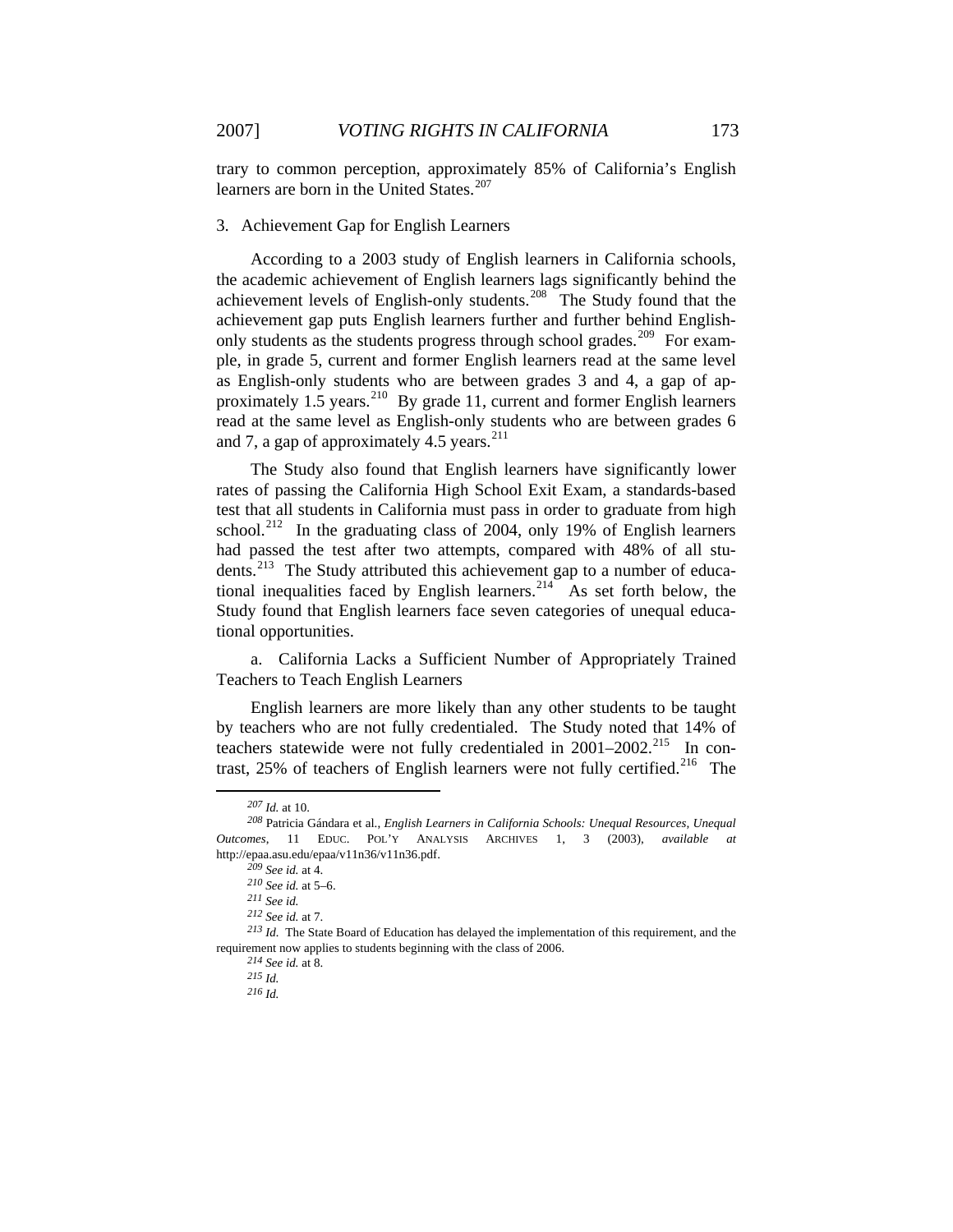creases.<sup>[217](#page-43-0)</sup> Study also found that as the concentration of English learners in a school increases, the percentage of teachers without full credentials also in-

[they were o](#page-43-2)nly somewhat prepared or not at all prepared to teach English learners.<sup>220</sup> [The Study observed further that only 53% of English learners who](#page-43-0)  [were enrolled in grades 1 to 4 during the 1999–2000 school year were](#page-43-0)  [taught by a teacher with any specialized training to teach them.](#page-43-0)<sup>218</sup> [In addi](#page-43-1)[tion, many newly-certified teachers reported that they did not have suffi](#page-43-1)[cient training to work with English learners and their families.](#page-43-1)<sup>219</sup> Of the [teachers graduating from teacher credential programs in the California](#page-43-2)  State University system [in 1999–2000, one-fourth reported that they felt](#page-43-2) 

Development Opportunities to Gain Skills Necessary to Address the Instr uctional Needs of English Learners b. Teachers of English Learners Lack Adequate Professional

Even for teachers whose students were more than 50% English learners, this percentage was only  $10\%$ .<sup>[225](#page-43-7)</sup> The Study noted the intense instructional demands that teachers of English learner students face.<sup>[221](#page-43-3)</sup> Teachers must provide instruction in English language development while simultaneously attempting to ensure that English learners have access to core curriculum subjects.<sup>[222](#page-43-4)</sup> Despite these demands, teachers devoted inadequate amounts of time to their professional development in the area of teaching English learners.<sup>[223](#page-43-5)</sup> For example, in 1999–2000, the percentage of professional development time that teachers reported spending on the instruction of English learners was about  $7\%$ <sup>[224](#page-43-6)</sup>

[As reported in the Study, one cause of this is the lack of funding de](#page-43-7)[voted to making professional development available to teachers so that they](#page-43-7)  [can enhance their skills in teaching English learners.](#page-43-7)<sup>226</sup> For example, in [2000–2001, the state provided \\$50.9 million to the University of California](#page-43-8)  [to provide professional development to teachers.](#page-43-8)<sup>227</sup> However, only \$8.6

<span id="page-43-8"></span><span id="page-43-7"></span><span id="page-43-6"></span><span id="page-43-5"></span><span id="page-43-4"></span><span id="page-43-3"></span><span id="page-43-2"></span><span id="page-43-1"></span><span id="page-43-0"></span>*<sup>217</sup> Id. <sup>218</sup> Id.* at 14. *<sup>219</sup> Id.* at 17. *<sup>220</sup> Id. <sup>221</sup> See id.* at 19. *<sup>222</sup> Id. <sup>223</sup> Id. <sup>224</sup> Id. <sup>225</sup> See id.* at 20 tbl.7. *<sup>226</sup> See id.* at 20. *<sup>227</sup> Id.*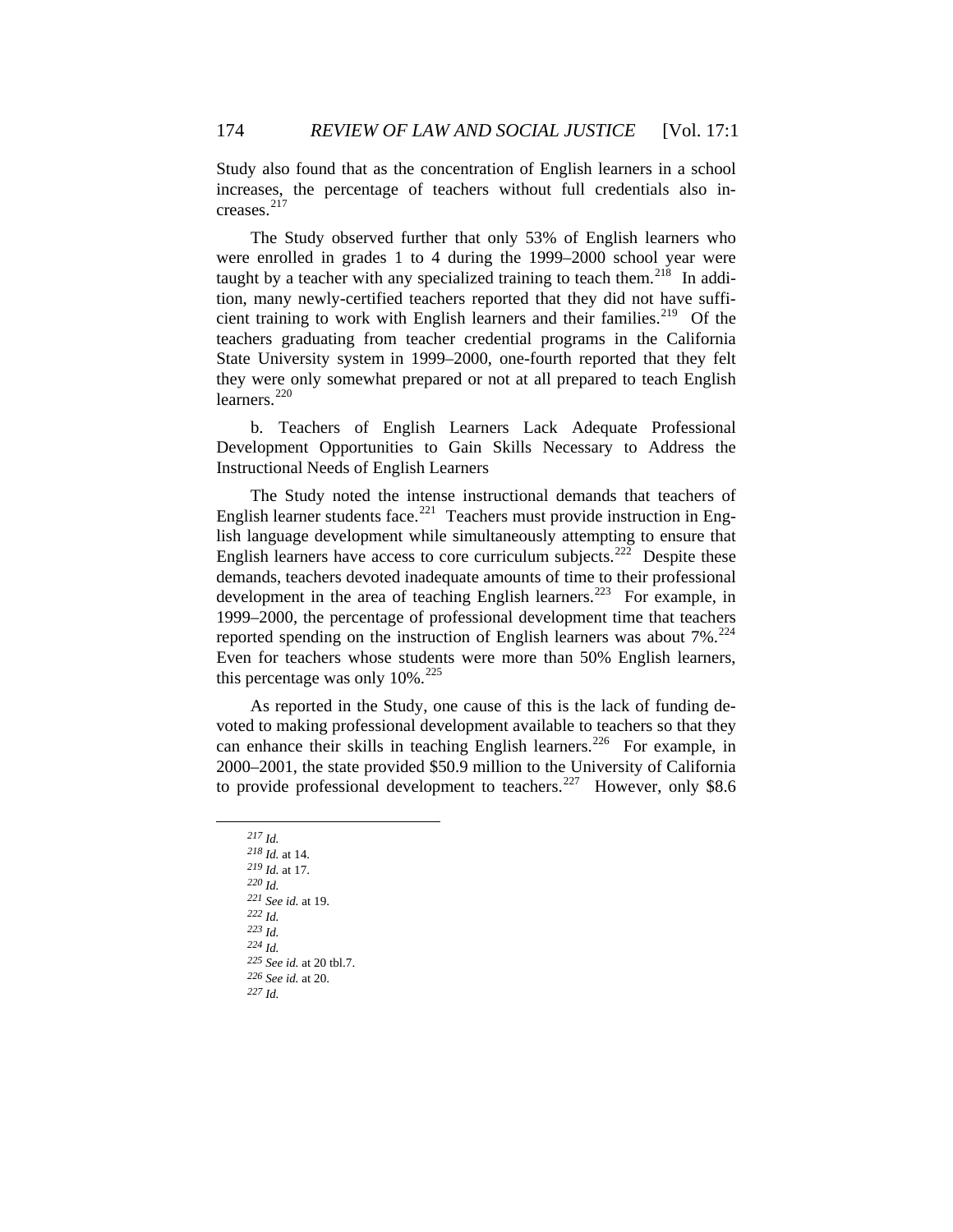[of the student population in California a](#page-44-1)nd are arguably the most educationally disadvantaged of all students.<sup>229</sup> [million was allotted for professional development in the area of English](#page-44-0)  [language development.](#page-44-0)<sup>228</sup> This amount was only 16% of the professional [development budget, even though English learners make up more than 25%](#page-44-1) 

Tools to Measure Their Achievement, Gauge Their Learning Needs and Hold the System Accountable for Their Progress c. English Learners Are Forced to Use Inappropriate Assessment

met.<sup>[232](#page-44-4)</sup> They also fail to help teachers in monitoring the progress of English learners and enhancing the instruction of English learners. $^{233}$  $^{233}$  $^{233}$ The Study described the impact that inappropriate testing has on Eng-lish learners.<sup>[230](#page-44-2)</sup> California schools administer English-only tests to meas-ure achievement for English learners.<sup>[231](#page-44-3)</sup> These tests fail to provide accurate data for purposes of gauging whether their educational needs are being

[another language, but are un](#page-44-6)able to" show their learning gains when taking an English language test.<sup>235</sup> [The Study observed that such tests can also have negative effects on](#page-44-5)  [English learners in at least two ways. First, increases in test scores can](#page-44-5)  ["give the inaccurate impression that \[English learners\] have gained subject](#page-44-5)  [matter knowledge when, in fact, they may have simply gained proficiency](#page-44-5)  [in English. This misperception . . . can lead schools to continue providing](#page-44-5)  [a curriculum that fails to emphasize subject matter that is substantively ap](#page-44-5)[propriate. "](#page-44-5)<sup>234</sup> Second and conversely, consistently low test scores can lead [educators to mistakenly believe that English learners need remedial or even](#page-44-6)  [special education, "when in fact they may have mastered the curriculum in](#page-44-6) 

d. English Learners Fail to Receive Sufficient Instructional Time to Acco mplish Learning Goals

The Study noted that a significant body of research shows a clear relationship between increased time devoted to academic instruction and increased levels of achievement, but that English learners fail to spend as much time receiving academic instruction time as other students.<sup>[236](#page-44-7)</sup> This

<span id="page-44-4"></span><span id="page-44-3"></span><span id="page-44-2"></span><span id="page-44-1"></span><span id="page-44-0"></span> $\overline{a}$ 

*<sup>230</sup> See id.* at 21.

*<sup>228</sup> Id.*

*<sup>229</sup> Id.*

*<sup>231</sup> See id.* at 21–22.

*<sup>232</sup> See id.*

*<sup>233</sup> See id. <sup>234</sup> Id.* at 21.

<span id="page-44-7"></span><span id="page-44-6"></span><span id="page-44-5"></span>*<sup>235</sup> Id.*

*<sup>236</sup> See id.* at 25.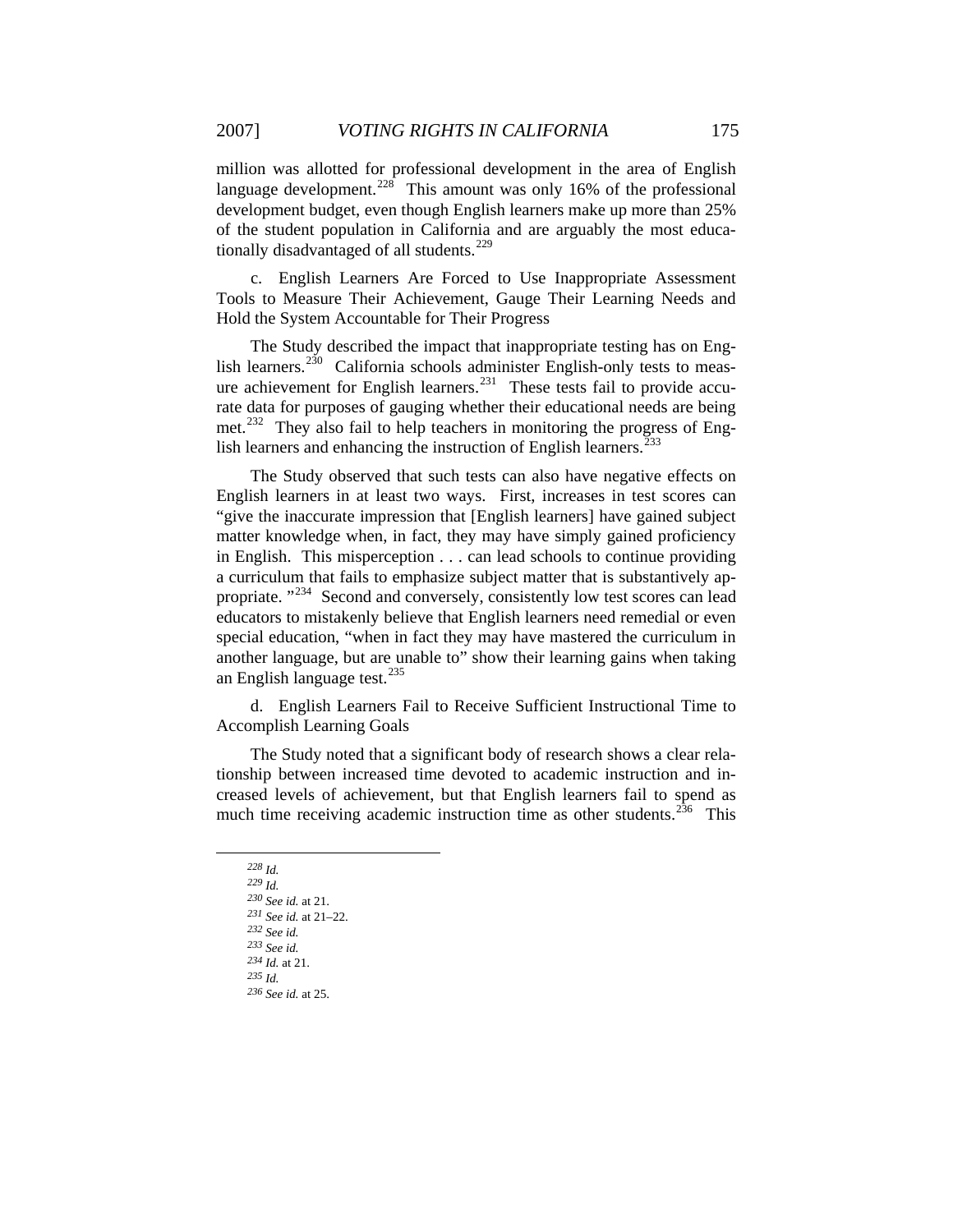dents to later acquire the instruction they missed during the pull-out period. [238](#page-45-1) happens in a number of ways. For example, elementary schools commonly take English learners out of their regular classes in order to put them in English language development classes.<sup>[237](#page-45-0)</sup> These "pulled out" students miss regular classroom instruction, and there is generally no opportunity for stu-

[schedules, leading to th](#page-45-2)e students receiving significantly less amount of academic instruction.<sup>240</sup> [The Study also observed that English learners in secondary schools](#page-45-1)  [are frequently "assigned to multiple periods of English as a Second Lan](#page-45-1)[guage \(ESL\) classes while other students are taking a full complement of](#page-45-1)  [academic courses."](#page-45-1)<sup>239</sup> When schools do not have enough courses available [for English learners, the English learners are often given shortened day](#page-45-2) 

e. English Learners Lack Access to Appropriate Instructional Mate rials and Curriculum

mary language need texts and curriculum written in their primary language.<sup>[243](#page-45-5)</sup> The Study noted that English learners need additional materials beyond what is provided to all students. $241$  This need exists in two areas. First, English learners need developmentally appropriate texts and curriculum to learn English and to meet standards for their development of Eng-lish skills.<sup>[242](#page-45-4)</sup> Second, English learners who receive instruction in their pri-

[41% of teachers reported being able to cov](#page-45-7)er as much material with English learners as with English-only students.<sup>246</sup> [However, the Study found that many English learners lack access to](#page-45-5)  [such materials.](#page-45-5)<sup>244</sup> For example, the Study cited a 1998–2001 survey that [reported that 75% of teachers use the same textbooks for both English](#page-45-6)  [learners and English-only students, and that only 46% of teachers use any](#page-45-6)  [supplementary materials for English learners.](#page-45-6)<sup>245</sup> Not surprisingly, only

<span id="page-45-7"></span><span id="page-45-6"></span><span id="page-45-5"></span><span id="page-45-4"></span><span id="page-45-3"></span><span id="page-45-2"></span><span id="page-45-1"></span><span id="page-45-0"></span>*<sup>237</sup> Id. <sup>238</sup> Id. <sup>239</sup> Id. <sup>240</sup> Id. <sup>241</sup> Id.* at 27. *<sup>242</sup> Id. <sup>243</sup> Id. <sup>244</sup> See id. <sup>245</sup> See id. <sup>246</sup> Id.*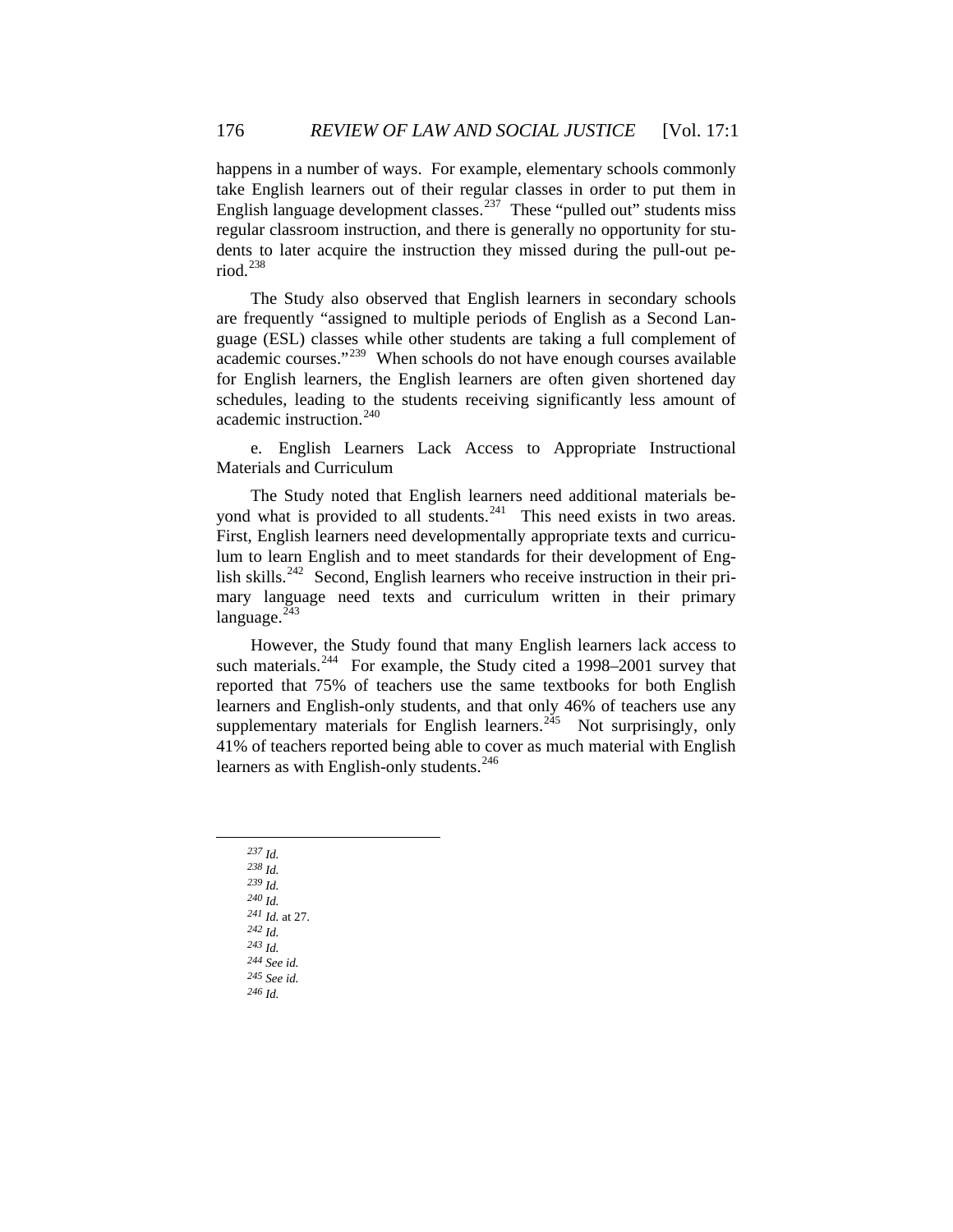# f. English Learners Lack Access to Adequate School Facilities

with [8] percent of principals in schools with low concentrations of English learners."<sup>250</sup> The Study reported that teachers of English learners are more likely than teachers of English-only students "to respond that they do not have fa-cilities that are conducive to teaching and learning."<sup>[247](#page-46-0)</sup> For example, the Study cited a 2002 survey finding that "close to half of teachers in schools with higher percentages of English learners reported that the physical facilities at their schools were only fair or poor, compared with [26] percent of teachers in schools with low percentages of English learners."<sup>[248](#page-46-1)</sup> Also, teachers in schools with high percentages of English learners were 50% more likely to report unsanitary school conditions.<sup>[249](#page-46-2)</sup> Lastly, roughly "a third of principals in schools with higher concentrations of English learners reported that their classrooms were never or often not adequate, compared

g. English Learners Are Segregated into Schools and Classrooms that Place Them at Particularly High Risk for Educational Failure

that this segregation weakens the quality of education that English learners receive compared with their English-only peers.<sup>254</sup> The Study noted several ways in which this happens. The Study found that English learners are highly segregated among California's schools and classrooms.<sup>[251](#page-46-3)</sup> In 1999–2000, 25% of all students in California attended elementary schools in which a majority of the stu-dents were English learners.<sup>[252](#page-46-4)</sup> In contrast, 55% of all English learners were enrolled in majority-English learner schools.<sup>[253](#page-46-5)</sup> The Study argued

ment.<sup>[256](#page-46-7)</sup> Third, English learners are segregated into classrooms that frequently suffer from poor conditions, creating a poor learning environ- First, English learners lack sufficient interaction with English-speaking student models, limiting their development of English.<sup>[255](#page-46-6)</sup> Second, English learners do not interact with enough students who are achieving at high or even moderate levels, inhibiting their academic achieve-

<span id="page-46-7"></span><span id="page-46-6"></span><span id="page-46-5"></span><span id="page-46-4"></span><span id="page-46-3"></span><span id="page-46-2"></span><span id="page-46-1"></span><span id="page-46-0"></span>247 *Id.* at 32. <sup>251</sup> See id. at 34. *<sup>248</sup> Id. <sup>249</sup> Id. <sup>250</sup> Id. <sup>251</sup> See 252 Id. <sup>253</sup> Id. <sup>254</sup> Id. <sup>255</sup> Id. <sup>256</sup> Id.*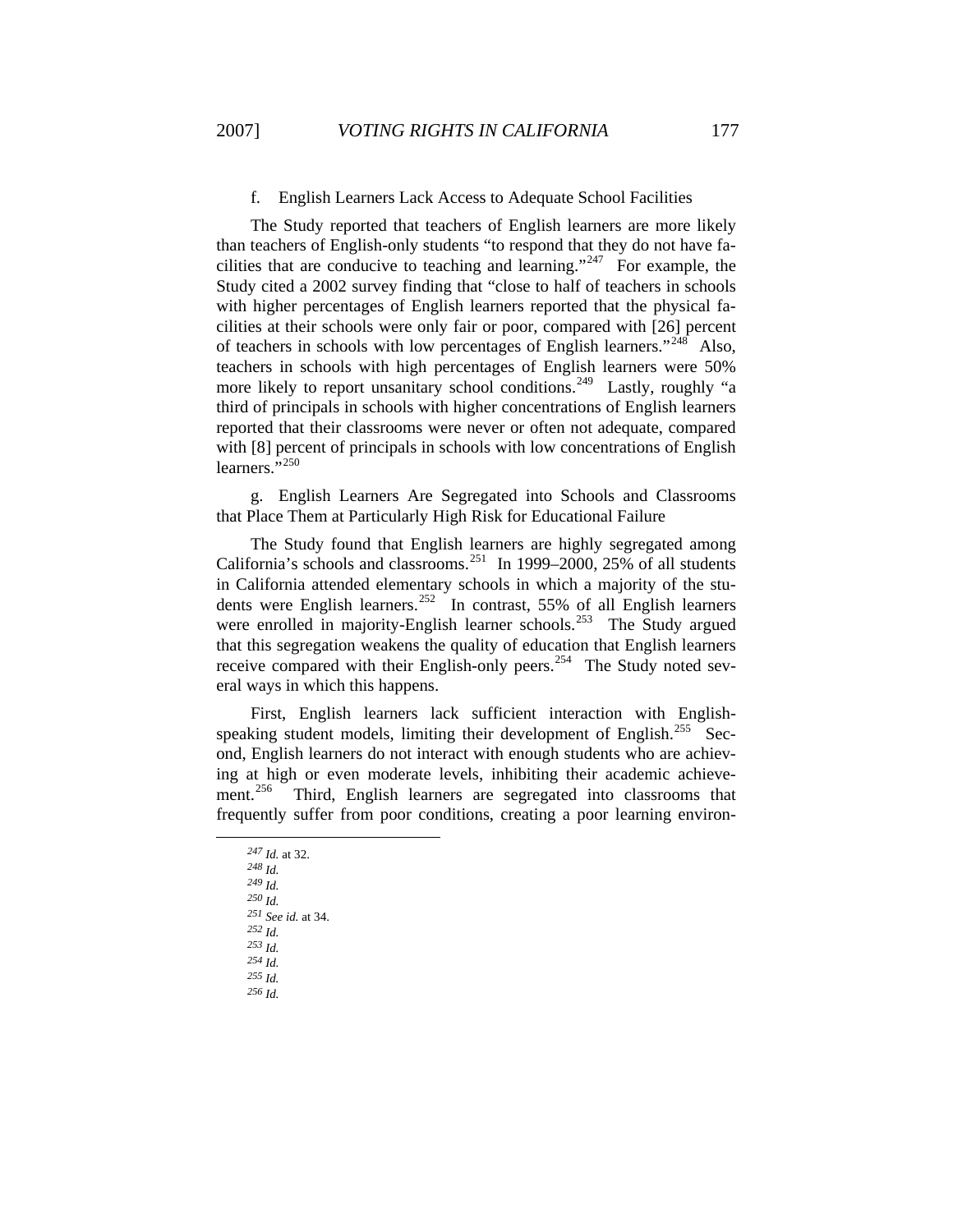cally have inadequately trained teachers, hindering their learning.<sup>258</sup> ment.<sup>[257](#page-47-0)</sup> Fourth, English learners are segregated into classrooms that typi-

# h. Litigation Against the State of California

Public schools and teachers are the responsibility of government, and California's failures to provide adequate education to language minorities have contributed to the educational inequalities described above. In a number of instances, these failures have even led to direct litigation against the State. These legal actions both highlight and indicate the severity of the State's educational failures.

For example, in 1970, the State entered into a consent decree that settled the *Diana v. California State Board of Education*[259](#page-47-1) class action lawsuit. The lawsuit was filed on behalf of Chinese and Mexican-American English learners who were inappropriately placed in special education classes. The Study described above reported that although the State agreed to address this problem in the *Diana* consent decree, the State has failed to fully implement the consent decree in the thirty years following its issu-ance.<sup>[260](#page-47-2)</sup> The result is that English learners are still over-represented in special education classes.[261](#page-47-3) Because schools continue to fail to offer support services in the primary language of English learners, English learners are misdiagnosed as needing special education and misplaced into special edu-cation programs at higher rates than other students.<sup>[262](#page-47-4)</sup> When students are placed in special education programs, especially when the placement is not warranted, the placement has devastating effects on students' access to opportunities later in life, leading to high rates of high school non-completion, underemployment, poverty and marginalization during their adult lives. $263$ 

In 1974, the Supreme Court, in *Lau v. Nichols*, [264](#page-47-6) ordered California public schools to provide education for all students, regardless of their English-speaking ability. The lawsuit was filed on behalf of 1800 Chinese-American students who were segregated by the San Francisco school sys-tem into separate "Oriental" English-only schools.<sup>[265](#page-47-7)</sup>

*<sup>261</sup> See id.*

- *<sup>262</sup> Id.*
- *<sup>263</sup> Id.* at 32.

*<sup>257</sup> Id.* at 33.

*<sup>258</sup> See id.* at 12.

<span id="page-47-0"></span>*<sup>259</sup>* Civ. Act. No. C-70-37 (N.D. Cal. 1970).

<span id="page-47-5"></span><span id="page-47-4"></span><span id="page-47-3"></span><span id="page-47-2"></span><span id="page-47-1"></span>*<sup>260</sup> See* Gándara et al., *supra* note 208, at 31.

*<sup>264</sup>* 414 U.S. 563 (1974).

<span id="page-47-7"></span><span id="page-47-6"></span>*<sup>265</sup> Id.* at 564–65.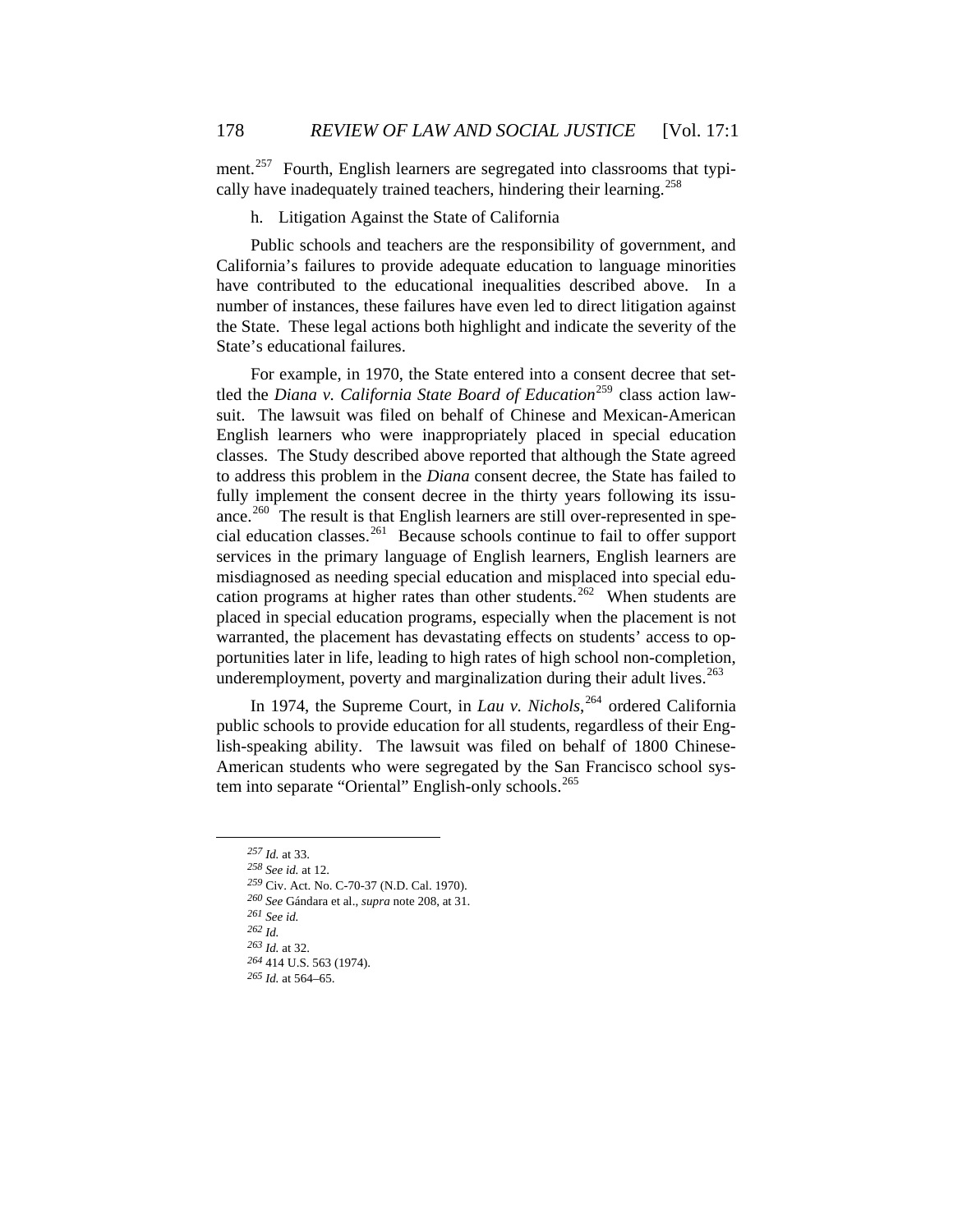In 2000, a class action lawsuit entitled *Williams v. State*<sup>[266](#page-48-0)</sup> was filed on behalf of students in low-income communities and communities of color. APALC served as co-counsel in this litigation. The lawsuit challenged substandard conditions rampant in schools located in low-income and primarily minority communities.<sup>[267](#page-48-1)</sup> It alleged that the State's failure to provide minimum educational necessities violated the state constitution and state and federal laws.<sup>[268](#page-48-2)</sup> In 2004, the State entered into a settlement agreement pursuant to which the State is required to provide all students with books, keep schools clean and safe and ensure that students have qualified teachers.<sup>[269](#page-48-3)</sup> It remains to be seen whether the State's compliance efforts will succeed, or whether they will fail as they did in the implementation of the *Diana* consent decree. Either way, the devastating impact on language minority students who suffered through substandard conditions has the potential to persist for the remainder of the students' lives.

Most recently, ten school districts filed a lawsuit against the State of California.<sup>[270](#page-48-4)</sup> As part of a statewide coalition, APALC is an organizational plaintiff in the lawsuit, which demands that schools test English learners in their primary language and/or provide reasonable testing accommodations as mandated by the federal No Child Left Behind Act.<sup>[271](#page-48-5)</sup> The lawsuit alleges that the State's failure to provide assessments to English learners that yield accurate and reliable results has resulted in numerous harms to English learners, including the stigmatization of English learners who are not afforded the opportunity to demonstrate their academic learning, the curtailing of basic educational programs in school districts deemed "education failures" compared to other districts and the diminished opportunities for English learners to advance to higher grades and graduate.<sup>[272](#page-48-6)</sup>

i. Lack of Opportunities for Adult Language Minorities to Learn English

Adult language minorities also suffer from a lack of opportunities to learn English. According to the 2004 Annual Report of the Commission on Asian and Pacific Islander American Affairs, current federal and state funding for English acquisition classes in California consistently fails to meet

*<sup>266</sup>* Case No. 312236 (Cal. Super. Ct. 2000).

*<sup>267</sup> See id.*

*<sup>268</sup> See id.*

<span id="page-48-3"></span><span id="page-48-2"></span><span id="page-48-1"></span><span id="page-48-0"></span>*<sup>269</sup> See* DECENT SCHS. FOR CAL., WILLIAMS SETTLEMENT HIGHLIGHTS 1 (2005), http://www.decentschools.org/settlement/Williams\_Highlights\_April\_2005.pdf.

<span id="page-48-6"></span><span id="page-48-5"></span><span id="page-48-4"></span>*<sup>270</sup> See* Complaint, Coachella Valley Unified Sch. Dist. v. California, Case No. CPF-05-505334 (Cal. Super. Ct. 2005), *available at* http://www.californianstogether.org/press/complaint\_final.doc.

*<sup>271</sup> Id.* at 37, 44–45.

*<sup>272</sup> Id.* at 40–41.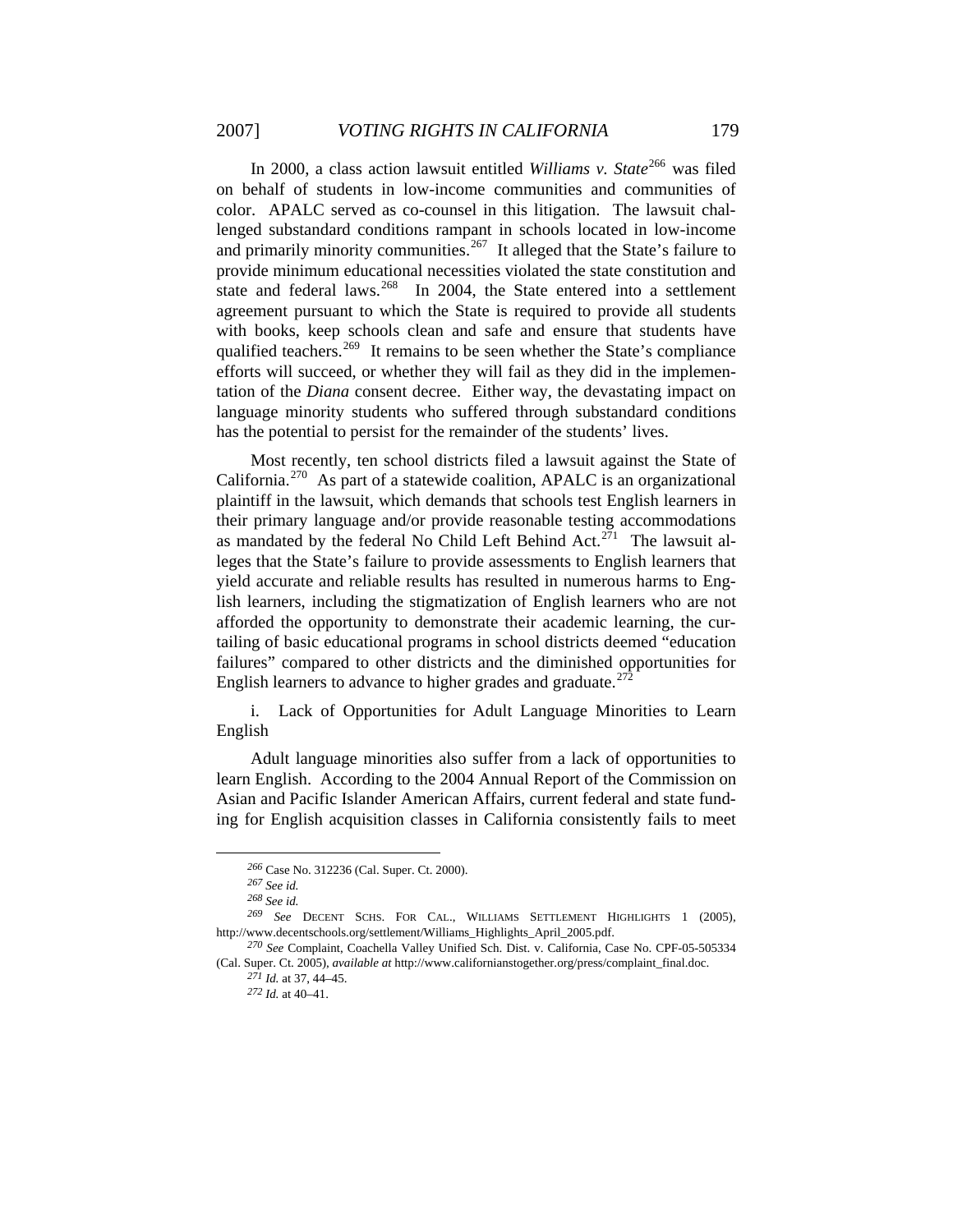the demand of California's growing limited-English proficient popula-tion.<sup>[273](#page-49-0)</sup> The Report found that ESL courses are often oversubscribed and overcrowded. For example, from 2001 to 2002, individuals enrolled in ESL courses made up 43% of the total number of people in California who participated in an adult school program and 20% of people who partici-pated in non-credit courses offered by California's community colleges.<sup>[274](#page-49-1)</sup> The Report also found that ESL courses are rarely offered outside of work hours when working language minorities can take advantage of the courses.[275](#page-49-2)

### D. IMPACT OF SECTION 203

In the forty years since the Voting Rights Act was enacted, and in the thirty years since Section 203 was added to the Act, there have been substantial gains in APIA electoral representation and levels of APIA voter registration and voting participation. Many of these gains have occurred since Section 203 was amended in 1992 to add a numerical threshold for triggering coverage. $276$ 

<span id="page-49-0"></span>*<sup>273</sup>* COMM'N ON ASIAN & PAC. ISLANDER AM. AFFAIRS, BUILDING OUR COMMUNITY: RECOMMENDATIONS FOR SUPPORTING ASIAN PACIFIC ISLANDER AMERICANS IN CALIFORNIA (2004), *available at* http://democrats.assembly.ca.gov/apilegcaucus/pdf/guts.pdf. Established by state legislation in 2002, the Commission on Asian & Pacific Islander American Affairs is a thirteen-member citizens' commission appointed by the Governor and the California State Legislature. The Commission's members include community leaders from different backgrounds, vocations and regions of the State who provide an impartial assessment of the APIA community's needs.

*<sup>274</sup> Id.* at 13.

*<sup>275</sup> Id.*

<span id="page-49-3"></span><span id="page-49-2"></span><span id="page-49-1"></span>*<sup>276</sup>* APIA representation in the California State Legislature has increased greatly since the 1992 amendment to Section 203 and the addition in 2002 of new jurisdictions providing assistance to voters in Asian languages. Based on a study conducted by the authors and on file with the authors, there are now nine APIA members of the California State Legislature. This stands in marked contrast with 1990 when that number was zero. Prior to 1990, there was a small number of APIA elected officials who served in the Legislature, but they were the rare exception to the rule that APIA politicians were absent from state legislative ranks. After the 1992 amendment to Section 203 and the addition in 2002 of new jurisdictions providing assistance to voters in Asian languages, APIA representation in the Legislature has increased greatly. One factor in this electoral success has been Section 203 language assistance allowing limited English proficient voters to fully exercise their right to vote. Of California's nine APIA state legislators, eight represent legislative districts located in counties that are covered under Section 203 for at least one Asian-American language minority group. Every county in California that is covered under Section 203 for an Asian-American language minority group has at least one APIA legislator from such county. Although APIA Californians have enjoyed gains in electoral representation, APIA elected officials are still underrepresented in government. There are currently no APIA members in the forty-member California State Senate, and because of term limits, the number of APIA legislators in the California State Assembly is likely to drop. On the local level, only one Asian-American has ever served on the city council of the city of Los Angeles.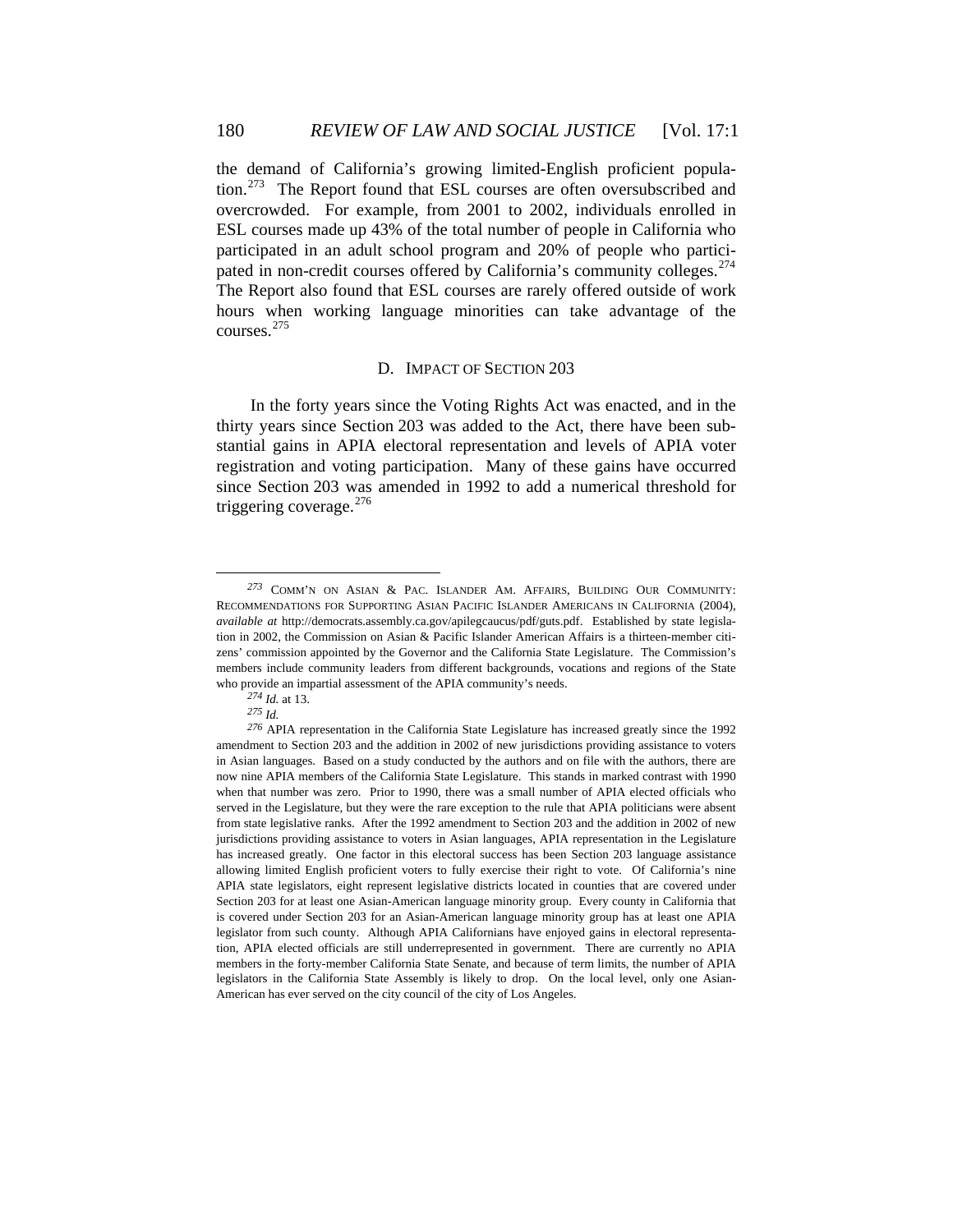### 1. Increases in Voter Registration and Participation

In California, there have been significant increases in APIA registration and turnout levels over the past several years. According to Census data, $277$  the number of APIA registered voters increased by 61% from the November 1998 election to the November 2004 election. In the same period, the number of APIA voters who turned out to vote increased by 98%<sup>[278](#page-50-1)</sup> Both of these increases outpaced increases in both the overall APIA voting age population and the overall APIA citizen voting age population. Table 7 shows the total APIA voting age population in California, the total APIA citizen voting age population, the total number of registered APIA voters and the total number of registered APIA voters who voted in the relevant election.

| California: Increase in Voter Registration and Turnout, 1998 to 2004* |                   |                   |             |                      |  |
|-----------------------------------------------------------------------|-------------------|-------------------|-------------|----------------------|--|
|                                                                       |                   | <b>Total APIA</b> | Total Reg-  | <b>Total Turnout</b> |  |
|                                                                       | <b>Total APIA</b> | Citizen Vot-      | istered     | Among Regis-         |  |
|                                                                       | Voting Age        | ing Age           | <b>APIA</b> | tered APIA           |  |
| Election                                                              | Population        | Population        | Voters      | Voters               |  |
| November<br>1998                                                      | 2706              | 1657              | 854         | 587                  |  |
| November<br>2000                                                      | 3027              | 1908              | 1007        | 848                  |  |
| November<br>2002                                                      | 3306              | 2172              | 1122        | 727                  |  |
| November<br>2004                                                      | 3636              | 2620              | 1379        | 1162                 |  |
| Increase<br>1998 to<br>2004                                           | 34%               | 58%               | 61%         | 98%                  |  |

\* Figures are in thousands except for percentages.

During the same time period, the Latina/o registration and turnout levels in California have also increased. According to Census data,  $279$  the number of Latina/o registered voters increased by 40% from the November

 $\overline{a}$ 

**Table 7.** 

<span id="page-50-2"></span><span id="page-50-1"></span><span id="page-50-0"></span>*<sup>277</sup>* U.S. Census Bureau, Voting and Registration, http://www.census.gov/population/www/socdemo/voting.html (last visited Sept. 27, 2007). *<sup>278</sup>* See *id.*

*<sup>279</sup> Id.*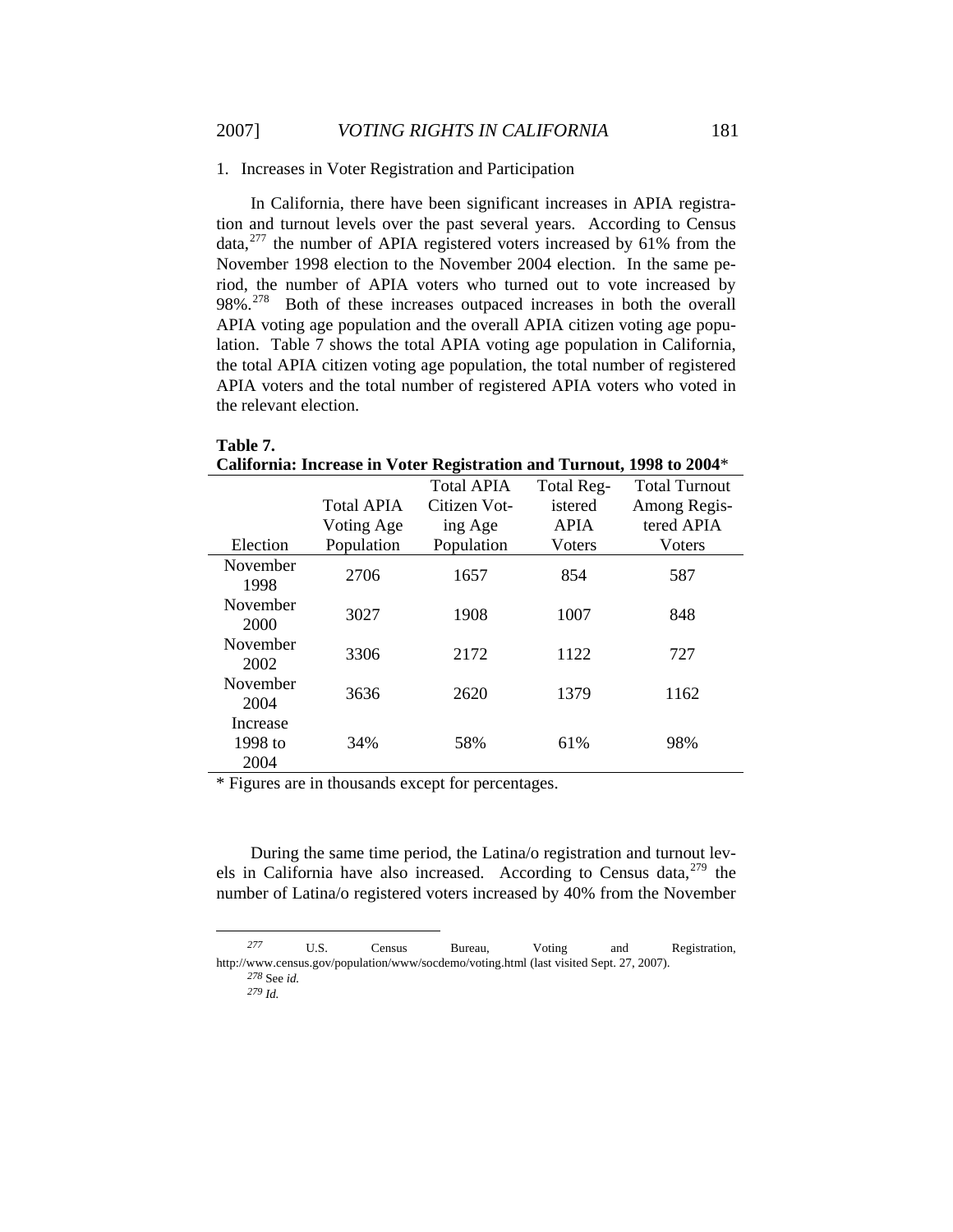1998 election to the November 2004 election. In the same period, the number of Latina/o voters who turned out to vote increased by 56%. Both of these increases outpaced the increase in the overall Latina/o voting age population and the turnout outpaced the increase in the total Latina/o citizen voting age population. Table 8 shows the total Latina/o voting age population in California, the total Latina/o citizen voting age population, the total number of registered Latina/o voters, and the total number of registered Latina/o voters who voted in the relevant election.

| Registered Voters, and Turnout Among Registered Voters |            |            |          |               |  |
|--------------------------------------------------------|------------|------------|----------|---------------|--|
|                                                        | Total      | Latina/o   | Regis-   |               |  |
|                                                        | Latina/o   | Citizen    | tered    | Registered    |  |
|                                                        | Voting Age | Voting Age | Latina/o | Latina/o Vot- |  |
| Election                                               | Population | Population | Voters   | er Turnout    |  |
| November 1998                                          | 6264       | 3154       | 1749     | 1338          |  |
| November 2000                                          | 6514       | 3489       | 1919     | 1597          |  |
| November 2002                                          | 6964       | 3974       | 2017     | 1206          |  |
| November 2004                                          | 8127       | 4433       | 2455     | 2081          |  |
| Percent Increase                                       | 30%        | 41%        | 40%      | 56%           |  |

**Total Latina/o Voting Age Population, Citizen Voting Age Population, Registered Voters, and Turnout Among Registered Voters**

**Table 8.** 

 $\overline{a}$ 

Moreover, according to the U.S. Department of Justice, levels of voter registration in San Diego County have increased dramatically since the Department of Justice brought enforcement action to bring San Diego County into compliance with Section 203. Specifically, Latina/o and Filipino American voter registration has increased by 21% and Vietnamese American registration has increased by 37% since the Department of Justice's action. $^{280}$  $^{280}$  $^{280}$ 

However, although APIA and Latina/o voters have seen gains in voter registration and turnout, their turnout levels still lag behind the overall population, as well as the white and African-American communities in

<span id="page-51-0"></span>*<sup>280</sup>* Statement of Bradley J. Schlozman, Acting Assistant Attorney General, Civil Rights Division, Department of Justice (Nov. 8, 2005), *available at* http://judiciary.house.gov/media/pdfs/schlozman110805.pdf.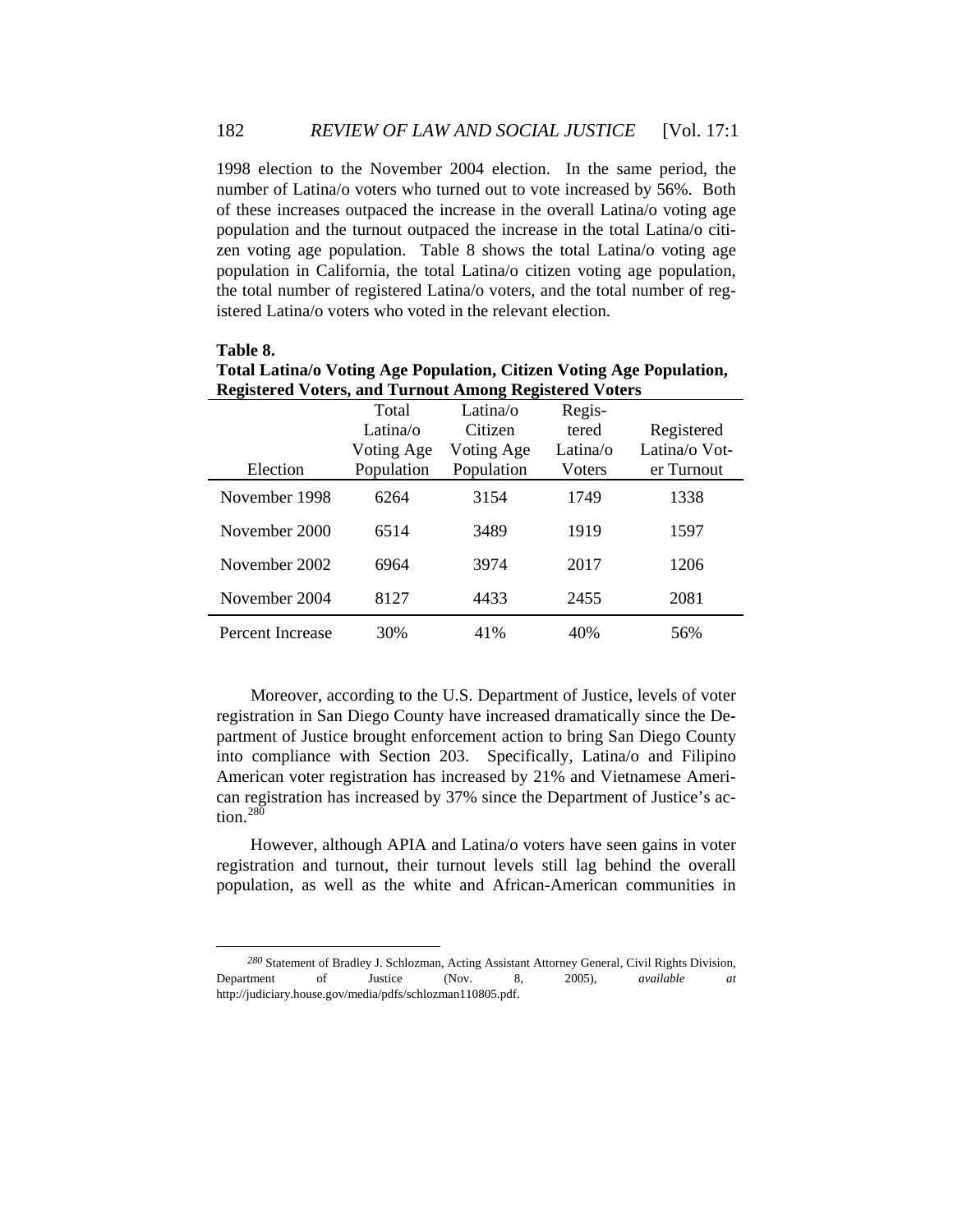California.<sup>[281](#page-52-0)</sup> For example, in the November 2004 elections, almost 73% of white voters registered and 67% turned out to vote. African-Americans in California exhibit similar rates, with 68% registering and 61% turning out to vote. In contrast, Latina/os registered at a rate of 55% and APIAs registered at a rate of 53%, while they turned out at rates of 47% and 44% respectively.<sup>[282](#page-52-1)</sup> Continued compliance with Section 203 and an effective language assistance program can help to continue the increases in voter registration and turnout for the Latina/o and APIA communities.

# 2. Discrimination against Language Minorities

 $\overline{a}$ 

Despite the protections of the Voting Rights Act, discrimination against language minority voters still occurs in the voting process. Evidence of this discrimination can be seen in the anecdotes from poll monitoring efforts by APALC and other organizations and schemes of discrimination that are described below. Before describing these anecdotes and schemes, it is important to illustrate, in general, the nature of discrimination against language minority voters and how Section 203 addresses this discrimination in a unique and successful manner.

a. Nature of Discrimination Against Language Minority Voters and Uniqueness of Section 203 Remedy

Poll worker comments, such as, "Why can't these people speak English," create a pernicious atmosphere in polling sites that non-English speaking voters are unwelcome. In turn, this unwelcoming atmosphere acts as a deterrent to language minority voters exercising their right to vote. In other cases, discrimination against language minority voters serves as an outright denial of their right to vote. For example, language minority voters are disenfranchised by poll workers who, exasperated with their inability to find "foreign-sounding" names in the voter roster, send language mi-

<span id="page-52-0"></span>*<sup>281</sup> See* U.S. Census Bureau, Voting and Registration in the Elections of November 2004, Table 4a, Reported Voting and Registration of the Total Voting-Age Population, by Sex, Race and Hispanic Origin, for States: November 2004, http://www.census.gov/population/socdemo/voting/cps2004/tab04a.xls; U.S. Census Bureau, Voting and Registration in the Election of November 2002, Table 4a, Reported Voting and Registration of the Total Voting-Age Population, by Sex, Race and Hispanic Origin, for States: November 2002, http://www.census.gov/population/socdemo/voting/p20-552/tab04a.xls; U.S. Census Bureau, Voting and Registration in the Election of November 2000, Table 4a, Reported Voting and Registration of the Total Voting-Age Population, by Sex, Race and Hispanic Origin, for States: November 2000, http://www.census.gov/population/socdemo/voting/p20-542/tab04a.xls; U.S. Census Bureau, Voting and Registration in the Election of November 1998, Table 4, Reported Voting and Registration of the Total Voting-Age Population, by Sex, Race and Hispanic Origin, for States: November 1998, http://www.census.gov/population/socdemo/voting/cps1998/tab04.txt.

<span id="page-52-1"></span>*<sup>282</sup> See supra* note 281*.* These figures are compiled based upon the citizen voting-age population.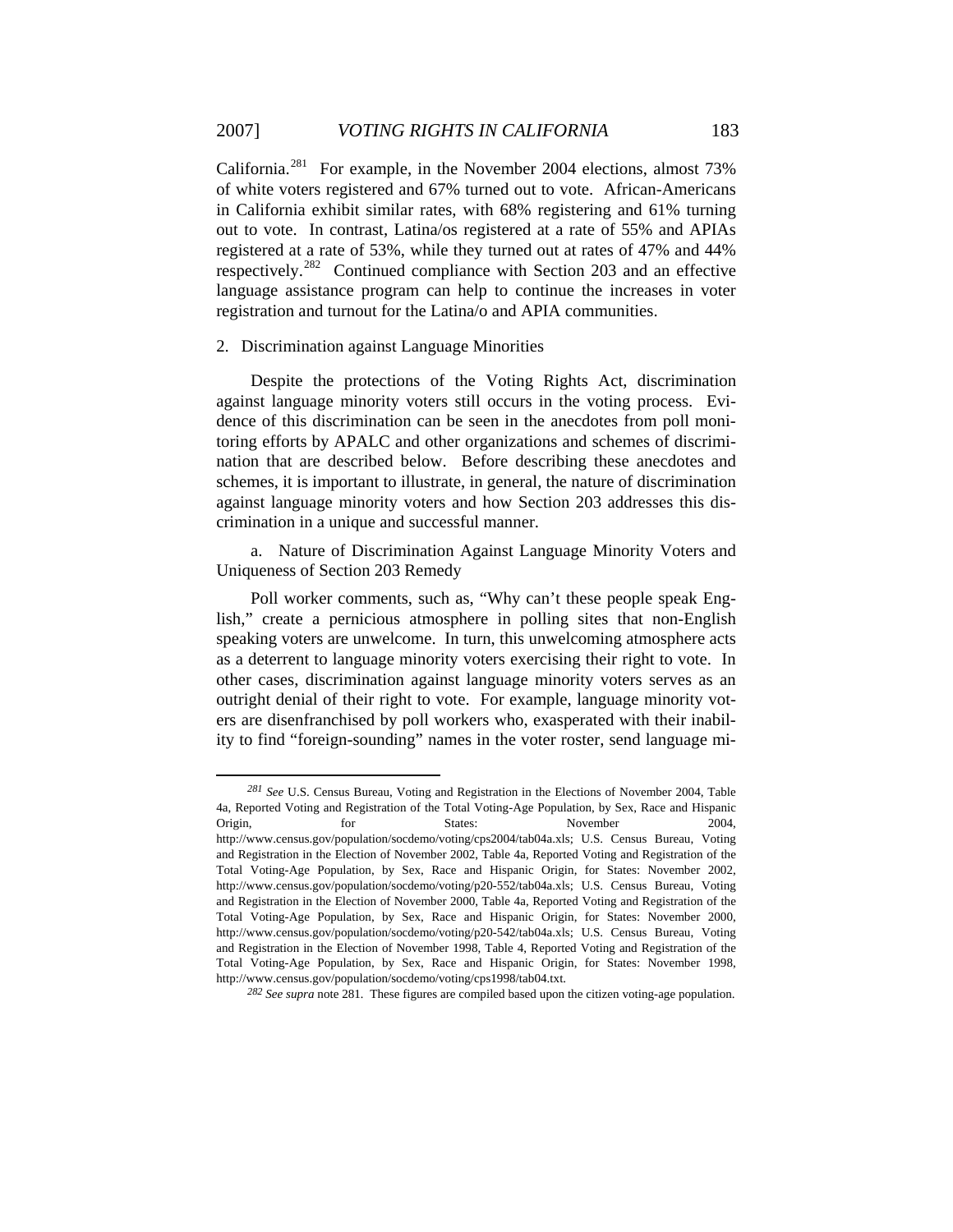nority voters to the back of the line. In both respects, the Section 203 remedy addresses discrimination against language minority voters in a unique and successful manner.

With regard to the deterrent barrier, language minority voters feel welcome as they interact with poll workers who hail them with familiar greetings and show them how to use complicated voting machines. Language minority voters also feel confident that they can make informed voting choices by using translated election materials. During the weeks leading up to election day, language minority voters feel included in the process as they see translated notices informing them of polling place changes and deadlines to request absentee ballots.

With regard to outright denials of the right to vote, language minority voters are able to get recourse that they would otherwise lack. For example, when faced with problems, voters can read translated signs that list telephone hotline numbers for the voters to call and report problems. Also, translated voter bill of rights signs give language minority voters awareness of their voting rights, which empowers them to protest voting discrimination. Naturally, like many people who have been historically disenfranchised, language minority voters are often hesitant to speak up for themselves. In such cases, enforcement of Section 203 by the Department of Justice and poll monitoring by advocacy organizations deter and prevent discrimination against language minority voters and also ensure that jurisdictions fully comply with Section 203.

b. Non-Compliance and Poll Worker Ignorance Leading to Voting Problems

Poll monitors have seen recurring problems at poll sites, including problems in Section 203 implementation.<sup>[283](#page-53-0)</sup> Section 203 implementation problems include: poll sites lacking a sufficient number of bilingual poll workers and interpreters; translated materials not being supplied to poll sites; translated materials being supplied but poorly displayed at poll sites; and poll sites lacking adequate translated signage or lacking signage alto-gether directing voters where to go and explaining their rights.<sup>[284](#page-53-1)</sup>

Recurring problems in Section 203 implementation reflect the failure of county registrars to properly educate their poll workers about language assistance. Many of these problems are the result of poor poll worker train-

<span id="page-53-1"></span><span id="page-53-0"></span>*<sup>283</sup>* NAT'L ASIAN PAC. AM. LEGAL CONSORTIUM, SOUND BARRIERS: ASIAN AMERICANS AND LANGUAGE ACCESS IN ELECTION 2004 (2005), http://www.advancingequality.org/files/sound\_barriers.pdf.

*<sup>284</sup> Id.* at 10–12.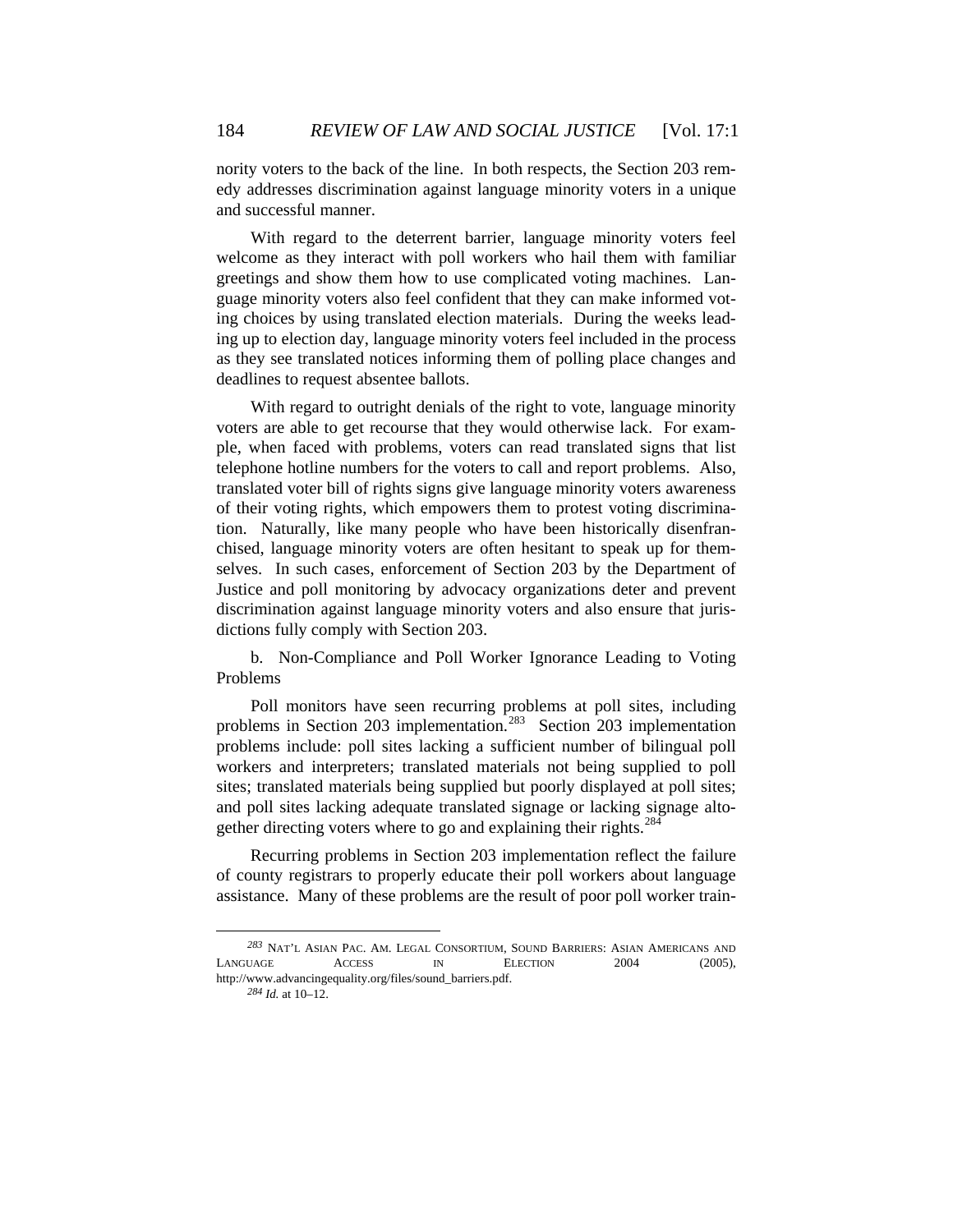ing or poll workers not attending training sessions at all. Poll monitors are at times able to resolve problems of non-compliance, thereby preserving the right of language minority voters to vote. On other occasions, poll workers' ignorance of voting rights laws has led to language minority voters being turned away and denied the right to vote.

Poll monitors have observed several instances of this disenfranchisement in California. For example, in the November 2000 general election, poll monitors in San Francisco witnessed a poll worker yelling at several elderly Chinese-American women.<sup>[285](#page-54-0)</sup> After telling the women to "[g]et out," the poll worker explained that he was angry at an elderly Chinese-American voter who brought a friend to help her vote.<sup>[286](#page-54-1)</sup> The poll worker incorrectly believed that voters could not legally use the assistance of anyone other than poll workers to cast a ballot, and the woman was turned away before she could vote. $287$ 

Similarly, in the November 2002 general election, a poll worker reported that communication problems led to frustration among some voters and led others to leave the polling place altogether.<sup>[288](#page-54-3)</sup> Apparently, the poll worker was not aware that he could have dialed the language assistance phone line operated by San Francisco's Department of Elections and re-ceived language assistance for the voter.<sup>[289](#page-54-4)</sup> At another poll site with a significant number of elderly Chinese-American voters in need of language assistance, poll monitors noted that a number of votes were not being counted due to insufficient staffing of bilingual poll workers by the De-partment of Elections.<sup>[290](#page-54-5)</sup> Because many voters were not able to correctly complete their ballots without proper assistance, many ballots were rejected by the polling site's optical scanning machine.<sup>[291](#page-54-6)</sup>

<span id="page-54-0"></span>*<sup>285</sup>* CHINESE FOR AFFIRMATIVE ACTION, INCREASING ACCESS TO THE BALLOT FOR NEW CITIZENS 5 (2000), http://www.caasf.org/PDFs/pollreport110700.pdf [hereinafter INCREASING ACCESS].

*<sup>286</sup> Id.*

<span id="page-54-2"></span><span id="page-54-1"></span>*<sup>287</sup> Id.* This would appear to constitute a violation of 42 U.S.C. § 1973aa-6 (2000), which states, "Any voter who requires assistance to vote by reason of blindness, disability, or inability to read or write may be given assistance by a person of the voter's choice, other than the voter's employer or agent of that employer or officer or agent of the voter's union."

<span id="page-54-6"></span><span id="page-54-5"></span><span id="page-54-4"></span><span id="page-54-3"></span>*<sup>288</sup> See* Letter from Diane T. Chin, Chinese for Affirmative Action, Gordon Mar, Chinese Progressive Association, Eva Peterson, Lawyers' Committee for Civil Rights of the San Francisco Bay Area, Phil Ting, Asian Law Caucus, to John Arntz, Department of Elections (Nov. 22, 2002), *available at* http://www.caasf.org/PDFs/pollletter112202.pdf.

*<sup>289</sup> Id.*

*<sup>290</sup> Id.*

*<sup>291</sup> Id.*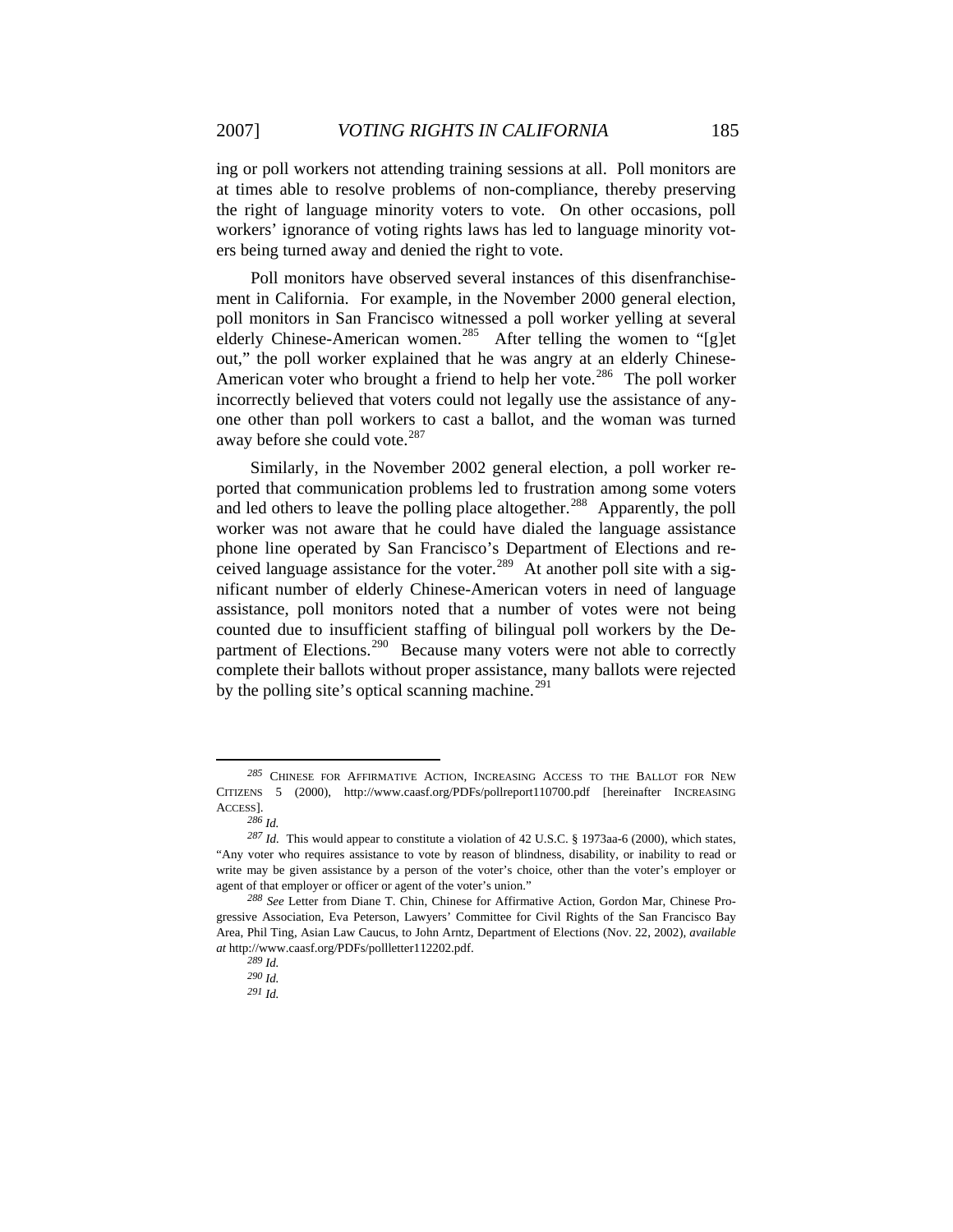c. Hostile Poll Workers Create an Unwelcoming Atmosphere and Cause Denials of Votes by Language Minorities

Despite improvements in poll worker training, discrimination against Asian-American and other language minority voters still occurs in the polling place. Even the most comprehensive poll worker training program will not completely eliminate the discriminatory attitudes retained by some poll workers. Such poll workers display a cavalier attitude about language assistance or even an attitude that language assistance should not be provided to voters. This ambivalence about providing language assistance reflects a view of society that excludes non-mainstream voters from the political process. This view not only contributes to the recurring non-compliance problems described above, but it also creates an unwelcoming atmosphere that acts as a deterrent to language minority voters exercising their right to vote.

Poll monitors deployed by APALC and other organizations in California have observed poll workers expressing these attitudes either verbally or in their obvious refusal to provide language assistance. A few illustrative examples that span from the 2000 election cycle to the 2004 election cycle include the following:

*March 2000 primary election, Monterey Park, Los Angeles County*: A poll inspector stated that "bilingual materials are a waste of time and money" and removed the bilingual materials temporarily.<sup>[292](#page-55-0)</sup> Ultimately, the poll monitor did assist in laying out the bilingual materials at the polling site. $^{293}$  $^{293}$  $^{293}$ 

*November 2000 general election, San Francisco County*: A poll inspector complained that it was difficult to assist Chinese-American voters, stating his belief that they generally are ignorant about the voting proc-ess.<sup>[294](#page-55-2)</sup> The poll inspector told the poll monitor, "I guess they don't have free elections in their countries. We don't always have all this time to explain everything about free elections to them."<sup>[295](#page-55-3)</sup>

*November 2002 general election, San Francisco County*: A poll monitor remarked to a poll worker that the poll site lacked Spanish language voter information pamphlets.<sup>[296](#page-55-4)</sup> The poll worker responded, "If they

<span id="page-55-4"></span><span id="page-55-3"></span><span id="page-55-2"></span><span id="page-55-1"></span><span id="page-55-0"></span>*<sup>292</sup>* Letter from the Asian Pacific Legal Center of Southern California, to Conny B. McCormack, Registrar-Recorder/County Clerk of Los Angeles County (Apr. 12, 2000), *available at*  http://www.apalc.org/pdffiles/laco0300.pdf.

*<sup>293</sup> Id.*

*<sup>294</sup>* INCREASING ACCESS, *supra* note 285, at 6.

*<sup>295</sup> Id.*

*<sup>296</sup>* Letter from Diane T. Chin, *supra* note 288.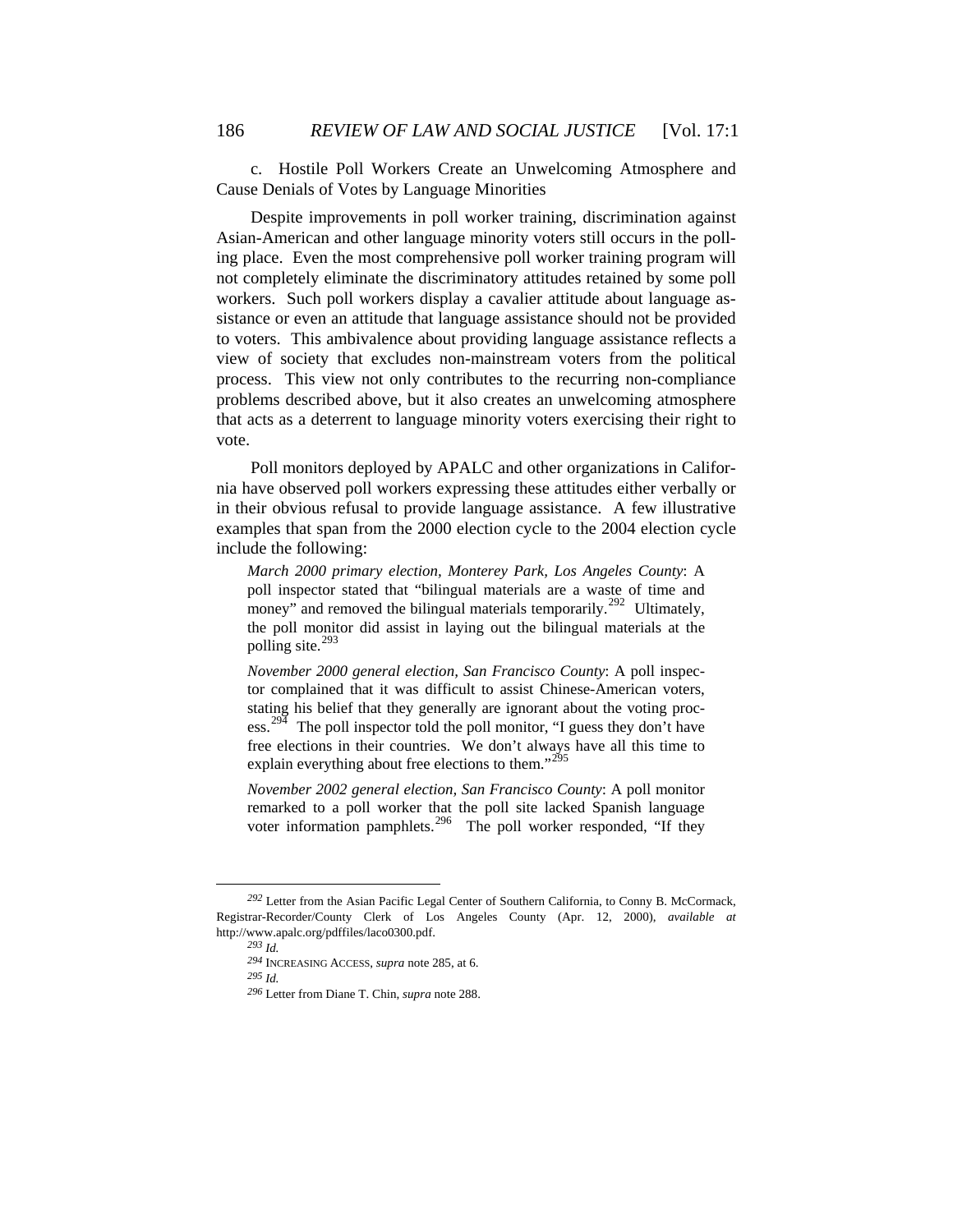don't speak English, then they shouldn't be voting in the United States of America."<sup>[297](#page-56-0)</sup>

*March 2004 primary election, Artesia, Los Angeles County*: After the poll monitor discussed sample ballots with the poll inspector, the inspector said, while motioning to the sample ballots, "One day I wish we can have all English."<sup>[298](#page-56-1)</sup>

*November 2004 general election, Monterey Park, Los Angeles County*: When the APALC poll monitor surveyed the poll workers to ascertain which poll workers were bilingual, one of the poll workers responded, "I speak English; this is America."<sup>[299](#page-56-2)</sup>

Over the years, monitors have observed poll workers being outright hostile towards language minority voters. A few illustrative examples include the following:

*March 2000 primary election, Santa Ana, Orange County*: A poll inspector was rude to voters, particularly young voters, and was also reluctant to help limited-English proficient voters.<sup>[300](#page-56-3)</sup> Although California state law did not at the time, and does not now, require voters to show identification, the poll inspector asked some young Asian-American voters for identification.<sup>[301](#page-56-4)</sup> The APALC poll monitor heard the inspector comment, "Everybody wants to come to America and take what is ours—our land."[302](#page-56-5)

*November 2004 general election, Rowland Heights, Los Angeles County*: The poll inspector talked slowly and loudly to elderly Asian-American voters.[303](#page-56-6) When two elderly Asian-American women made a mistake on their ballots and wanted assistance to get new ones, the inspector told them very loudly, "Just stay there, just stay."<sup>[304](#page-56-7)</sup> When asked about translated voter registration forms, the inspector replied that the forms were available in the "American language."<sup>[305](#page-56-8)</sup> When asked about hot-

*<sup>297</sup> Id.*

<span id="page-56-1"></span><span id="page-56-0"></span>*<sup>298</sup>* Letter from the Asian Pacific American Legal Center of Southern California, to Conny B. McCormack, Registrar-Recorder/County Clerk of Los Angeles County (May 12, 2004), *available at*  http://www.apalc.org/pdffiles/laco0304.pdf.

<span id="page-56-2"></span>*<sup>299</sup>* Letter from the Asian Pacific American Legal Center of Southern California, to Conny B. McCormack, Registrar-Recorder/County Clerk of Los Angeles County (Jan. 18, 2005), *available at*  http://www.apalc.org/pdffiles/laco1104.pdf [hereinafter 2005 APALC Letter].

<span id="page-56-8"></span><span id="page-56-7"></span><span id="page-56-6"></span><span id="page-56-5"></span><span id="page-56-4"></span><span id="page-56-3"></span>*<sup>300</sup>* Letter from the Asian Pacific American Legal Center of Southern California, to Rosalyn Lever, Registrar of Voters, Don Taylor, Assistant Registrar of Voters (Apr. 18, 2000), *available at*  http://www.apalc.org/pdffiles/oc0300.pdf.

*<sup>301</sup> Id.*

*<sup>302</sup> Id.*

*<sup>303</sup>* 2005 APALC Letter, *supra* note 299.

*<sup>304</sup> Id.*

*<sup>305</sup> Id.*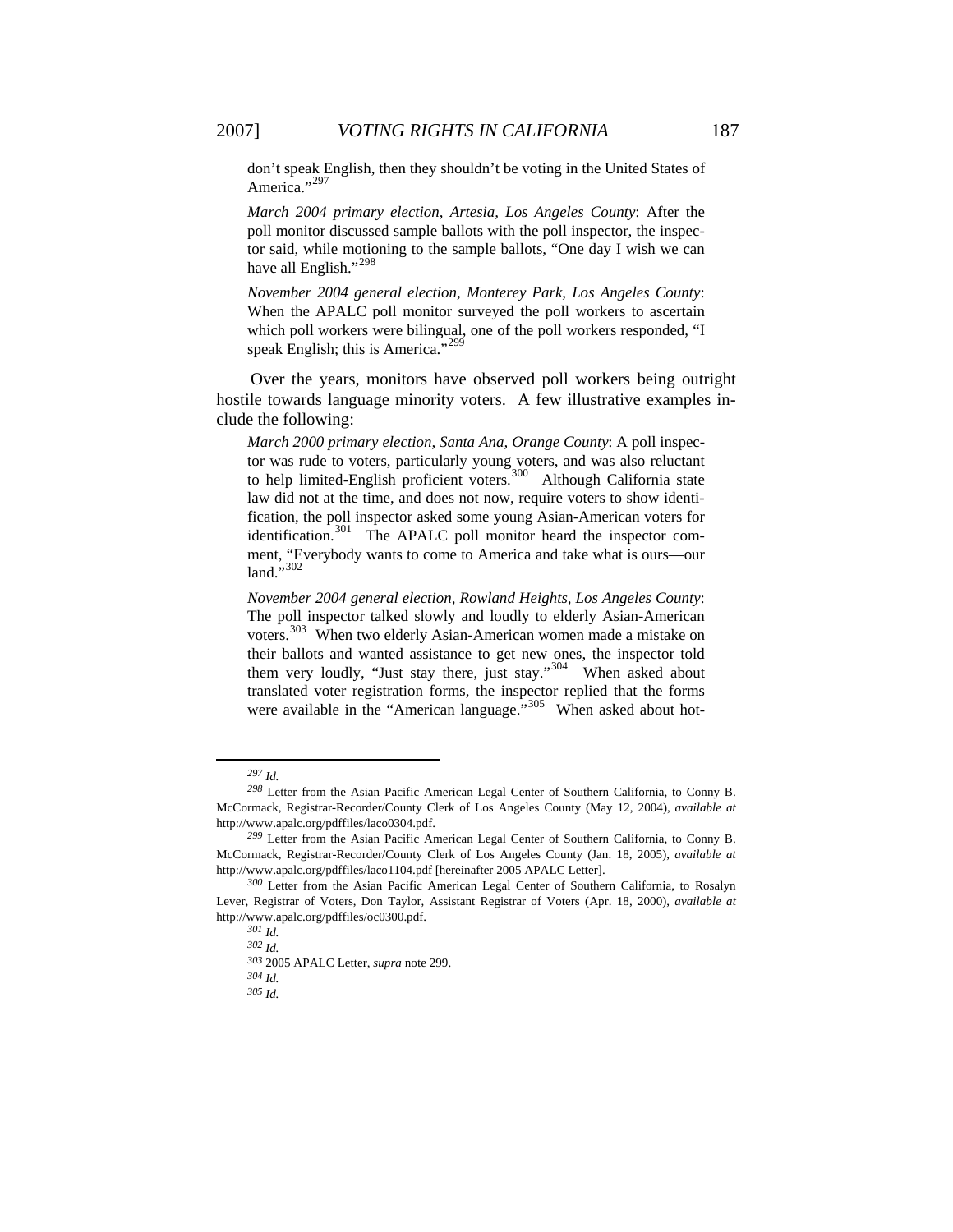line numbers for language assistance, the inspector replied, "They're around here somewhere," and walked away.<sup>[306](#page-57-0)</sup>

*November 2000 general election, San Francisco County*: A poll monitor observed a poll worker yell at a Chinese-American voter and take the voter's ballot away.<sup>[307](#page-57-1)</sup> The poll worker was frustrated that the voter, who was limited-English proficient, was not following his instruc-tions.<sup>[308](#page-57-2)</sup> The voter left the polling site without casting a ballot.<sup>[309](#page-57-3)</sup>

*November 2004 general election, San Diego County*: In the words of the poll monitor at one poll site, a poll worker talked to minority voters "as if they were children."[310](#page-57-4)

*November 2004 general election, San Mateo County*: A poll worker questioned the competency of a voter to vote because of the voter's lim-ited-English proficiency.<sup>[311](#page-57-5)</sup>

*Other*: Latina/o voters also encountered difficulties in securing bilingual oral assistance and did not find written voter information that would have enabled them to vote.  $312$ 

<span id="page-57-1"></span><span id="page-57-0"></span> $\overline{a}$ 

<span id="page-57-4"></span><span id="page-57-3"></span><span id="page-57-2"></span>*<sup>310</sup> See* Letter from Robert Jon Z. Lansang, Jr., Program Director, Language Access and Voting Rights, Council of Philippine-American Organizations, Inc., to Sally McPherson, Registrar of Voters of San Diego County (Mar. 22, 2005), *available at* http://www.advancingequality.org/files/appendix.pdf.

<span id="page-57-5"></span>*<sup>311</sup>* Letter from Philip Ting and Jacqueline Pon, Asian Law Caucus, to David Tom, Deputy Assessor-County Clerk-Recorder of San Mateo County (Dec. 14, 2004), *available at* http://www.advancingequality.org/files/appendix.pdf.

<span id="page-57-6"></span>*<sup>312</sup>* In some instances, election personnel simply hung up on the person requesting bilingual assistance. In other instances, the callers were placed on hold for a long period of time until bilingual personnel could be located. *Why the Federal Voting Rights Act is Important to California Voters: Informational Hearings Before the Cal. Senate Elections, Reapportionment and Constitutional Amendments Comm.*, 2005 Leg. 46 (Cal. 2005) [hereinafter Gold] (testimony of Rosalind Gold, Senior Director of Policy, Research and Advocacy, National Association of Latino Elected and Appointed Officials (NALEO) Educational Fund). Most significantly, there were reports of an insufficient number or complete absence of bilingual poll workers. Also, in some polling places, important election materials were not translated. With respect to language accessibility of educational and informational signage at the polling place in the Los Angeles Mayoral Run-Off Election of 2005, a third of the polling places did not have a Voter Bill of Rights translated into Spanish or other Asian language. NALEO EDUC. FUND, LOW-TURNOUT PRECINCTS IN THE CITY OF LOS ANGELES MAYORAL RUN-OFF ELECTION: A REPORT ON THE ACCESSIBILITY OF POLLING PLACES 10 tbl.2 (2005) (on file with authors). More importantly, half of the sampled polling places did not have any signage relating to information regarding provisional ballots translated into Spanish or an Asian language. The same level of non-compliance was found in providing hotline numbers. And only about a third of the sampled polling places provided information on voter fraud in Spanish. *Id*.

*<sup>306</sup> Id.*

*<sup>307</sup>* INCREASING ACCESS, *supra* note 285, at 5.

*<sup>308</sup> Id. <sup>309</sup> Id.*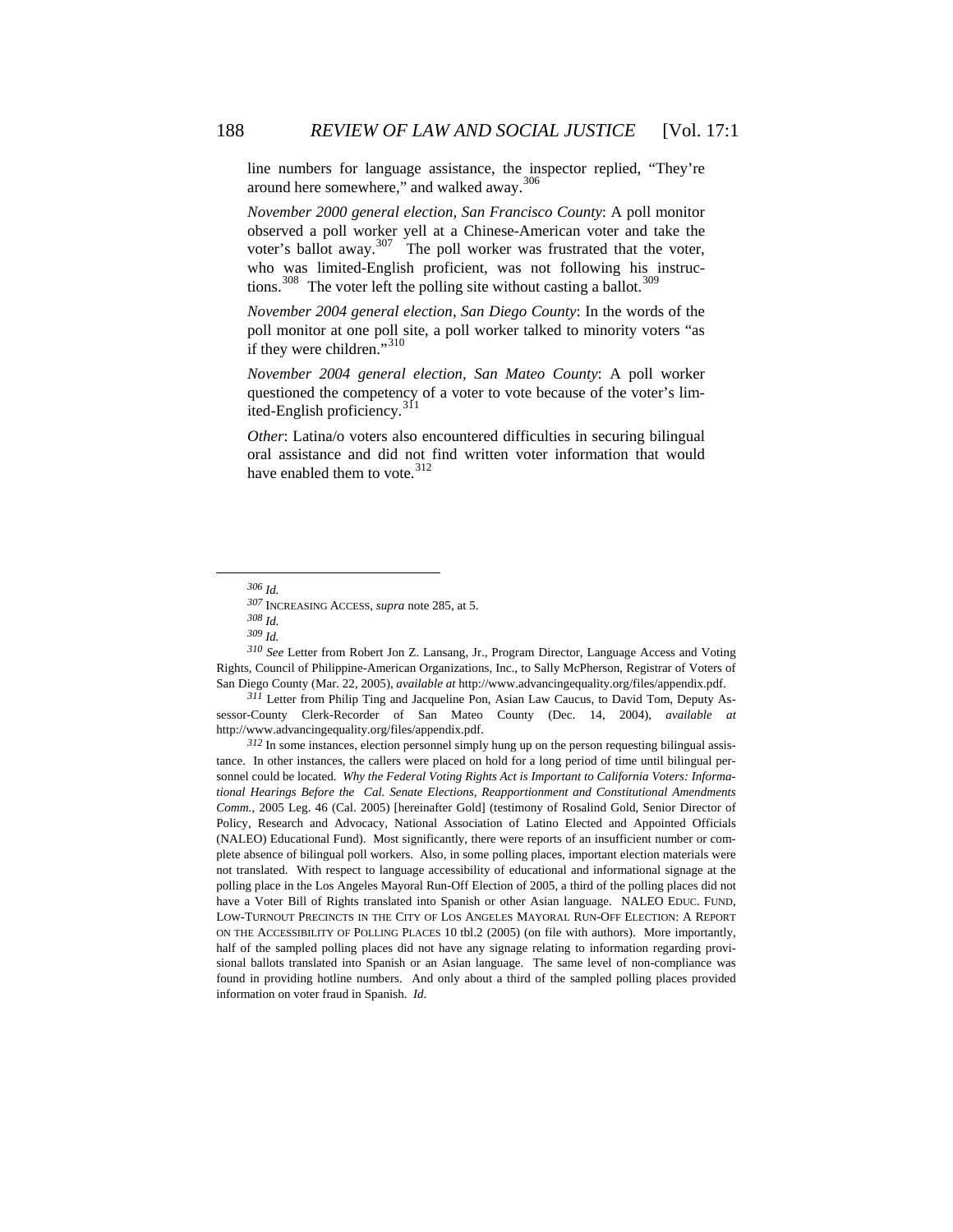### d. Intentional Discriminatory Schemes

In addition to individual instances of discrimination in polling sites, there have also been instances of schemes of voter discrimination. Section 6253.6 of the California Government Code is a reminder of such instances. Enacted in 1982, this section requires government officials to maintain the confidentiality of information in voter files that identifies vot-ers who have requested bilingual voting materials.<sup>[313](#page-58-0)</sup> The section was enacted to protect language minority voters from being targeted with allegations of voter fraud.

The enactment of Section 6253.6 was precipitated by an investigation conducted by the U.S. Attorney's office in nine Northern Californian counties.[314](#page-58-1) The U.S. Attorney's office randomly investigated voters who had requested Spanish and Chinese language voting materials and arranged for the Immigration and Naturalization Service (INS) to cross-check the vot-ers' records with citizenship records.<sup>[315](#page-58-2)</sup>

This investigation followed on the footsteps of INS raids on factories and businesses and was part of a larger scheme to scapegoat language minority and immigrant communities for economic woes. The investigation also occurred during voter registration drives among minority language communities in Northern California. Amidst concerns that the investigation would intimidate language minority voters, the American Civil Liberties Union and the Mexican American Legal Defense and Educational Fund filed suit under the Voting Rights Act.<sup>[316](#page-58-3)</sup> There was also a large amount of public outcry against the investigation, including censures by a number of city councils. The U.S. Attorney's office abated its investigation, and Section 6253.6 was passed overwhelmingly in the legislature by a 54–7 As-sembly vote and a 38–0 Senate vote.<sup>[317](#page-58-4)</sup>

#### E. ENFORCEMENT OF SECTION 203

As with other provisions of the Voting Rights Act of 1965, litigation is often the only effective avenue available for language minority groups to enforce these language assistance provisions and secure access to the political process. Recently, the U.S. Attorney General has been enforcing these provisions in California. The Attorney General has filed Section 203

*<sup>313</sup>* CAL. GOV'T CODE § 6253.6(a) (Deering 2007).

<span id="page-58-4"></span><span id="page-58-3"></span><span id="page-58-2"></span><span id="page-58-1"></span><span id="page-58-0"></span>*<sup>314</sup> See* Olagues v. Russoniello, 797 F.2d 1511, 1513–14 (9th Cir. 1986), *cert. granted*, 481 U.S. 1012 (1987), *vacated as moot*, 484 U.S. 806 (1987).

*<sup>315</sup> Id.* at 1514.

*<sup>316</sup> Id.* at 1514–15.

*<sup>317</sup>* The legislative history for Section 6352.6 is on file with the authors.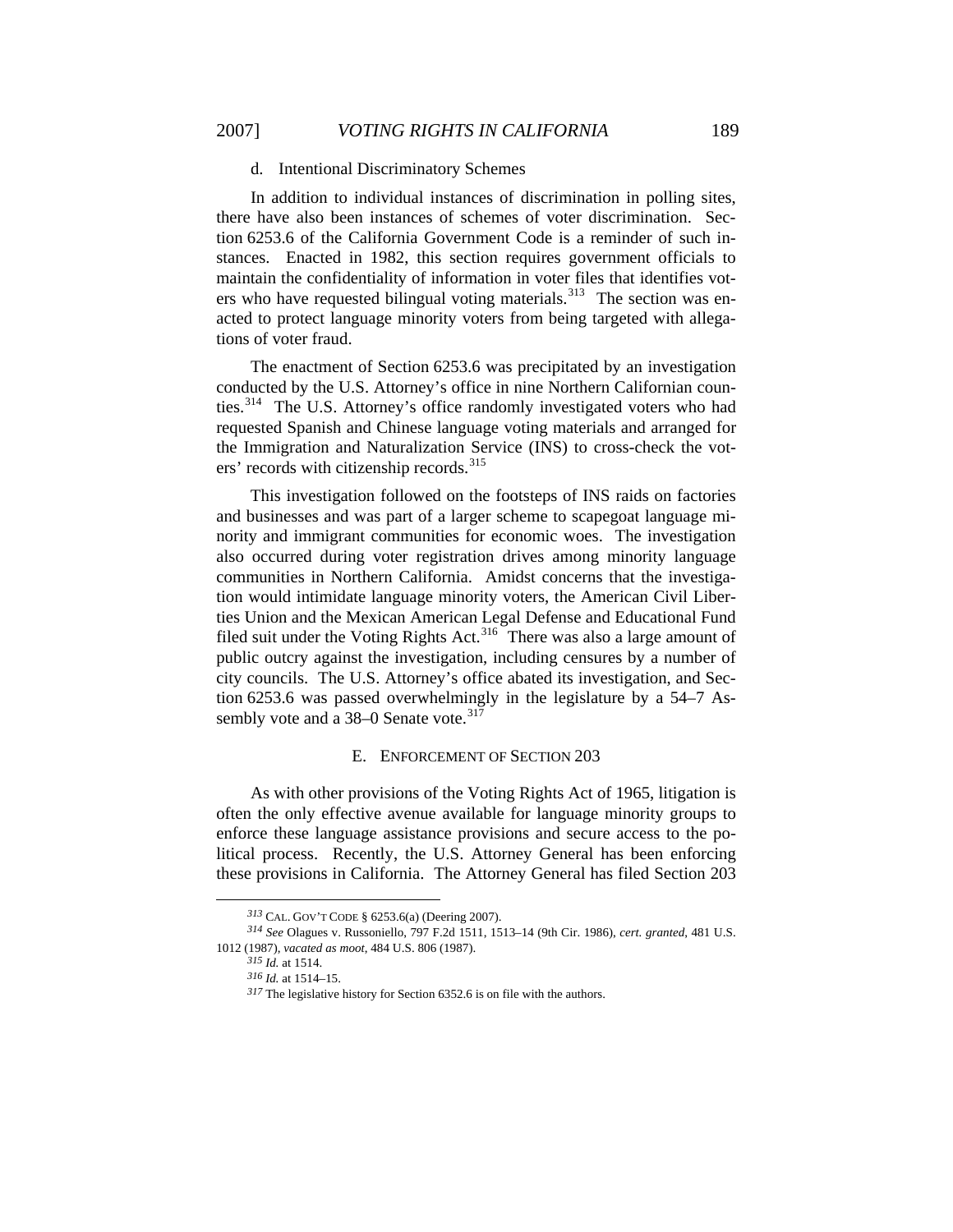actions against the cities of Azusa, Paramount and Rosemead, and the counties of Ventura, San Diego, San Benito, Alameda and San Francisco.[318](#page-59-0) Generally, all of these actions are directed at the failure of the cities and counties to effectively implement the language assistance provisions. The complaints cover such topics as the failure to provide ballots and other election materials in the required language, failure to provide an adequate number of bilingual election personnel on election day and the woefully inadequate outreach conducted by these Section 203-covered ju-risdictions to reach relevant non-English speaking communities.<sup>[319](#page-59-1)</sup> The consent decrees have provided provisions for the translation of election materials and public notices, for the distribution of translated election materials to language minority communities, for the establishment of a language minority advisory committee that oversees the terms of the consent decree, for the creation of a coordinator position responsible for assuring that the terms of the consent decree are followed and for periodic oversight and reporting on the efforts of these covered jurisdictions to meet their statutory obligations.[320](#page-59-2)

Nonetheless, the federal enforcement has been very limited. Recent testimony before Congress and before the National Commission on the Voting Rights Act highlighted the continued need for enforcement of the language assistance provisions.<sup>[321](#page-59-3)</sup> As previously discussed, Latina/o and Asian-Americans are still characterized by significant numbers of persons who are limited-English proficient and experience outright hostility at the polls.[322](#page-59-4)

The necessity of Section 203 can also be measured by the geographic distribution of the litigation that has been filed by the Attorney General. Cases have been filed in Northern California (counties of Alameda, San Francisco and San Benito), the central coast area (Ventura County) and Southern California (San Diego County, and the cities of Rosemead, Paramount and Azusa (located within Los Angeles County)). An examination of the complaints and consent decrees indicate that there are common is-sues of non-compliance.<sup>[323](#page-59-5)</sup> The geographic breadth indicates that the issue of Section 203 non-compliance is widespread. Instead of seeking to eliminate the language assistance requirements, greater enforcement efforts need

<span id="page-59-5"></span><span id="page-59-4"></span><span id="page-59-3"></span><span id="page-59-2"></span><span id="page-59-1"></span><span id="page-59-0"></span>*<sup>318</sup> See* Department of Justice, *supra* note 15 (complete listing of these cases, along with their complaints and consent decrees).

*<sup>319</sup> See id.*

*<sup>320</sup> See id.* (San Benito County and City of Azusa Consent Decrees).

*<sup>321</sup> Bilingual Election I*, *supra* note 187.

*<sup>322</sup> See supra* notes 183, 187, and Part III.D.2.c.

*<sup>323</sup>* Consent decrees have been collected by the authors and are on file with the authors.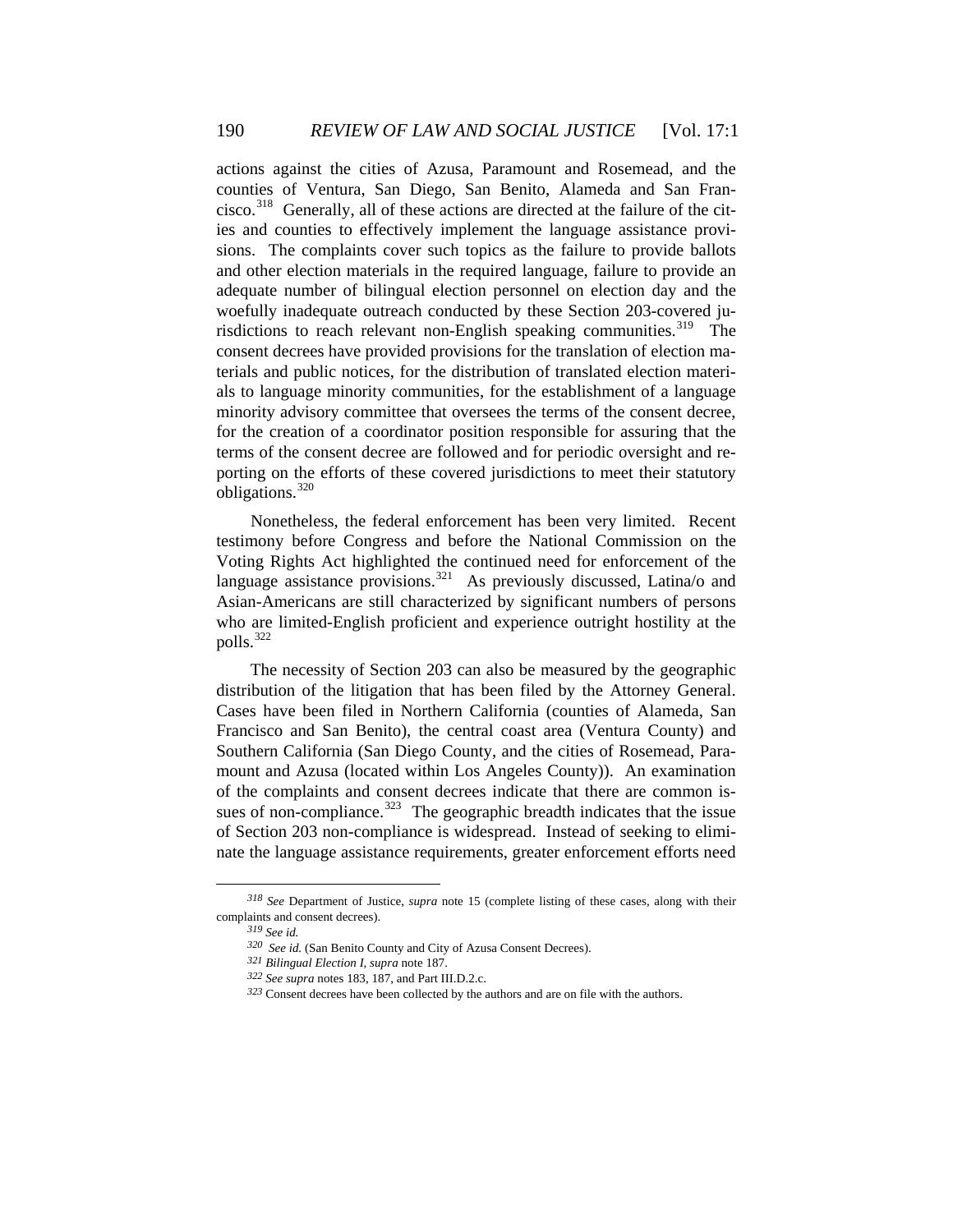to be undertaken by the U.S. Department of Justice. Moreover, given their increasing use and necessity within communities of limited-English proficiency, the language assistance provisions should be expanded to include more communities.<sup>[324](#page-60-0)</sup>

In summary, there is both a demonstrated and documented need for assistance in the electoral process in California. Access to the political process can be denied by elections that voters who are of limited-English proficiency cannot understand. Voters from language minority groups can only be successfully integrated into the body politic by providing an election process that is language accessible. The litigation filed by the Attorney General to enforce Section 203 reinforces the application of a very fundamental principle: a democracy cannot tolerate excluding a well defined ethnic, racial or language minority group from the body politic. This litigation also demonstrates that there is widespread non-compliance with Section 203. At a minimum, a further extension should be provided so that the Attorney General and private parties can finally secure complete compliance with this important provision of the Voting Rights Act of 1965.

# IV. ELECTIONS IN CALIFORNIA ARE CHARACTERIZED BY RACIALLY POLARIZED VOTING

There is racially polarized voting in California.<sup>[325](#page-60-1)</sup> Such patterns of voting have been documented in numerous cases and expert reports. After the enactment of the 1982 amendments to the VRA, the first case to document such voting patterns involved a challenge to an at-large method elect-ing members to the Watsonville City Council.<sup>[326](#page-60-2)</sup> In the Watsonville case, the Ninth Circuit noted that "the plaintiffs have shown that Watsonville Hispanics overwhelmingly and consistently have voting preferences that are distinct from those of white voters . . . [and] that white voters have con-sistently voted as a racial bloc against such candidates."<sup>[327](#page-60-3)</sup>

The next major finding of racially polarized voting occurred in the successful redistricting challenge against the Los Angeles County Board of Supervisors.<sup>[328](#page-60-4)</sup> The redistricting plan fragmented the predominantly

<span id="page-60-0"></span>*<sup>324</sup>* One suggestion that has been advanced is to lower the population threshold from 10,000 to 7500 for purposes of initiating the triggering formula. *See*, *e.g.*, Gold, *supra* note 312, at 9; *Bilingual Election I*, *supra*, note 187, at 1369.

*<sup>325</sup> See supra* note 9 for a definition of racially polarized voting.

*<sup>326</sup> See* Gomez v. City of Watsonville, 863 F.2d 1407 (9th Cir. 1988).

*<sup>327</sup> Id.* at 1419.

<span id="page-60-4"></span><span id="page-60-3"></span><span id="page-60-2"></span><span id="page-60-1"></span>*<sup>328</sup>* Garza v. County of Los Angeles, 756 F. Supp. 1298 (C.D. Cal. 1990), *aff'd*, 918 F.2d 763 (9th Cir. 1990).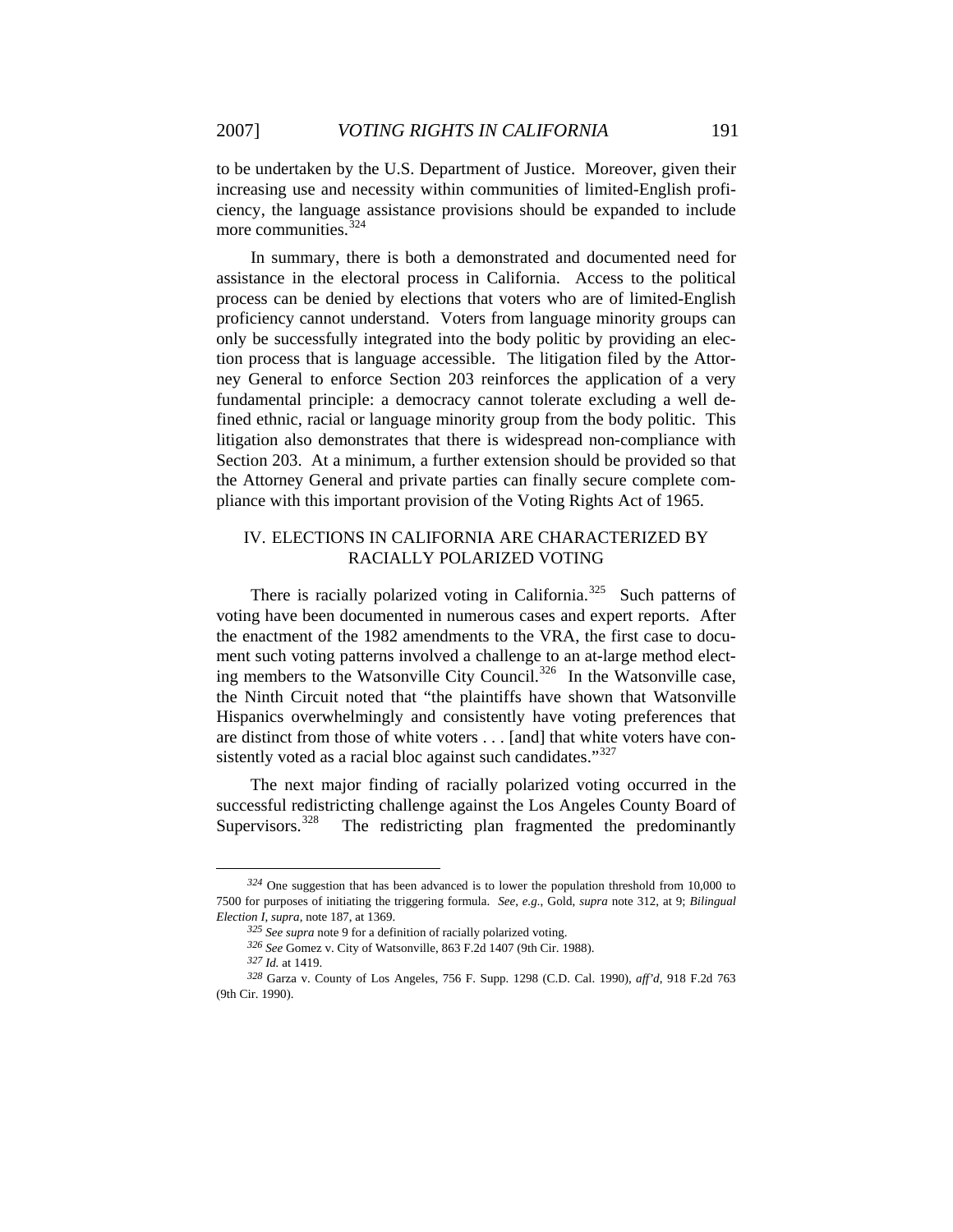Latina/o community located in East Los Angeles.<sup>[329](#page-61-0)</sup> The district court found that elections in Los Angeles County were characterized by racially polarized voting and that the Board of Supervisors had intentionally fragmented a politically cohesive Latina/o community in order to maintain their incumbencies.<sup>[330](#page-61-1)</sup>

In addition, in a series of at-large election challenges in the California Central Valley, expert reports demonstrated that racially polarized voting existed.<sup>[331](#page-61-2)</sup> Finally, a recent study of thirteen elections during the time period from 1994 to 2003 in the San Gabriel area of Los Angeles County shows that elections are characterized by racially polarized voting.<sup>[332](#page-61-3)</sup> The report concluded:

Our analysis of the votes taken across these thirteen elections provides convincing evidence that racially polarized voting has occurred in every election. The degree to which the polarization occurs may vary slightly between elections, and with the number of Latino candidates who are involved in a contest. Nonetheless, there can be no doubt that in each of these elections non-Latinos voted substantially against the Latino pre-ferred candidate or issue.<sup>[333](#page-61-4)</sup>

*<sup>329</sup> See id.* at 1304.

<span id="page-61-1"></span><span id="page-61-0"></span>*<sup>330</sup> Id*. at 1304–05, 1312–18, 1328–39. As a result of a new redistricting plan, the first Latina was elected to the Board of Supervisors. *See* Garza v. County of Los Angeles, 918 F.2d 763, 768 (9th Cir. 1990); J. Morgan Kousser, *How to Determine Intent: Lessons from L.A.*, 7 J.L. & POL. 591 (1991). This was also the first time since 1875 that any Latina/o candidate had been elected as a supervisor. *Id.* at 615. In addition, as part of the remedial phase of this litigation, the County was required to submit for Section 5 preclearance any future redistricting plan until 2002. *See* Los Angeles County, 2001 Redistricting Plan Preclearance Submission Under Section 5 of the Voting Rights Act, at 1, *available at*  http://lacounty.info/redistricting/data/DOJ\_Submittal.pdf. Accordingly, the County submitted both the 1991 and 2001 supervisor redistricting plans for Section 5 review. Both plans received Section 5 approval. *Id.;* Letter from Joseph D. Rich, Acting Chief, Voting Section, Department of Justice, to Nancy M. Takade, Senior Deputy County Counsel, Special Services Division (Sept. 13, 2001), *available at*  http://lacounty.info/redistricting/DOJPreClearLetter.pdf.

<span id="page-61-2"></span>*<sup>331</sup> See supra* note 98 (Alta Hospital District, City of Dinuba, Cutler-Orosi Unified School District, Dinuba Elementary School District, Dinuba Joint Union High School District) (expert reports on file with authors).

<span id="page-61-3"></span>*<sup>332</sup>*YISHAIYA ABSOCH ET AL., AN ASSESSMENT OF RACIALLY POLARIZED VOTING FOR AND AGAINST LATINO CANDIDATES, REPORT 30 (2006), *available at* http://www.ucdc.edu/faculty/Voting\_Rights/Papers/1%20-%20Barreto%20et%20al..pdf (pages not numbered, excludes title page). The findings of this report are not offset or contradicted by the unsuccessful redistricting challenge in *Cano v. Davis*, 211 F. Supp. 2d 1208 (C.D. Cal. 2002). The congressional districts challenged involved Congressional District 28, located in the San Fernando Valley, which is west of the central Los Angeles area, and Congressional District 51, located in the southern part of the State near the border between California and Mexico. Senate District 27 was also challenged. Senate District 27 is located in the southern part of Los Angeles County. The Absoch, Barreto and Woods Report covers those areas located east of the central Los Angeles area.

<span id="page-61-4"></span>*<sup>333</sup>* ABSOCH ET AL., *supra* note 332, at 30.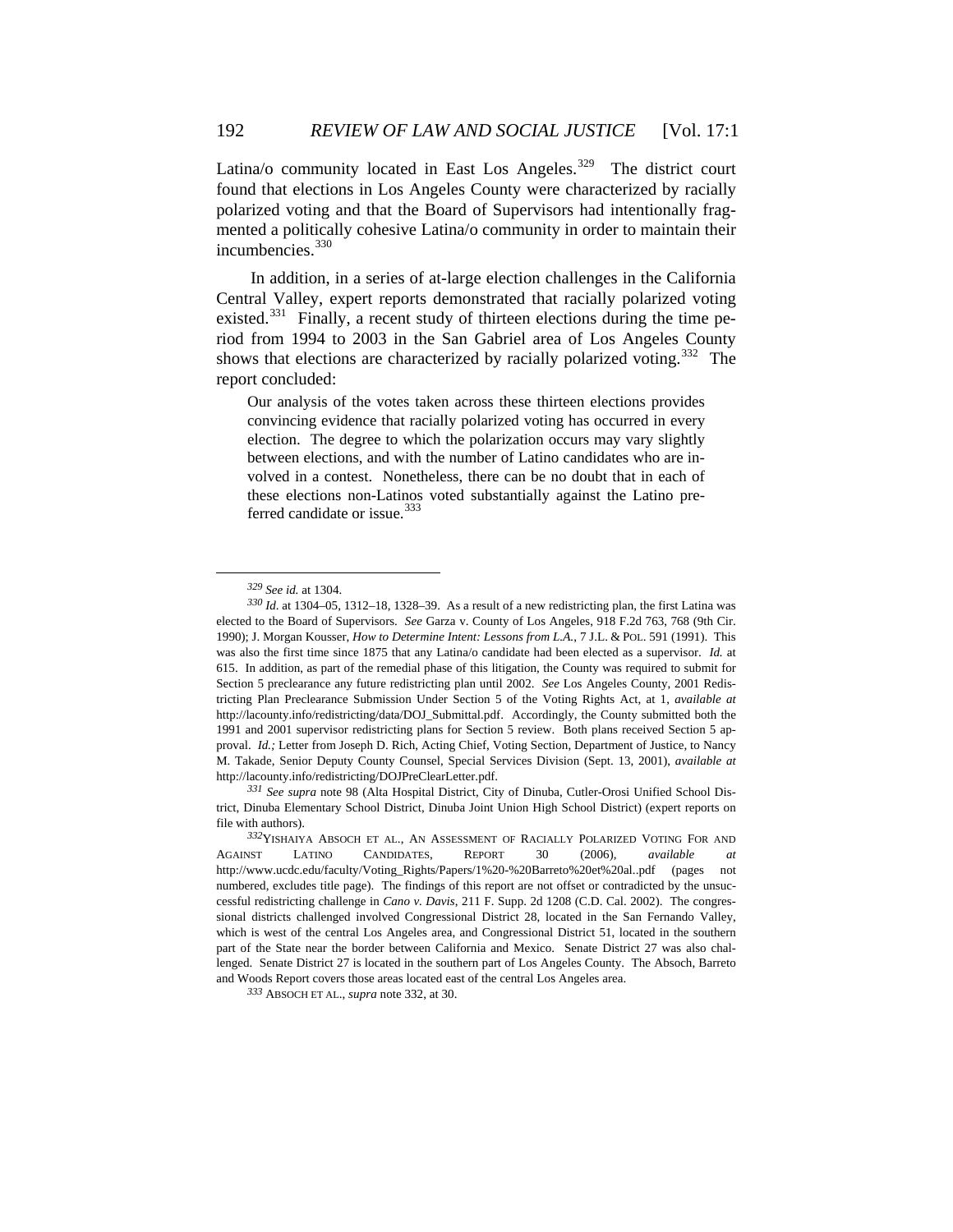$\overline{a}$ 

In summary, there is significant evidence demonstrating that racially polarized voting still plays a substantial role in determining the outcome of elections. To effectively minimize the impact of racial bloc voting, minority communities need to have federal oversight of the electoral process in California. Both Section 5 and Section 203 of the VRA have provided that federal oversight and should be reauthorized.

#### V. CONCLUSION

This report has presented a brief description of the obstacles faced by racial and ethnic minorities in California. Although minority voters are not physically prevented from registering to vote and participating in elections, many limited-English proficient voters have experienced an equivalent exclusion from the political process. In addition, minority voters are often subject to the effects of racially polarized voting that prevent them from effectively participating in the political process and electing a candidate of their choice. Apart from the presence of at-large methods of election that can discriminate against minority voting strength, minority voters in Section 5-covered jurisdictions continue to experience voting discrimination that is directly caused by the jurisdiction's failure to comply with the Section 5 preclearance requirements on a timely basis. Waiting twenty-two years, as the City of Hanford did in submitting its annexations for Section 5 review, cannot be construed as timely. All of these acts of non-compliance with Section 203 and Section 5 only serve to further alienate a growing community that is a non-participant in those important governmental and decision-making processes that serve to solidify the body politic and that are important to the future social cohesiveness of our society. In view of this compelling record of non-compliance, voting discrimination and political exclusion, the conclusion is inescapable that continued federal oversight of the elections continues to be necessary.

Since the founding of this nation to the culmination of the Second Re-construction<sup>[334](#page-62-0)</sup> and the passage of the 1965 Voting Rights Act of 1965, minorities were effectively excluded from the political process and body politic. For close to two centuries, there was a struggle to expand the franchise and provide that most fundamental of all rights. As documented in this report, the problems associated with voting discrimination continue to this day, especially as evidenced in both the 2000 and 2004 presidential elec-

<span id="page-62-0"></span>*<sup>334</sup>* The Second Reconstruction refers to the time period after World War II when the civil rights movement resulted in the passage of landmark civil rights legislation, including the Voting Rights Act of 1965. *See* Avila, *supra* note 1, at 321–25.